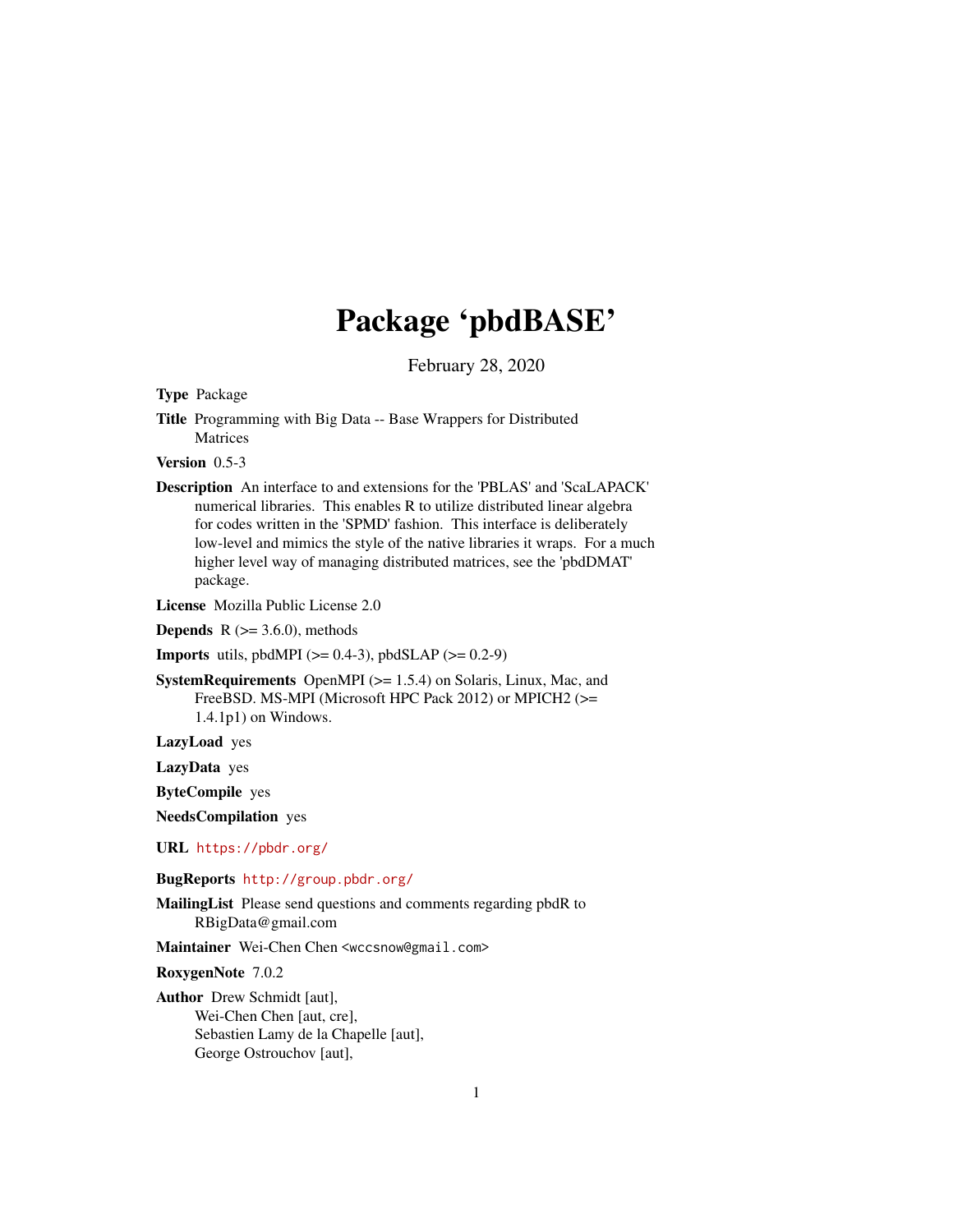Pragneshkumar Patel [aut], Ewan Higgs [ctb]

**Repository CRAN** 

Date/Publication 2020-02-28 10:30:05 UTC

# R topics documented:

| $\overline{3}$ |
|----------------|
| 5              |
| 6              |
| 6              |
| $\overline{7}$ |
| 8              |
| 9              |
| 9              |
| 10             |
| 11             |
| 11             |
| 12             |
| 12             |
| 13             |
| 14             |
| 14             |
| 15             |
| 15             |
| 16             |
| 17             |
| 18             |
| 19             |
| 20             |
| 20             |
| 21             |
| 21             |
| 22             |
| 22             |
| 23             |
| 24             |
| 24             |
| 25             |
| 25             |
| 26             |
| 27             |
| 27             |
|                |
|                |
|                |
| 29             |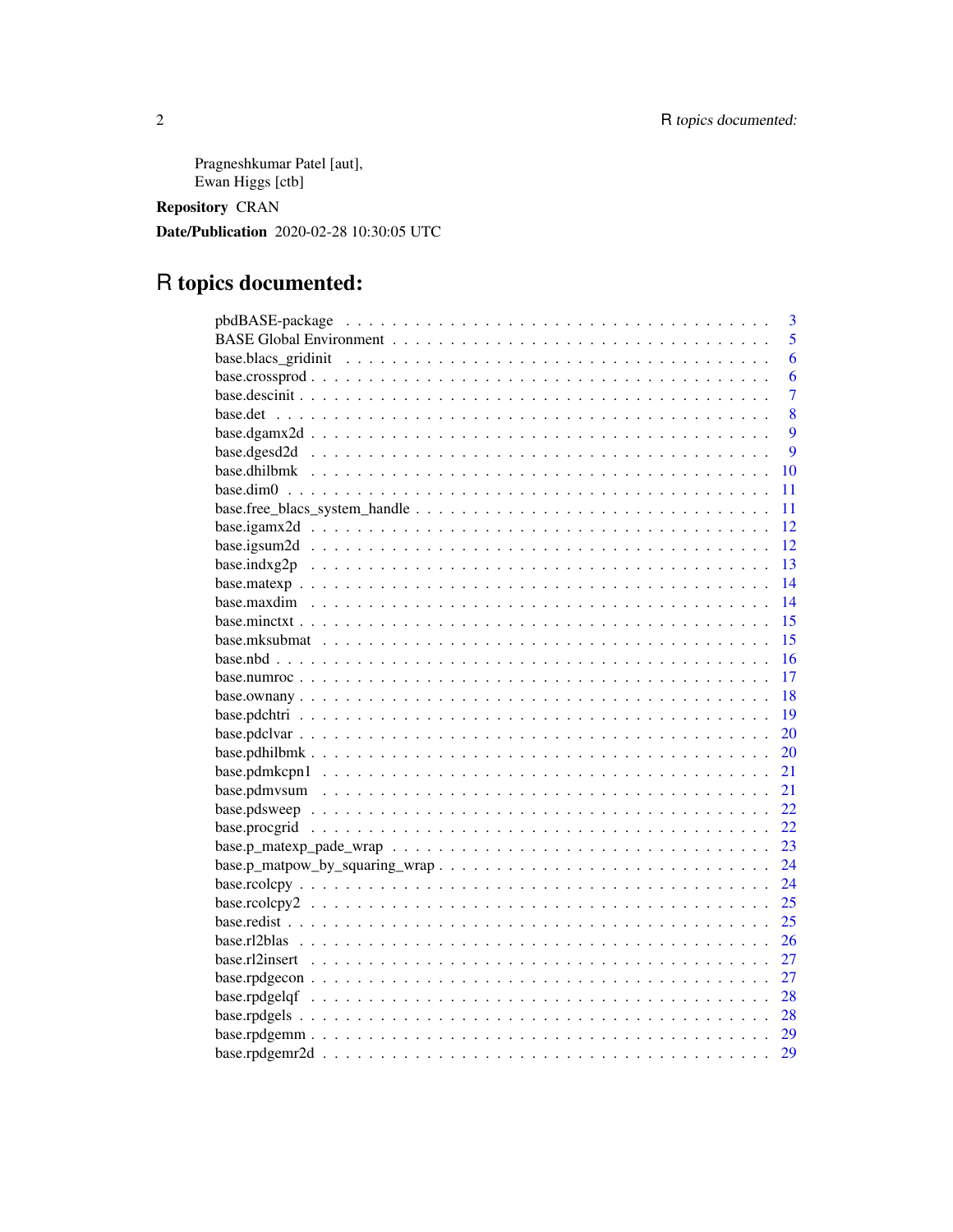<span id="page-2-0"></span>

|                                                                                                                                                 | 30 |
|-------------------------------------------------------------------------------------------------------------------------------------------------|----|
|                                                                                                                                                 | 30 |
|                                                                                                                                                 | 31 |
|                                                                                                                                                 | 32 |
|                                                                                                                                                 | 32 |
|                                                                                                                                                 | 33 |
|                                                                                                                                                 | 33 |
|                                                                                                                                                 | 34 |
|                                                                                                                                                 | 34 |
|                                                                                                                                                 | 35 |
|                                                                                                                                                 | 36 |
|                                                                                                                                                 | 36 |
|                                                                                                                                                 | 37 |
|                                                                                                                                                 | 38 |
|                                                                                                                                                 | 38 |
|                                                                                                                                                 | 39 |
|                                                                                                                                                 | 39 |
|                                                                                                                                                 | 40 |
|                                                                                                                                                 | 40 |
|                                                                                                                                                 | 41 |
|                                                                                                                                                 | 42 |
|                                                                                                                                                 | 42 |
|                                                                                                                                                 | 43 |
|                                                                                                                                                 | 44 |
|                                                                                                                                                 | 45 |
|                                                                                                                                                 | 46 |
|                                                                                                                                                 | 46 |
| $get. comm.$ from $.ICTXT$ $\ldots$ $\ldots$ $\ldots$ $\ldots$ $\ldots$ $\ldots$ $\ldots$ $\ldots$ $\ldots$ $\ldots$ $\ldots$ $\ldots$ $\ldots$ | 47 |
|                                                                                                                                                 | 47 |
|                                                                                                                                                 | 48 |
|                                                                                                                                                 | 49 |
|                                                                                                                                                 | 50 |
|                                                                                                                                                 | 51 |
|                                                                                                                                                 | 52 |
| pcoords                                                                                                                                         | 52 |
| sys2blacs.handle                                                                                                                                | 53 |
|                                                                                                                                                 |    |
|                                                                                                                                                 | 55 |

## **Index**

pbdBASE-package ScaLAPACK Wrappers and Utilities

## **Description**

A package contains the basic methods for dealing with distributed data types, as well as the data types themselves.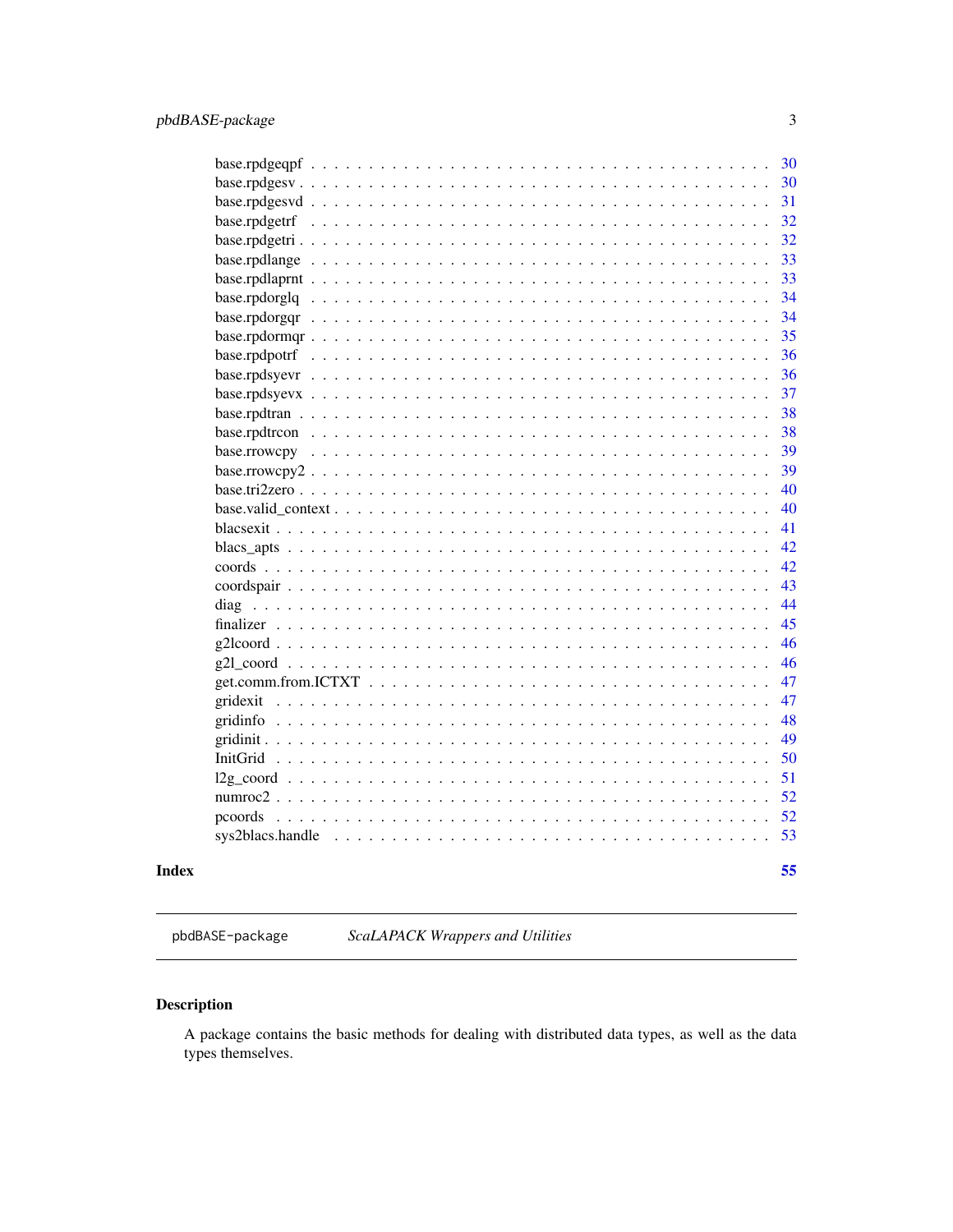4 pbdBASE-package

Details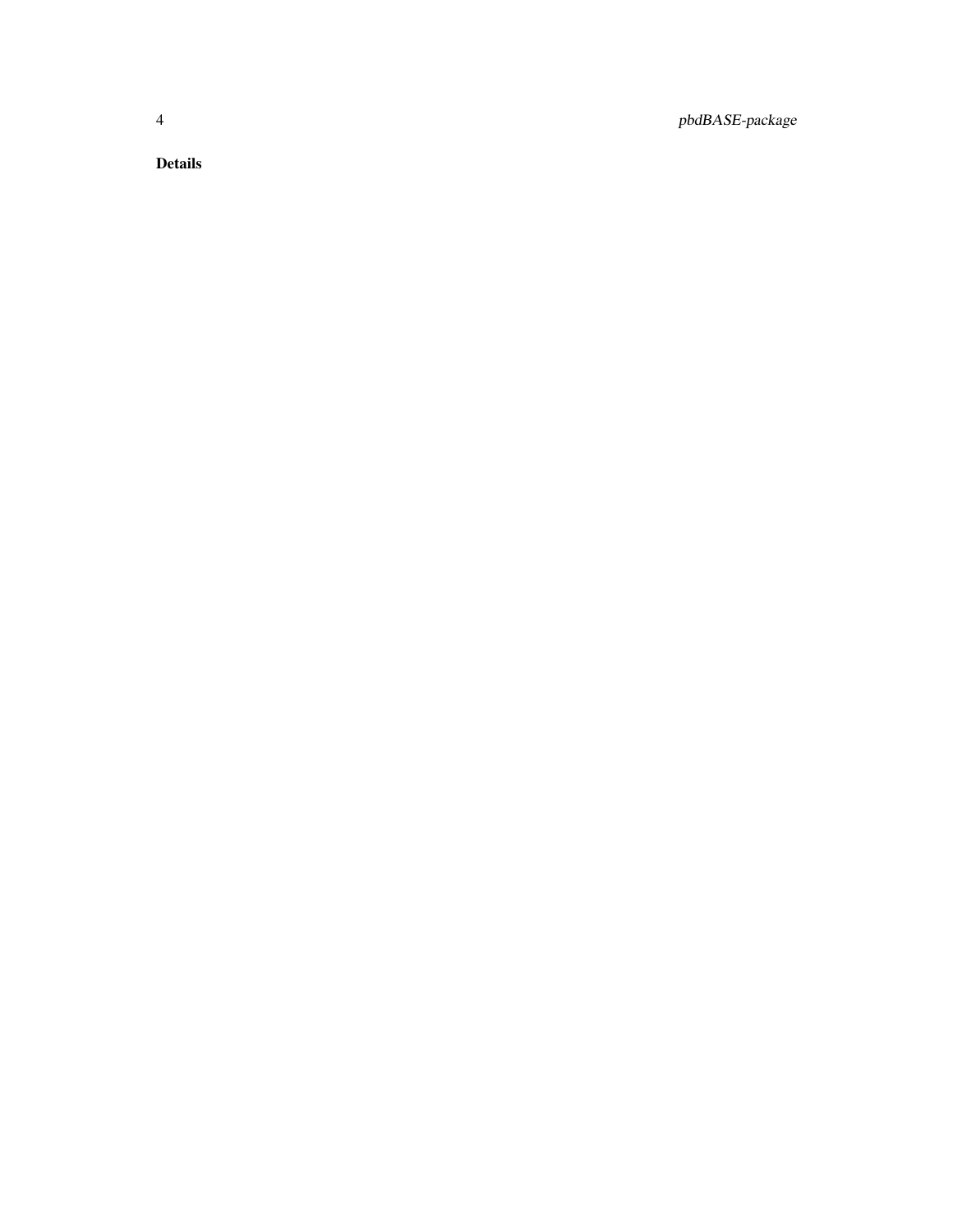| Package:  | pbdBASE    |
|-----------|------------|
| Type:     | Package    |
| License:  | <b>MPL</b> |
| LazyLoad: | yes        |

<span id="page-4-0"></span>This package requires an MPI library (OpenMPI, MPICH2, or LAM/MPI).

#### Author(s)

Drew Schmidt <wrathematics AT gmail.com>, Wei-Chen Chen, George Ostrouchov, and Pragneshkumar Patel.

#### References

Programming with Big Data in R Website: <https://pbdr.org/>

BASE Global Environment

*Global Environment for the pbdBASE Package*

## Description

The environment for the pbdBASE package where "global" variables are stored.

#### Usage

.pbdBASEEnv

## Format

An object of class environment of length 0.

#### Details

The .\_\_blacs\_gridinfo\_ and .\_blacs\_initialized objects are stored in this environment.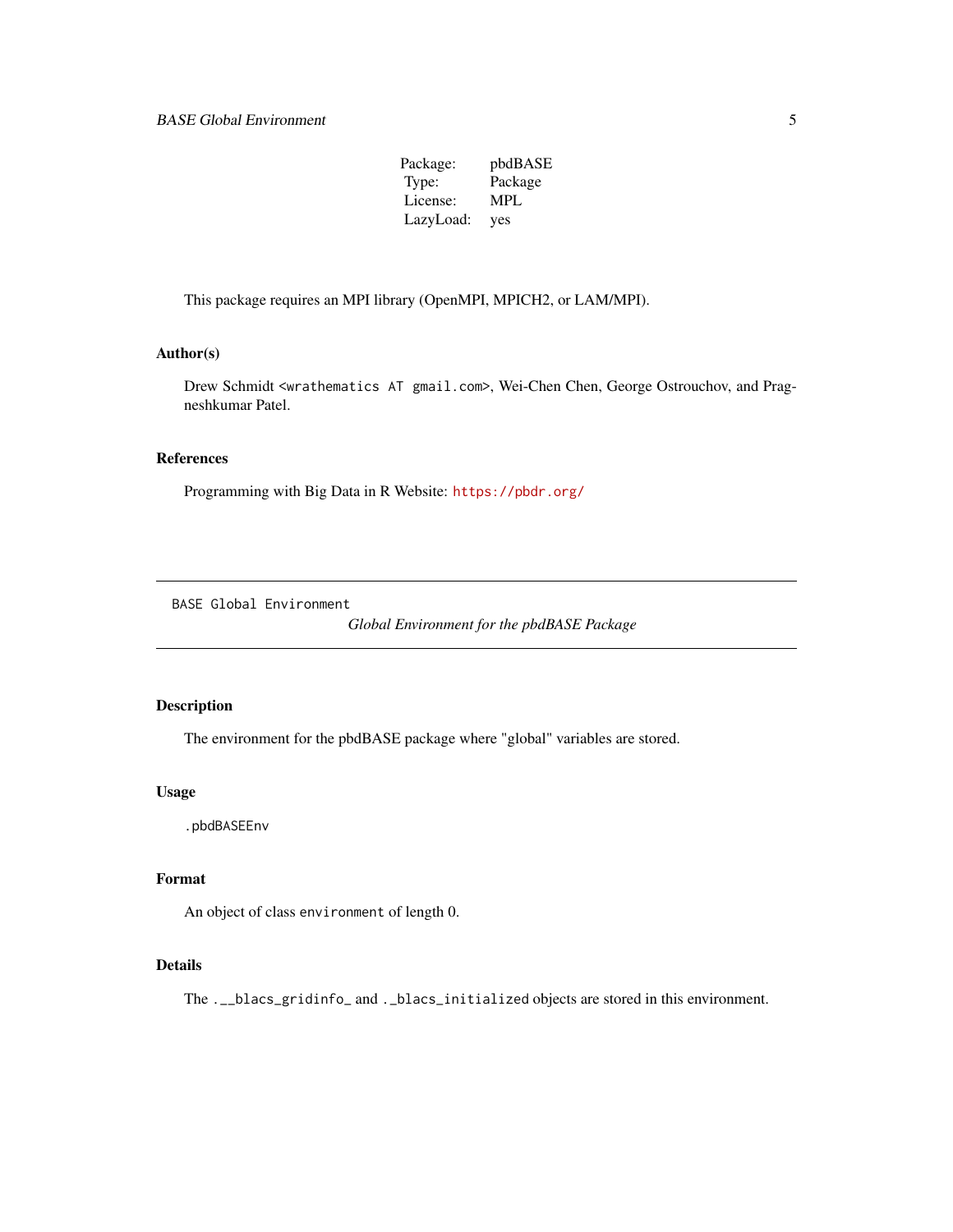## <span id="page-5-0"></span>Description

Creates a grid from a System Context obtained from a call to 'sys2blacs\_handle'.

## Usage

```
base.blacs_gridinit(
  SYSCTXT,
 NPROW,
 NPCOL,
 nprocs = pbdMPI::comm.size(comm),
 comm = .pbd_env$SPMD.CT$comm
)
```
## Arguments

| <b>SYSCTXT</b> | System context obtained from a call to 'sys2blacs_handle' |
|----------------|-----------------------------------------------------------|
| <b>NPROW</b>   | Number of rows in the process grid                        |
| <b>NPCOL</b>   | Number of columns in the process grid                     |
| nprocs         | Number of processors in the communicator                  |
| comm           | An MPI (not BLACS) communicator.                          |

#### Value

A blacs context number

base.crossprod *crossprod*

## Description

Crossproduct.

#### Usage

base.crossprod(uplo, trans, x, descx, descc)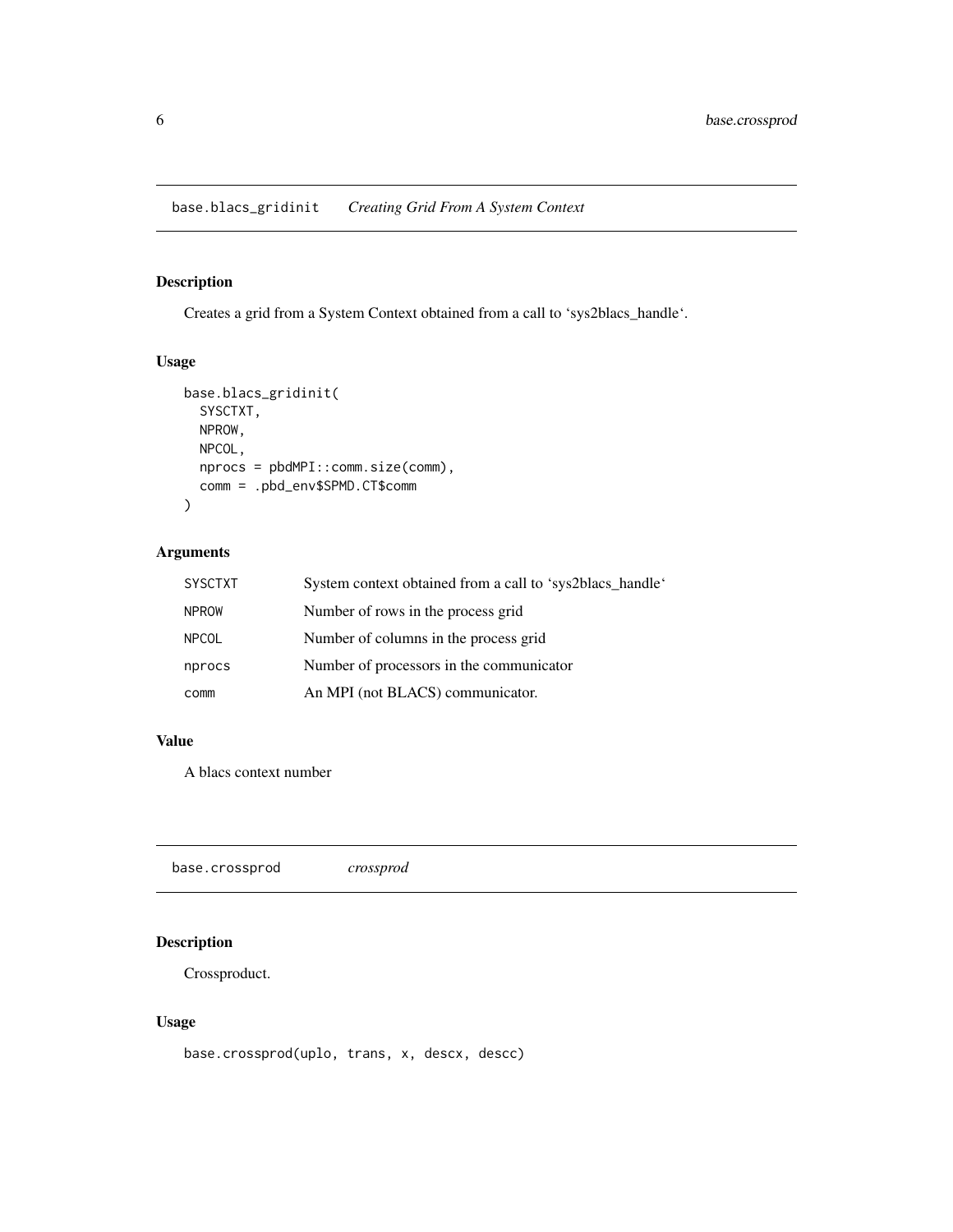## <span id="page-6-0"></span>base.descinit 7

## Arguments

| uplo     | Triangle whose values to use.         |
|----------|---------------------------------------|
| trans    | terossprod or crossprod.              |
| $\times$ | Matrix to crossprod.                  |
| descx    | ScaLAPACK descriptor array.           |
| descc    | ScaLAPACK descriptor array of output. |

#### Details

For advanced users only. See pbdDMAT for high-level functions.

## Description

Creates ScaLAPACK descriptor array.

## Usage

```
base.descinit(dim, bldim, ldim, ICTXT = 0)
```
## Arguments

| dim          | Global dim.           |
|--------------|-----------------------|
| bldim        | Blocking dim.         |
| ldim         | Local dim.            |
| <b>TCTXT</b> | <b>BLACS</b> context. |

## Details

For advanced users only. See pbdDMAT for high-level functions.

## Value

A descriptor array.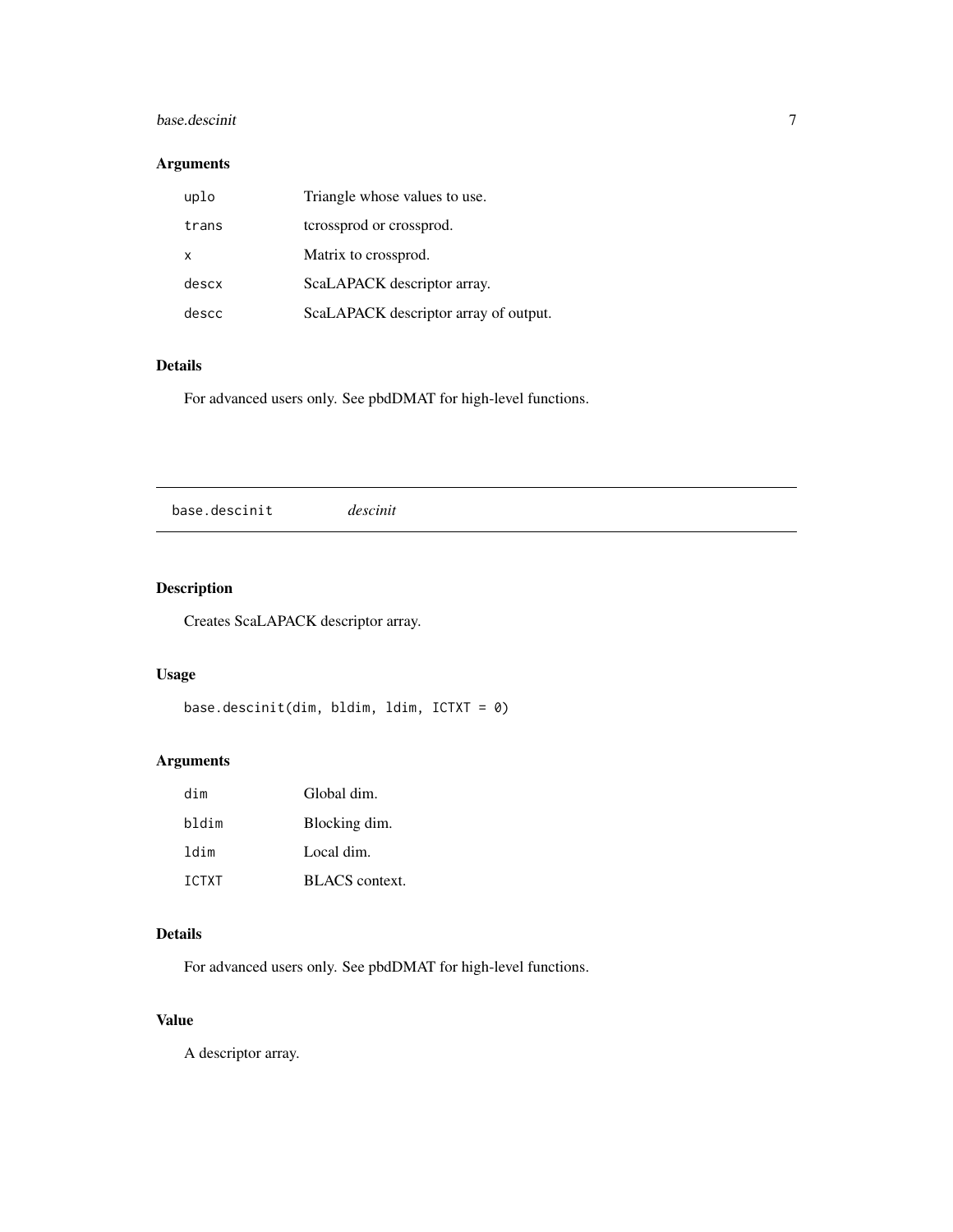## Examples

```
spmd.code <- "
  suppressMessages(library(pbdMPI))
  suppressMessages(library(pbdBASE))
  init.grid()
  ### Set desc.
  dim \leftarrow c(6L, 5L)
  bldim <- c(3L, 3L)
  ldim <- base.numroc(dim = dim, bldim = bldim)
  descx <- base.descinit(dim = dim, bldim = bldim, ldim = ldim)
  comm.print(descx)
 finalize()
"
pbdMPI::execmpi(spmd.code = spmd.code, nranks = 2L)
```
base.det *det*

## Description

Determinant.

## Usage

base.det(a, desca)

## Arguments

| a     | Matrix.                     |
|-------|-----------------------------|
| desca | ScaLAPACK descriptor array. |

## Details

<span id="page-7-0"></span>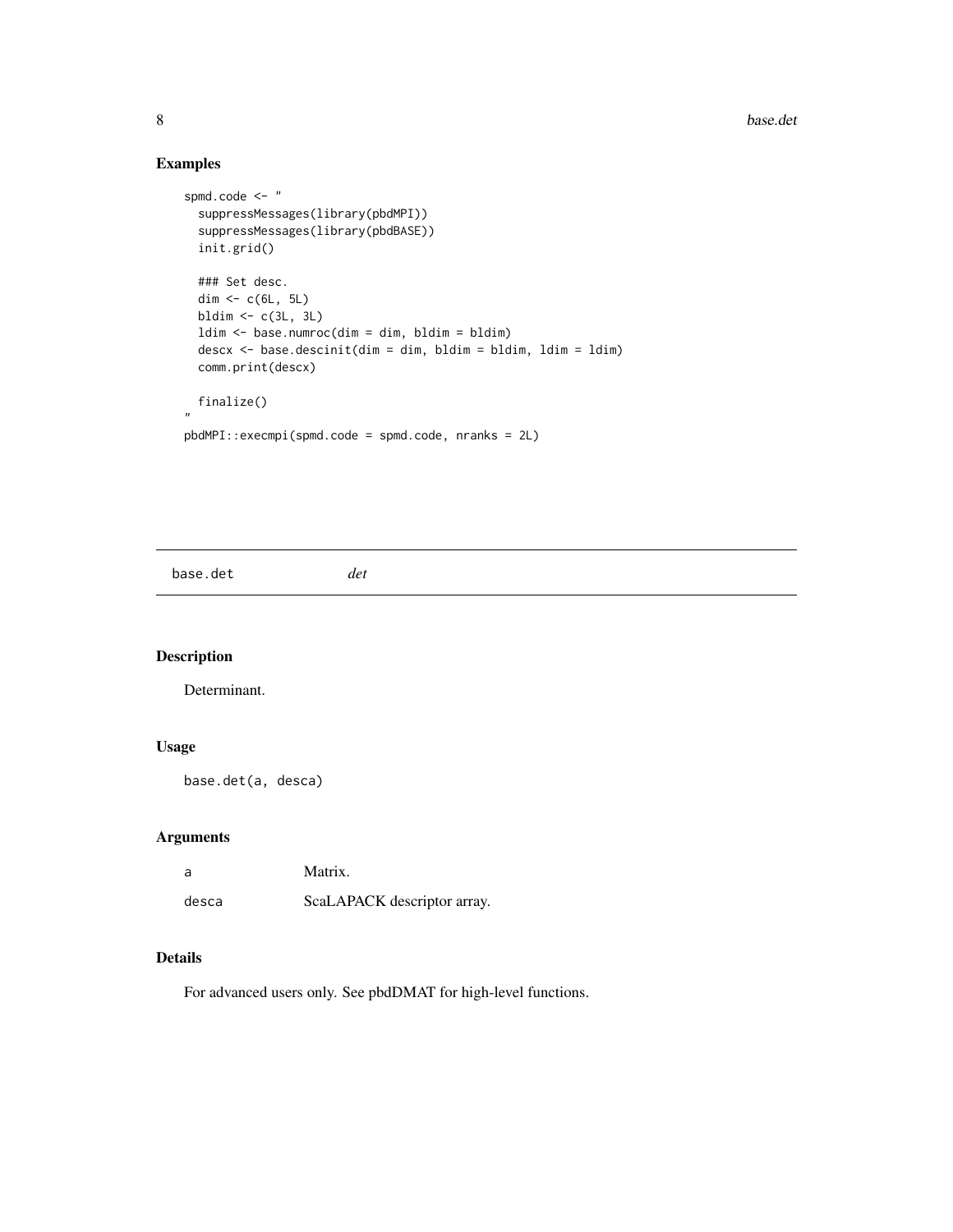<span id="page-8-0"></span>base.dgamx2d *BLACS Min*

## Description

Min value across a process grid.

## Usage

| base.dgamx2d(ICTXT, SCOPE, m, n, x, lda, RDEST, CDEST) |  |  |  |  |
|--------------------------------------------------------|--|--|--|--|
| base.igamn2d(ICTXT, SCOPE, m, n, x, lda, RDEST, CDEST) |  |  |  |  |
| base.dgamn2d(ICTXT, SCOPE, m, n, x, lda, RDEST, CDEST) |  |  |  |  |

## Arguments

| <b>ICTXT</b> | <b>BLACS ICTXT.</b>  |
|--------------|----------------------|
| <b>SCOPE</b> | Rows, cols, or both. |
| m, n         | Problem size.        |
| x            | Local values.        |
| lda          | Leading dimension.   |
| <b>RDEST</b> | Row destination.     |
| CDEST        | Col destination.     |

## Details

For advanced users only. See pbdDMAT for high-level functions.

base.dgesd2d *BLACS Point to Poin*

## Description

Sent value across a process grid.

## Usage

base.dgesd2d(ICTXT, SCOPE, m, n, x, lda, RDEST, CDEST) base.dgerv2d(ICTXT, SCOPE, m, n, x, lda, RDEST, CDEST)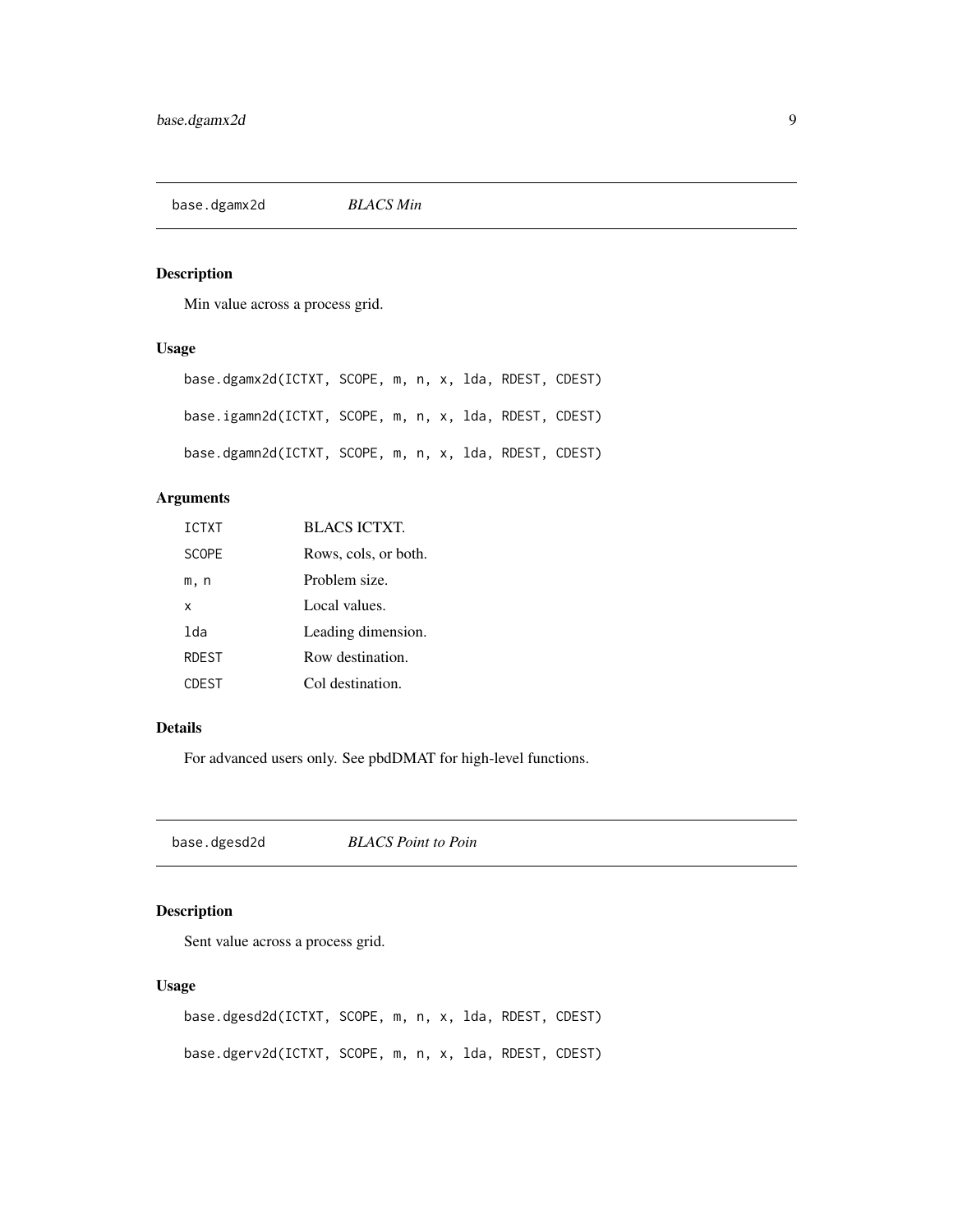## Arguments

| <b>TCTXT</b> | <b>BLACS ICTXT.</b>  |
|--------------|----------------------|
| <b>SCOPF</b> | Rows, cols, or both. |
| m, n         | Problem size.        |
| x            | Local values.        |
| 1da          | Leading dimension.   |
| <b>RDEST</b> | Row destination.     |
| <b>CDEST</b> | Col destination.     |

## Details

For advanced users only. See pbdDMAT for high-level functions.

base.dhilbmk *dhilbmk*

## Description

Create Hilbert matrix.

## Usage

base.dhilbmk(n)

## Arguments

n Size.

## Details

<span id="page-9-0"></span>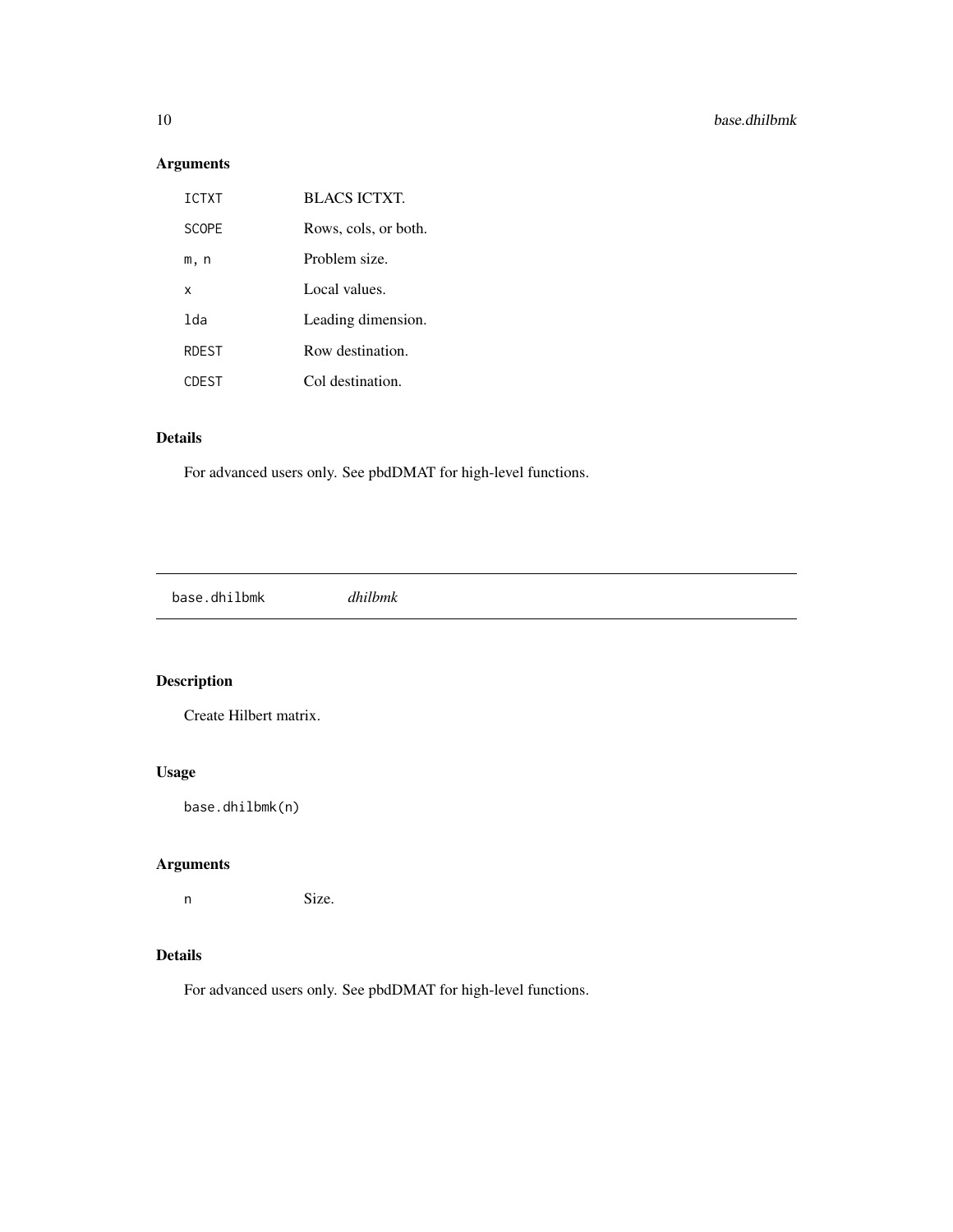<span id="page-10-0"></span>base.dim0 *maxdim*

## Description

Compute dimensions on process MYROW=MYCOL=0

#### Usage

base.dim0(dim, ICTXT = 0)

#### Arguments

| dim   | Global dim.    |
|-------|----------------|
| ICTXT | BLACS context. |

#### Details

For advanced users only. See pbdDMAT for high-level functions.

#### Value

Dimension on MYROW=MYCOL=0

base.free\_blacs\_system\_handle *Free Blacs System Handle*

## Description

Free Blacs System Handle

## Usage

base.free\_blacs\_system\_handle(SHANDLE)

## Arguments

SHANDLE A system handle. Obtained via a call to 'sys2blacs.handle'

#### Value

None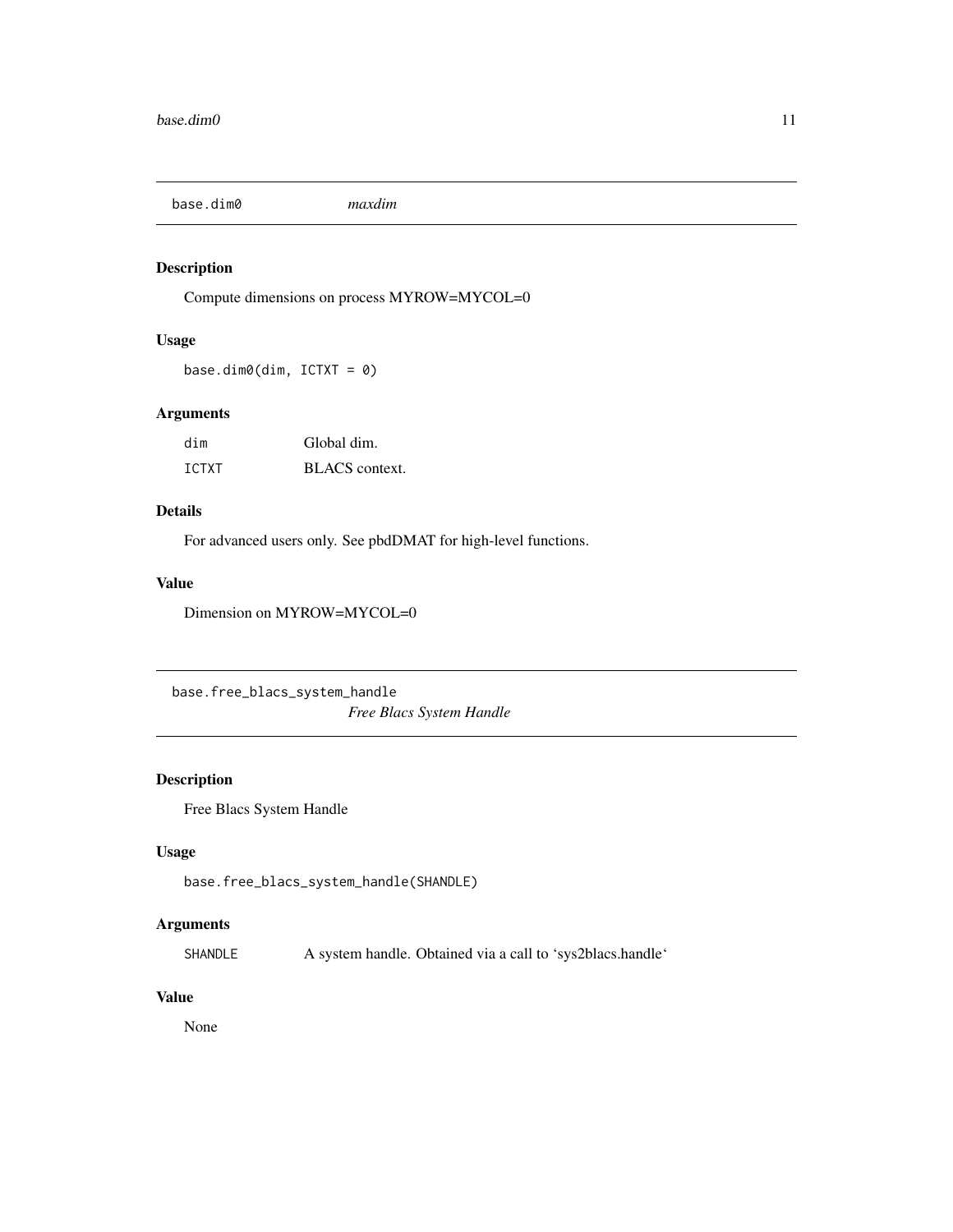<span id="page-11-0"></span>base.igamx2d *BLACS Max*

## Description

Max value across a process grid.

## Usage

base.igamx2d(ICTXT, SCOPE, m, n, x, lda, RDEST, CDEST)

## Arguments

| <b>ICTXT</b> | <b>BLACS ICTXT.</b>  |
|--------------|----------------------|
| <b>SCOPE</b> | Rows, cols, or both. |
| m, n         | Problem size.        |
| X            | Local values.        |
| lda          | Leading dimension.   |
| <b>RDEST</b> | Row destination.     |
| <b>CDEST</b> | Col destination.     |

## Details

For advanced users only. See pbdDMAT for high-level functions.

base.igsum2d *BLACS Sums*

## Description

Sum across a process grid.

#### Usage

base.igsum2d(ICTXT, SCOPE, m, n, x, lda, RDEST, CDEST) base.dgsum2d(ICTXT, SCOPE, m, n, x, lda, RDEST, CDEST)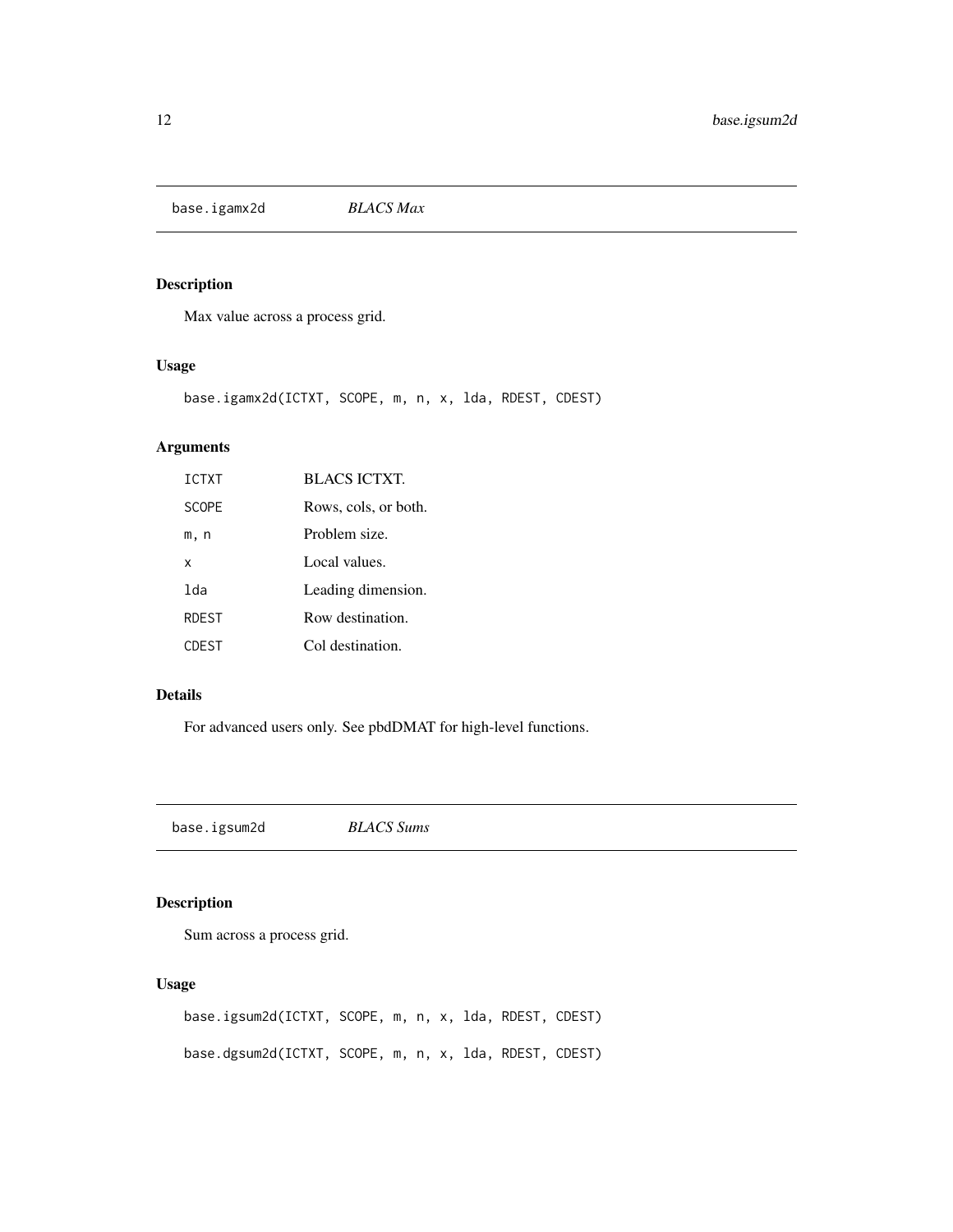## <span id="page-12-0"></span> $base.index2p$  13

#### Arguments

| <b>TCTXT</b> | <b>BLACS ICTXT.</b>  |
|--------------|----------------------|
| <b>SCOPF</b> | Rows, cols, or both. |
| m, n         | Problem size.        |
| x            | Local values.        |
| 1da          | Leading dimension.   |
| <b>RDEST</b> | Row destination.     |
| CDEST        | Col destination.     |

#### Details

For advanced users only. See pbdDMAT for high-level functions.

base.indxg2p *indxg2p*

## Description

Computes the process coordinate which contains the entry of a distributed matrix specified by a global index INDXGLOB. Simplified reimplementation of the ScaLAPACK aux INDXG2P function.

#### Usage

base.indxg2p(INDXGLOB, NB, NPROCS)

#### Arguments

| INDXGLOB      | Global index.                                                |
|---------------|--------------------------------------------------------------|
| <b>NB</b>     | Block size.                                                  |
| <b>NPROCS</b> | Total number of processors over which matrix is distributed. |

## Details

For advanced users only. See pbdDMAT for high-level functions.

#### Value

The process coordinate.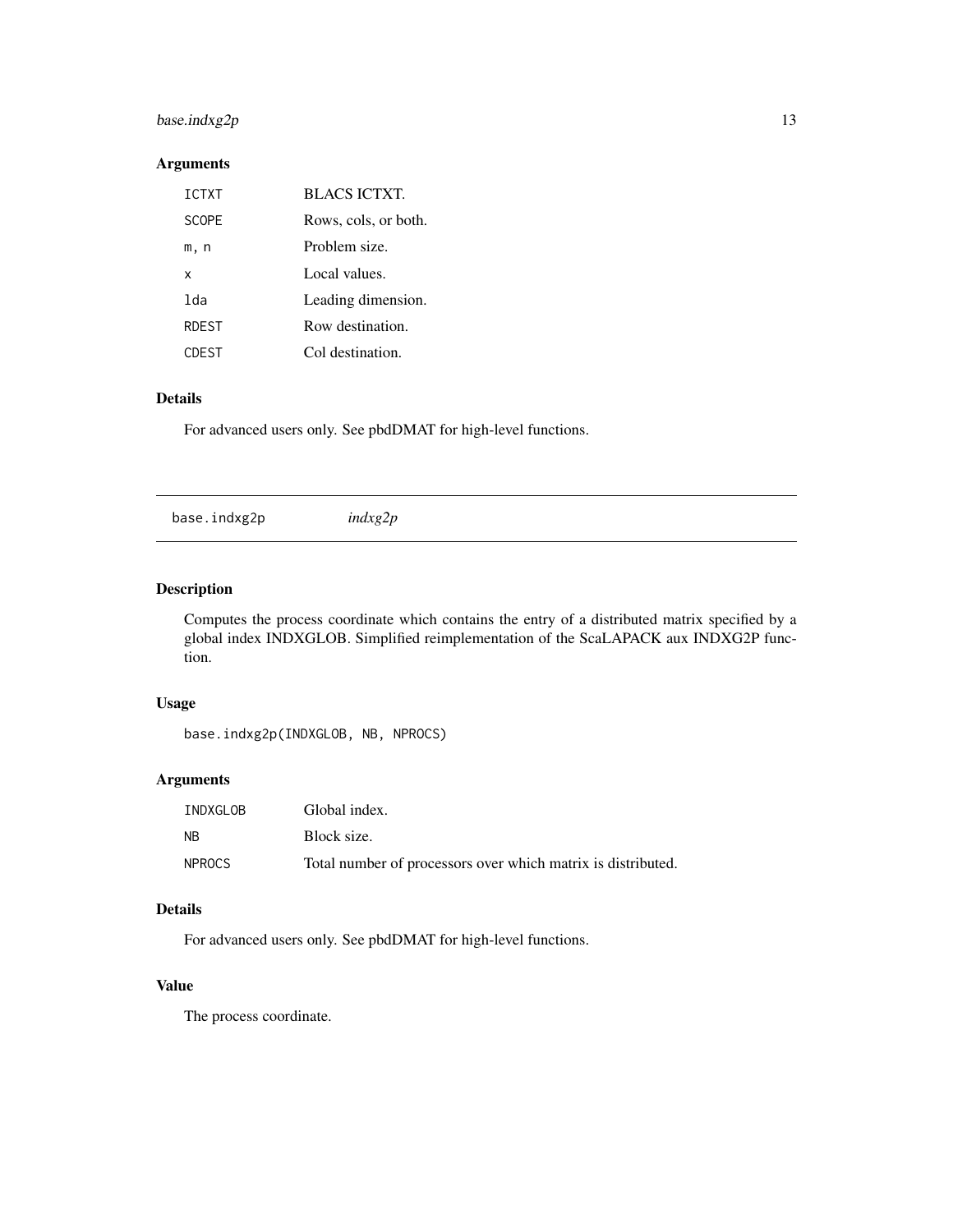<span id="page-13-0"></span>base.matexp *matexp*

## Description

Serial matrix exponentiation.

## Usage

base.matexp(A,  $p = 6$ ,  $t = 1$ )

## Arguments

| A  | Matrix to exponentiate. |
|----|-------------------------|
| D  | Pade' expansion size.   |
| t. | Scaling factor.         |

## Details

For advanced users only. See pbdDMAT for high-level functions.

#### Value

exp(A)

base.maxdim *maxdim*

## Description

Compute maximum dimension across all nodes

#### Usage

base.maxdim(dim)

## Arguments

dim Global dim.

## Details

For advanced users only. See pbdDMAT for high-level functions.

## Value

Maximum dimension.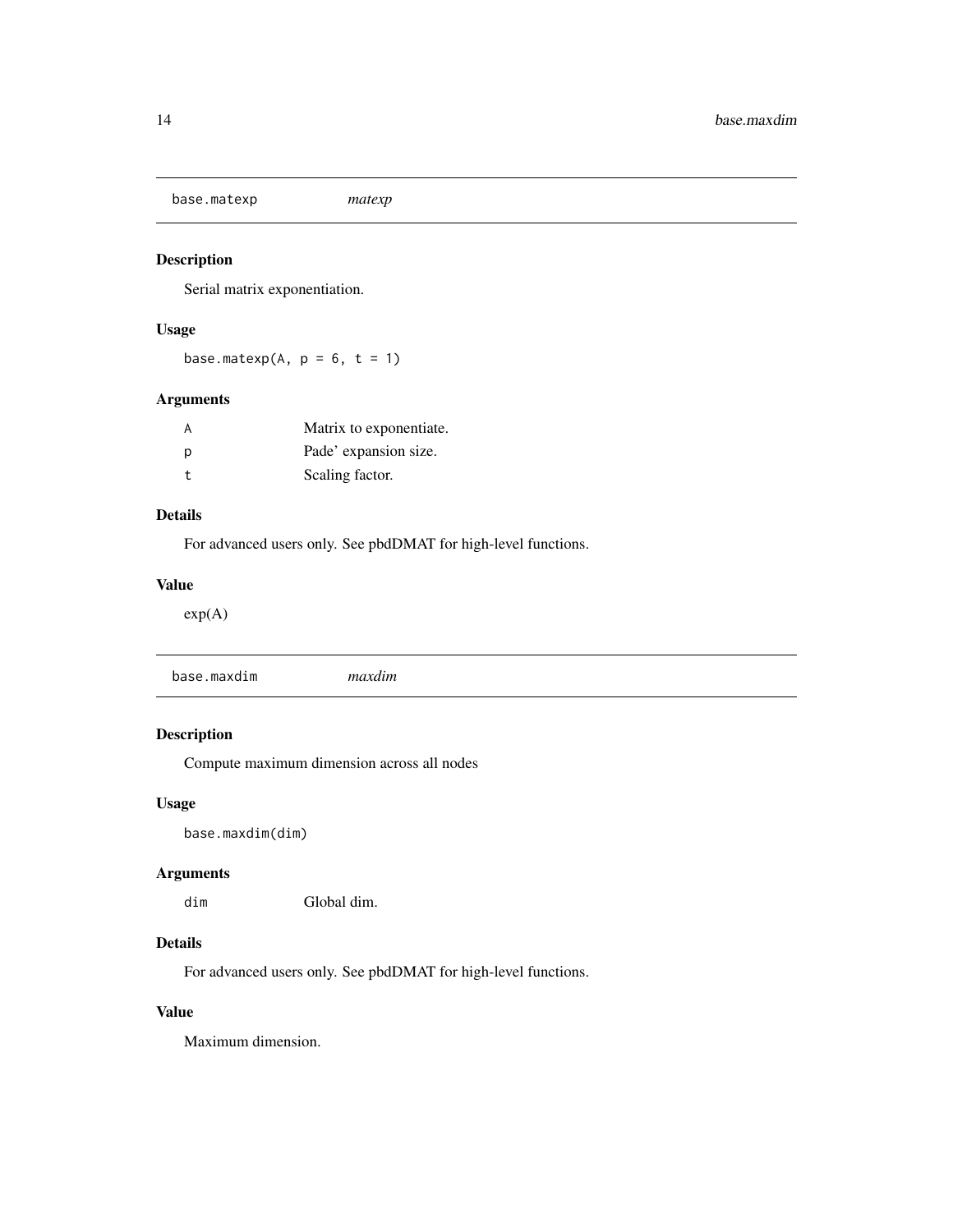<span id="page-14-0"></span>

#### Description

Finds the smallest integers for creating a new BLACS context.

#### Usage

```
base.minctxt(after = 0)
```
#### Arguments

after ignores all values below this integer as possibilities

#### Details

For advanced users only. See pbdDMAT for high-level functions.

Returns the smallest integer which could become a new BLACS context value.

For example, if contexts 0, 1, and 2 are taken, and after=0, then the function returns 3. If 0, 1, 2, and 5 are taken, the function returns 3 if after=0, but returns 6 if after=4.

The function is useful when a transitory grid is needed, such as for reading in data onto a subset of processors before distributing out to the full grid.

#### Value

Returns the minimum value.

base.mksubmat *(Un)Distribute*

#### Description

(Un)Distribute matrix.

#### Usage

base.mksubmat(x, descx)

base.mkgblmat(x, descx, rsrc, csrc)

#### Arguments

| X          | Matrix.                     |
|------------|-----------------------------|
| descx      | ScaLAPACK descriptor array. |
| rsrc, csrc | Row/column source.          |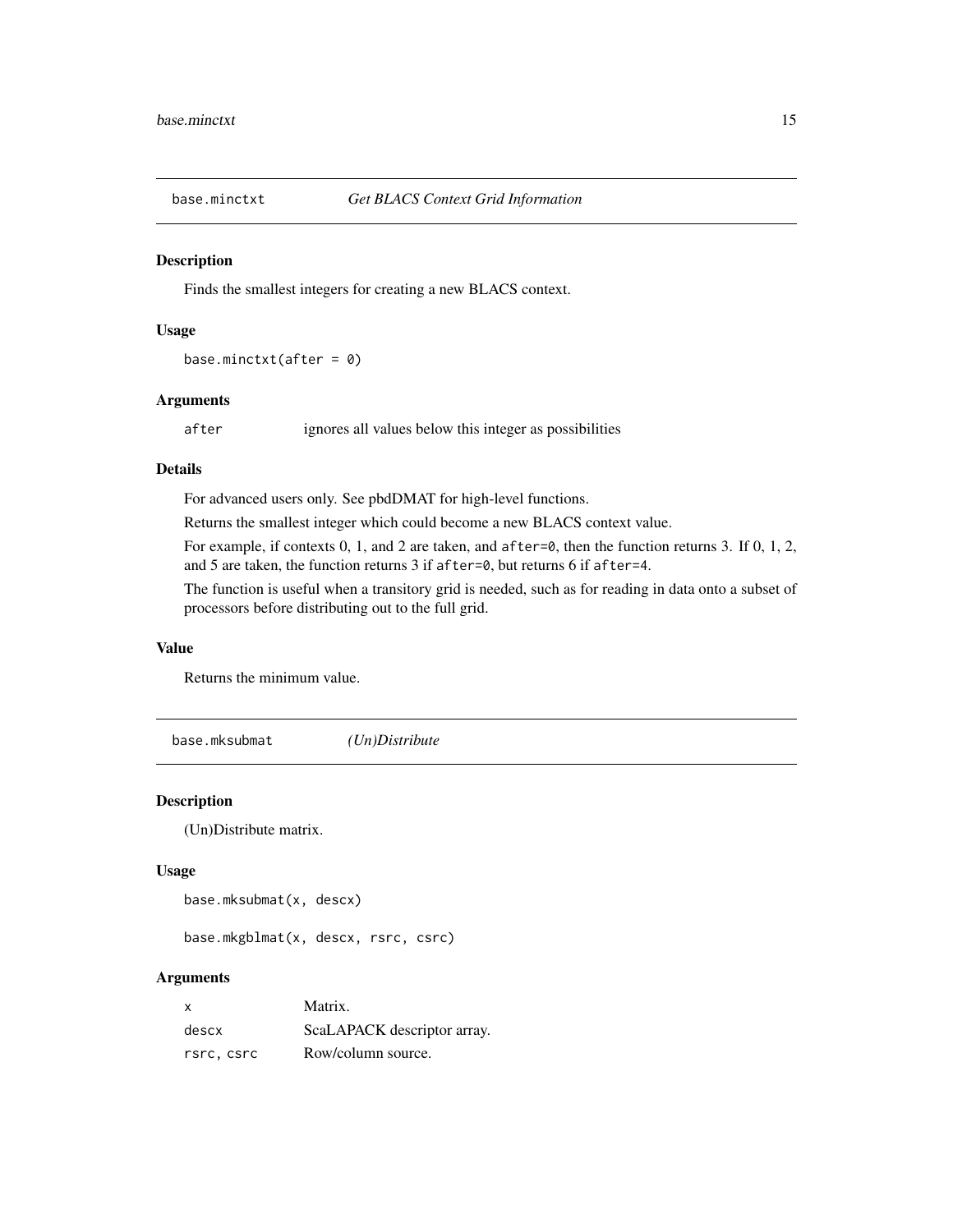## <span id="page-15-0"></span>Details

For advanced users only. See pbdDMAT for high-level functions.

## Examples

```
spmd.code <- "
 suppressMessages(library(pbdMPI))
 suppressMessages(library(pbdBASE))
 init.grid()
 ### Set data matrix and desc.
 x \le matrix(as.double(1:30), nrow = 6, ncol = 5)
 dim < - dim(x)bldim \leq c(3L, 3L)
 ldim <- base.numroc(dim = dim, bldim = bldim)
 descx <- base.descinit(dim = dim, bldim = bldim, ldim = ldim)
 ### Redistribute from rank 0.
 dx <- base.mksubmat(x, descx)
 comm.print(dx, all.rank = TRUE)
 finalize()
"
pbdMPI::execmpi(spmd.code = spmd.code, nranks = 2L)
```

|--|

## Description

Given integers n and d, with n>d, this function finds the "next best divisor" of n which is greater than or equal to d.

#### Usage

base.nbd(n, d)

#### Arguments

| n | The divident (number divided into). |
|---|-------------------------------------|
| d | The candidate divisor.              |

#### Details

Suprisingly useful for thinking about processor grid shapes.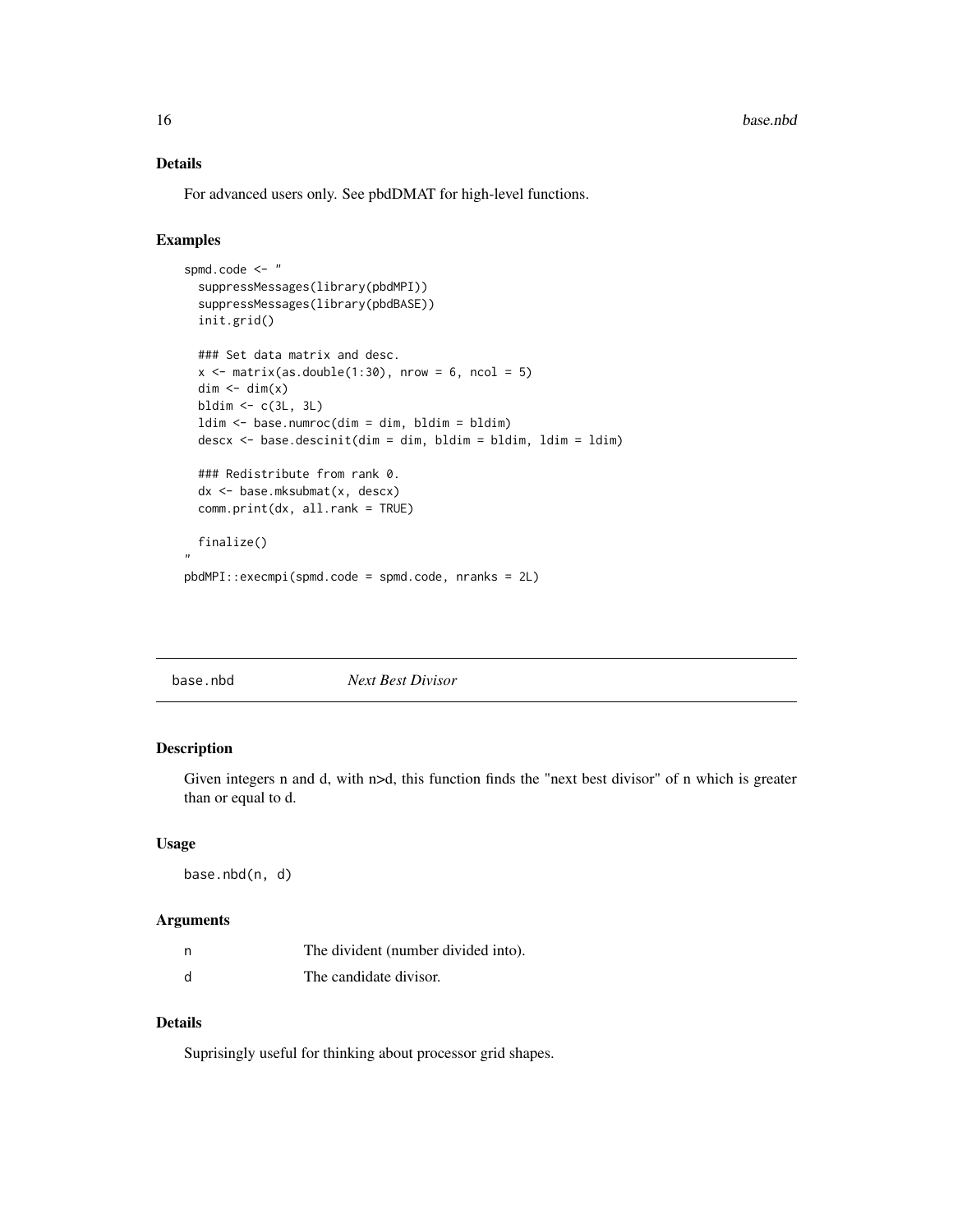#### <span id="page-16-0"></span>base.numroc 17

## Value

The "next best divisor" interger

#### Examples

```
spmd.code <- "
 suppressMessages(library(pbdMPI))
 suppressMessages(library(pbdBASE))
 init.grid()
 base.nbd(100, 10) # 10 divides 100, so 10 is returned
 base.nbd(100, 11) # 11 does not, so the 'next best' divisor, 20, is returned
 finalize()
"
pbdMPI::execmpi(spmd.code = spmd.code, nranks = 1L)
```
base.numroc *numroc*

## Description

NUMber of Rows Or Columns

#### Usage

```
base.numroc(dim, bldim, ICTXT = 0, fixme = TRUE)
```
#### Arguments

| dim   | Global dim.                            |
|-------|----------------------------------------|
| bldim | Blocking dim.                          |
| TCTXT | BLACS context.                         |
| fixme | Should ldims be "rounded" to 0 or not. |

#### Details

For advanced users only. See pbdDMAT for high-level functions.

#### Value

A vector of local dim.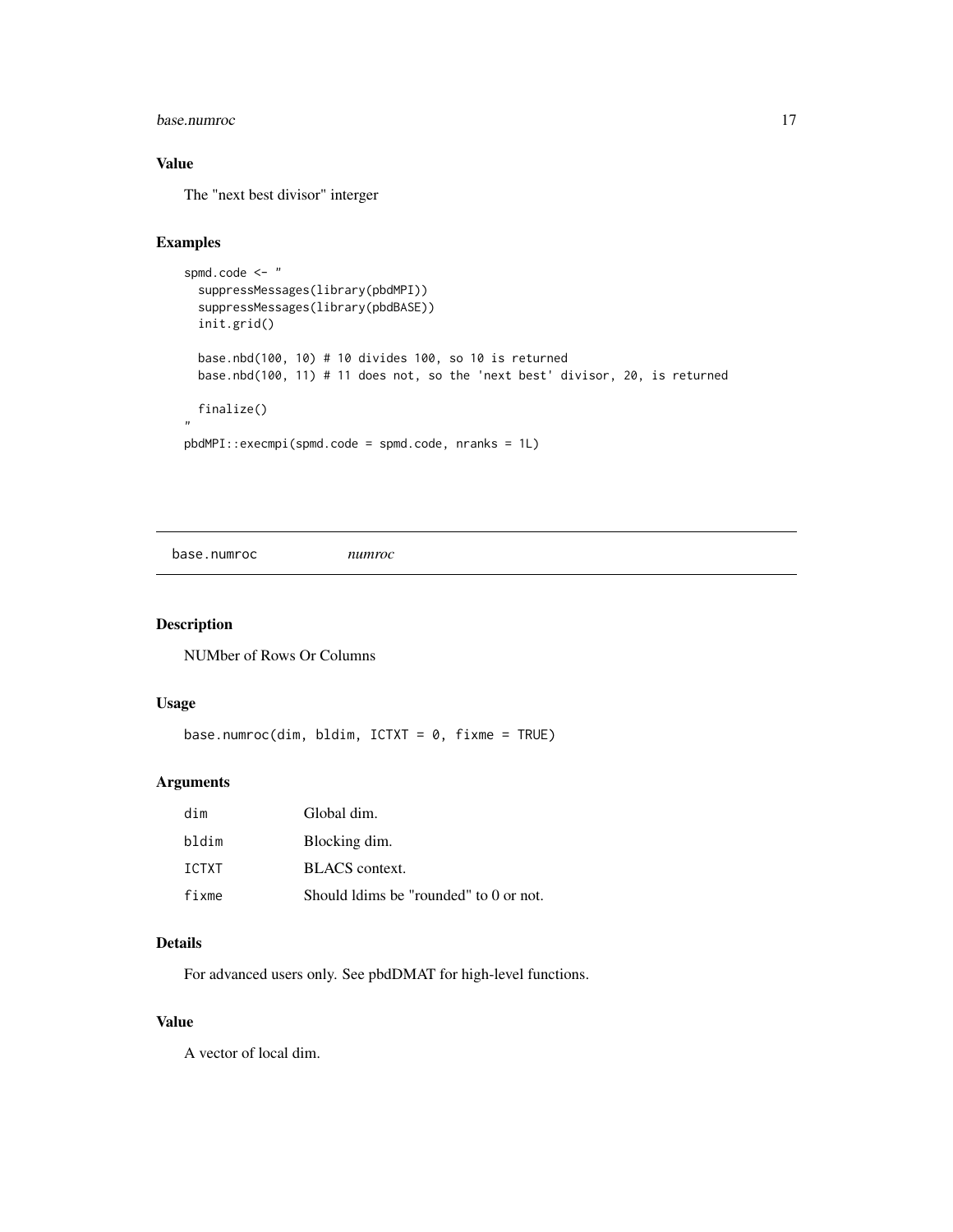#### Examples

```
spmd.code <- "
 suppressMessages(library(pbdMPI))
 suppressMessages(library(pbdBASE))
 init.grid()
 ### Set desc.
 dim \leftarrow c(6L, 5L)
 bldim \leq c(3L, 3L)
 ldim <- base.numroc(dim = dim, bldim = bldim)
 comm.print(ldim)
 finalize()
"
pbdMPI::execmpi(spmd.code = spmd.code, nranks = 2L)
```
base.ownany *Determining Local Ownership of a Distributed Matrix*

#### Description

For advanced users only. See pbdDMAT for high-level functions.

#### Usage

```
base.ownany(dim, bldim, ICTXT = 0)
```
#### Arguments

| dim   | global dimension     |
|-------|----------------------|
| bldim | blocking dimension   |
| TCTXT | <b>BLACS</b> context |

#### Details

A simple wrapper of numroc. The return is the answer to the question 'do I own any of the global matrix?'. Passing a distributed matrix is allowed, but often it is convenient to determine that information without even having a distributed matrix on hand. In this case, explicitly passing the appropriate information to the arguments dim=, bldim= (and CTXT= as necessary, since it defaults to 0) while leaving x missing will produce the desired result. See the examples below for more clarity.

The return for each function is local.

#### Value

TRUE or FALSE

<span id="page-17-0"></span>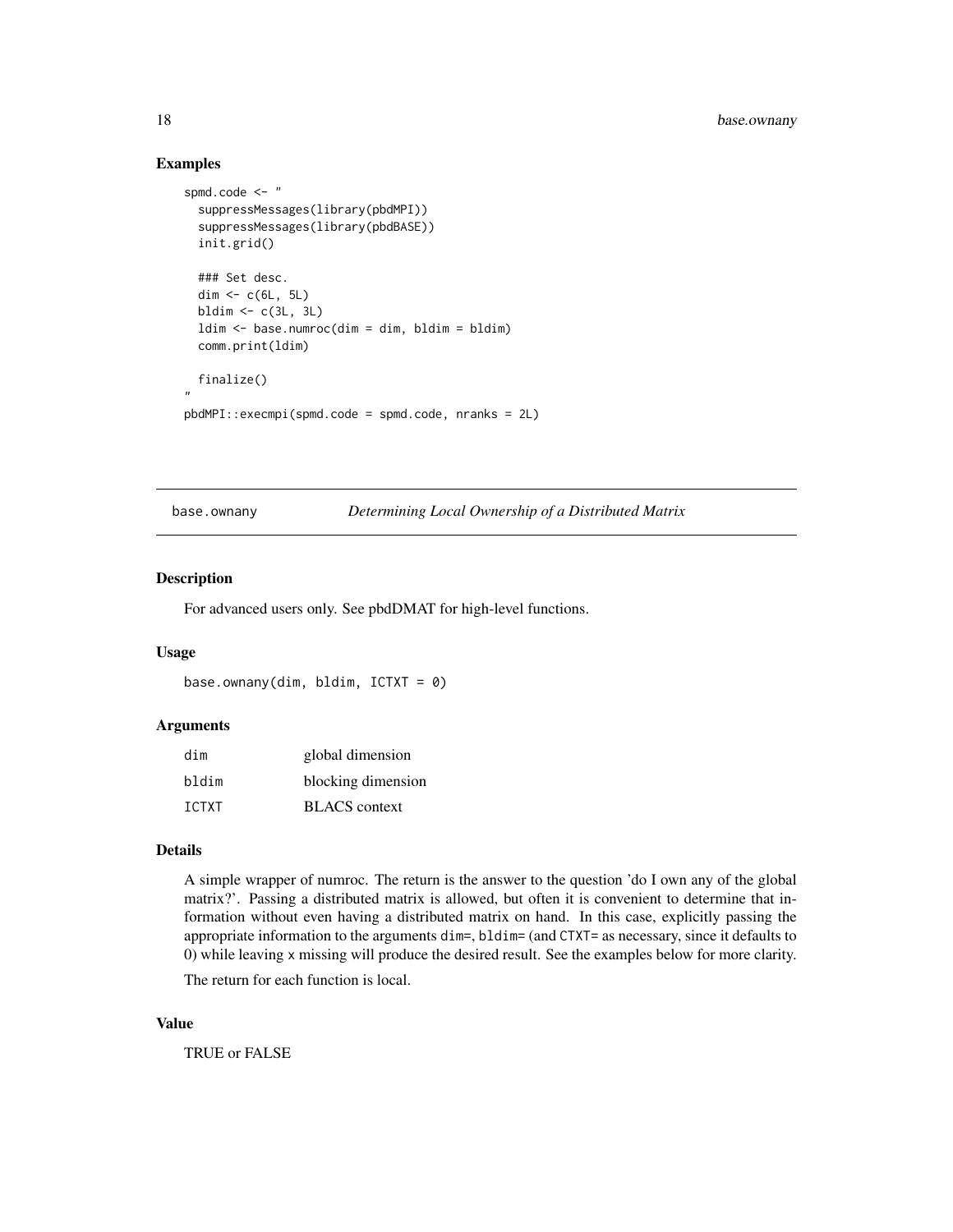## <span id="page-18-0"></span>base.pdchtri 19

## Examples

```
spmd.code <- "
  suppressMessages(library(pbdMPI))
  suppressMessages(library(pbdBASE))
  init.grid()
  iown <- base.ownany(dim=c(4, 4), bldim=c(4, 4), ICTXT=0)
  comm.print(iown, all.rank = TRUE)
  finalize()
"
pbdMPI::execmpi(spmd.code = spmd.code, nranks = 2L)
```
base.pdchtri *pdchtri*

## Description

Inverse of cholesky.

#### Usage

base.pdchtri(uplo, x, descx, descc)

#### Arguments

| uplo         | Triangle whose values to use.         |
|--------------|---------------------------------------|
| $\mathsf{x}$ | Matrix to crossprod.                  |
| descx        | ScaLAPACK descriptor array.           |
| descc        | ScaLAPACK descriptor array of output. |

#### Details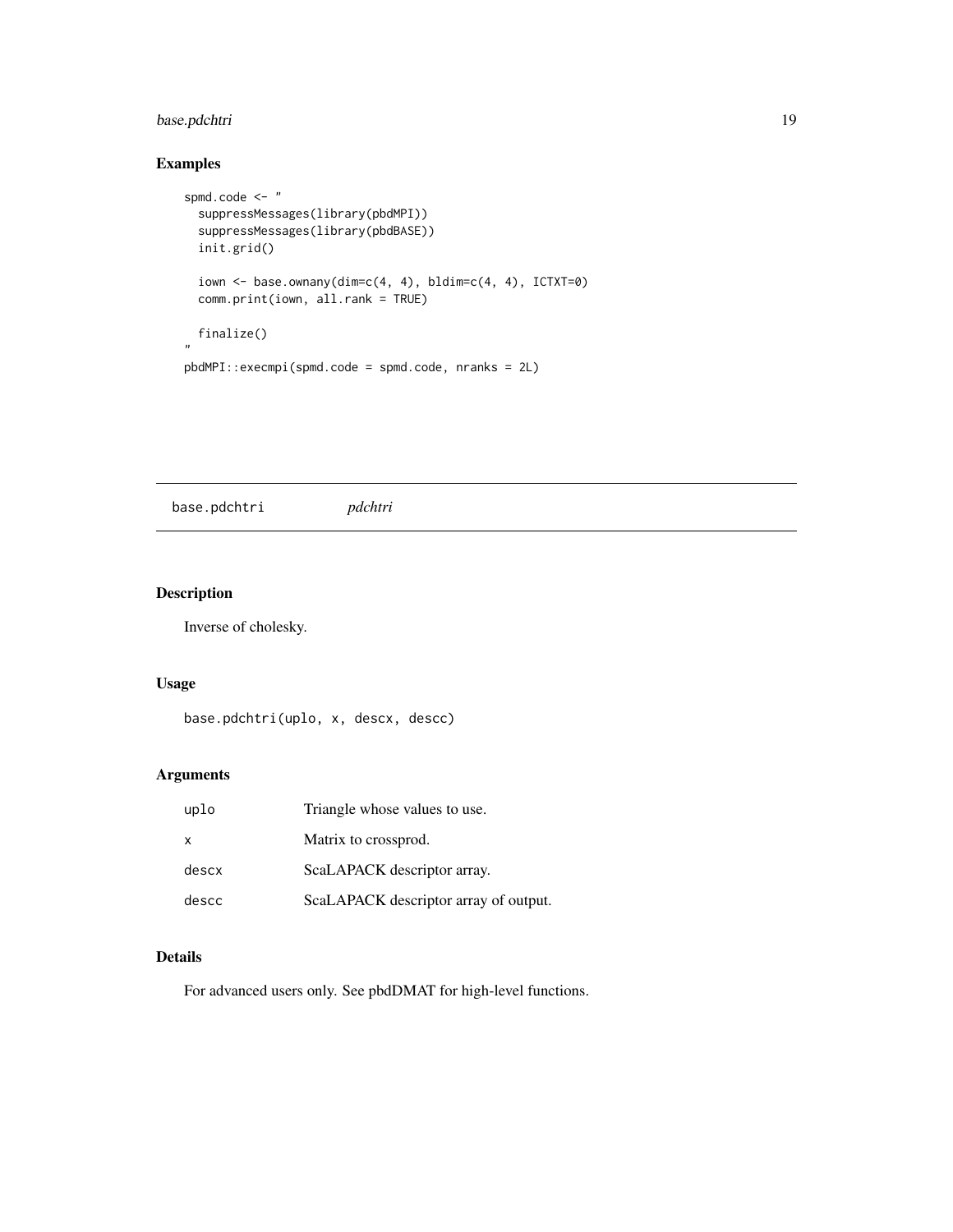<span id="page-19-0"></span>

## Description

Computes the variances of a ScaLAPCK-like distributed matrix. Significantly faster than using apply(), even in compared to the performance differences you would find comparing these two approaches using just base R.

#### Usage

base.pdclvar(x, descx)

## Arguments

| $\boldsymbol{\mathsf{x}}$ | The matrix.                 |
|---------------------------|-----------------------------|
| descx                     | ScaLAPACK descriptor array. |

base.pdhilbmk *pdhilbmk*

## Description

Create Hilbert matrix.

#### Usage

```
base.pdhilbmk(descx)
```
#### Arguments

descx ScaLAPACK descriptor matrix.

#### Details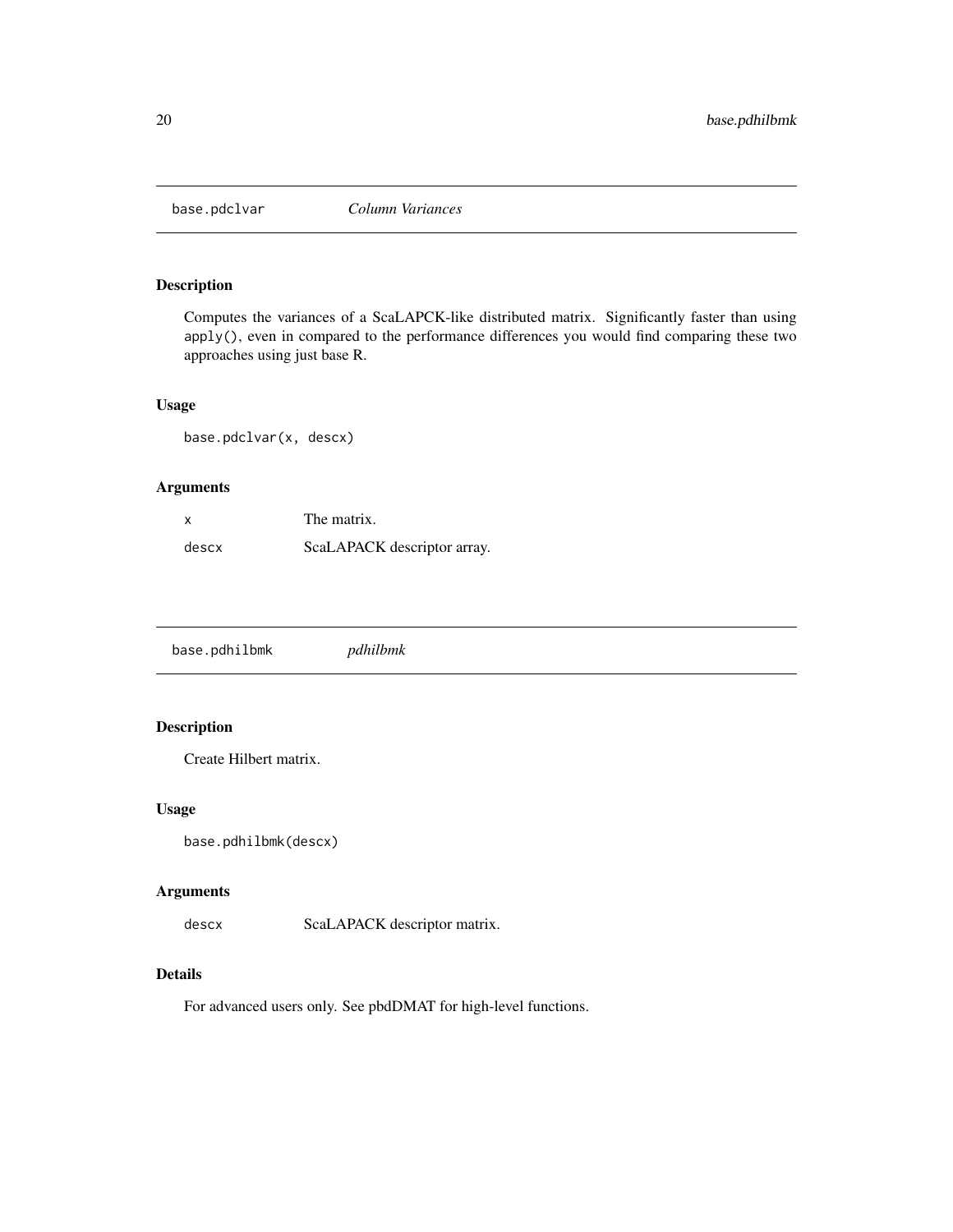<span id="page-20-0"></span>base.pdmkcpn1 *pdmkcpn1*

## Description

Create Companion Matrix

## Usage

base.pdmkcpn1(coef, descx)

## Arguments

| coef  | Coefficients vector.        |
|-------|-----------------------------|
| descx | ScaLAPACK descriptor array. |

#### Details

For advanced users only. See pbdDMAT for high-level functions.

| base.pdmvsum | R-like Matrix-Vector Sum |
|--------------|--------------------------|

## Description

For advanced users only. See pbdDMAT for high-level functions.

## Usage

```
base.pdmvsum(x, descx, y, descy)
```
## Arguments

| X            | Matrix.                     |
|--------------|-----------------------------|
| descx, descy | ScaLAPACK descriptor array. |
| - V          | Vector.                     |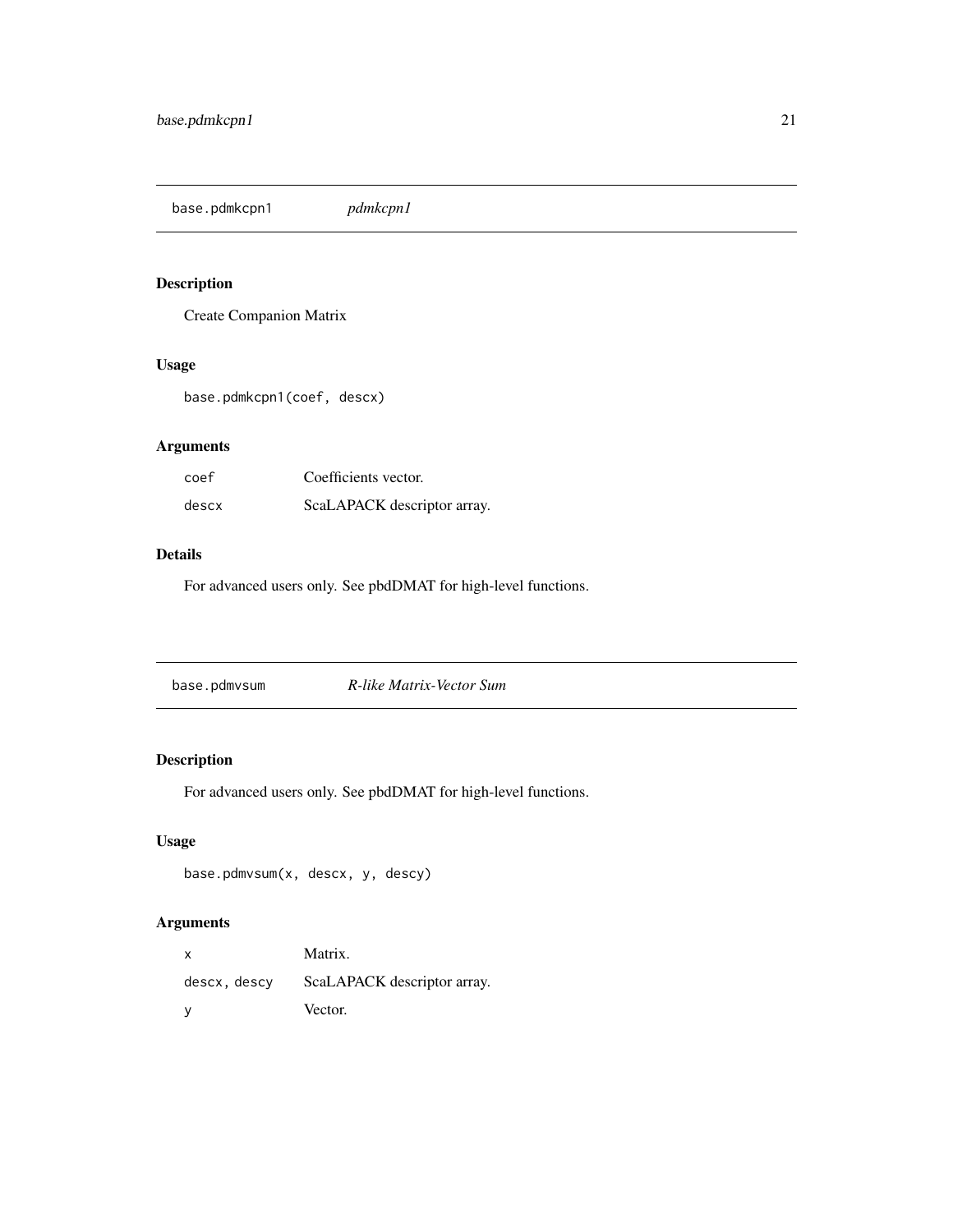<span id="page-21-0"></span>base.pdsweep *pdsweep*

## Description

Matrix-Vector Sweep

## Usage

base.pdsweep(x, descx, vec, MARGIN, FUN)

## Arguments

| X          | Matrix.                     |
|------------|-----------------------------|
| descx      | ScaLAPACK descriptor array. |
| vec        | Vector                      |
| MARGIN     | Rows or columns.            |
| <b>FUN</b> | Function.                   |

## Details

For advanced users only. See pbdDMAT for high-level functions.

## Description

"Optimal" process grid when nprow and npcol are empty

## Usage

```
base.procgrid(nprocs)
```
#### Arguments

nprocs Number of processors.

## Details

For advanced users only. See pbdDMAT for high-level functions.

#### Value

A list contains nprow and npcol.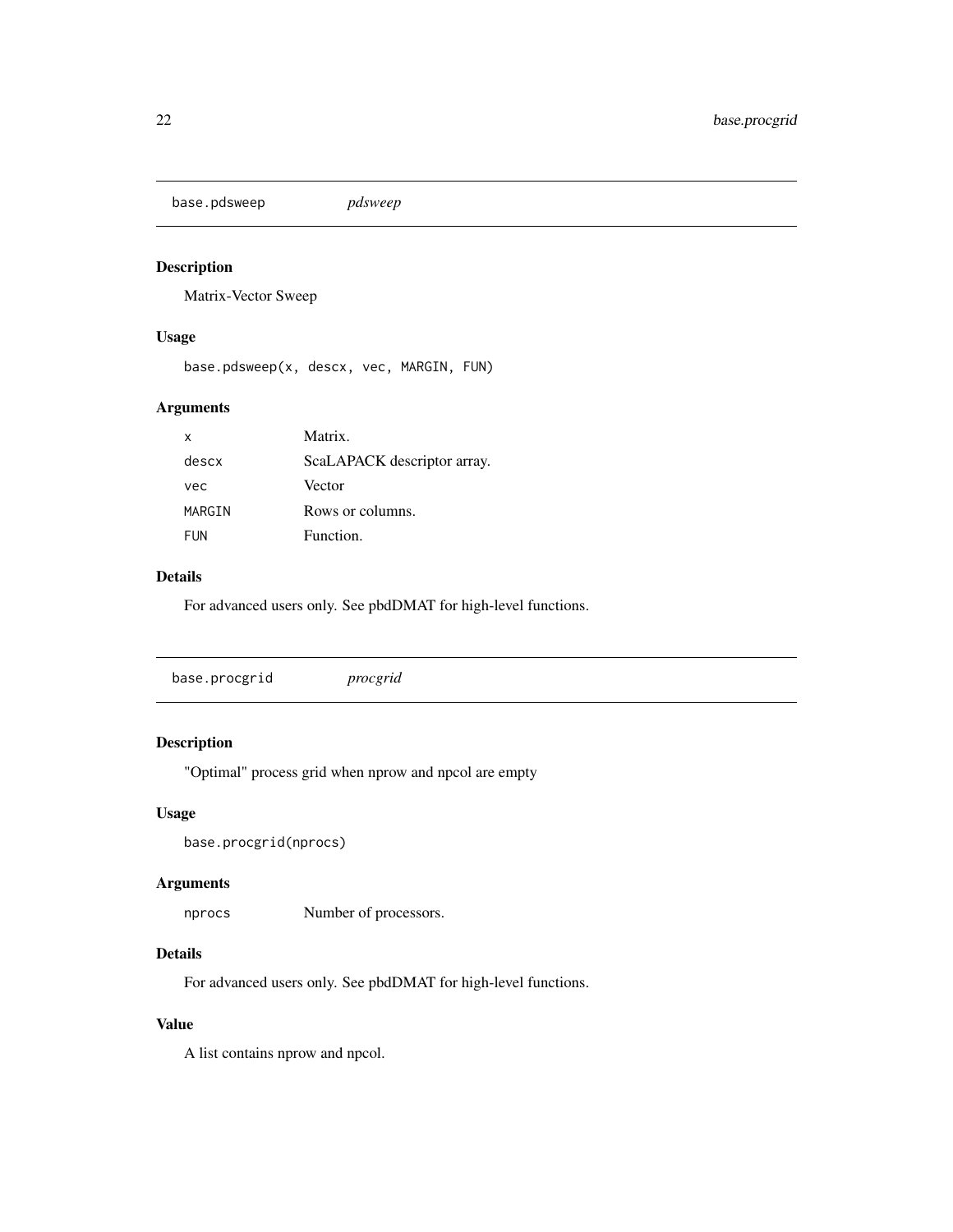## <span id="page-22-0"></span>Examples

```
spmd.code <- "
  suppressMessages(library(pbdMPI))
  suppressMessages(library(pbdBASE))
  init.grid()
  opt <- base.procgrid(4)
  comm.print(opt)
  opt <- base.procgrid(6)
  comm.print(opt)
  opt <- base.procgrid(8)
  comm.print(opt)
  finalize()
,,
pbdMPI::execmpi(spmd.code = spmd.code, nranks = 1L)
```
base.p\_matexp\_pade\_wrap

*p\_matexp\_pade\_wrap*

## Description

Pade' expansion.

#### Usage

```
base.p_matexp_pade_wrap(A, desca, p = 6)
```
## Arguments

| A     | Matrix.                           |
|-------|-----------------------------------|
| desca | ScaLAPACK descriptor array.       |
| D     | Order of the Pade' approximation. |

## Details

For advanced users only. See pbdDMAT for high-level functions.

## Value

Results of Pade' expansion.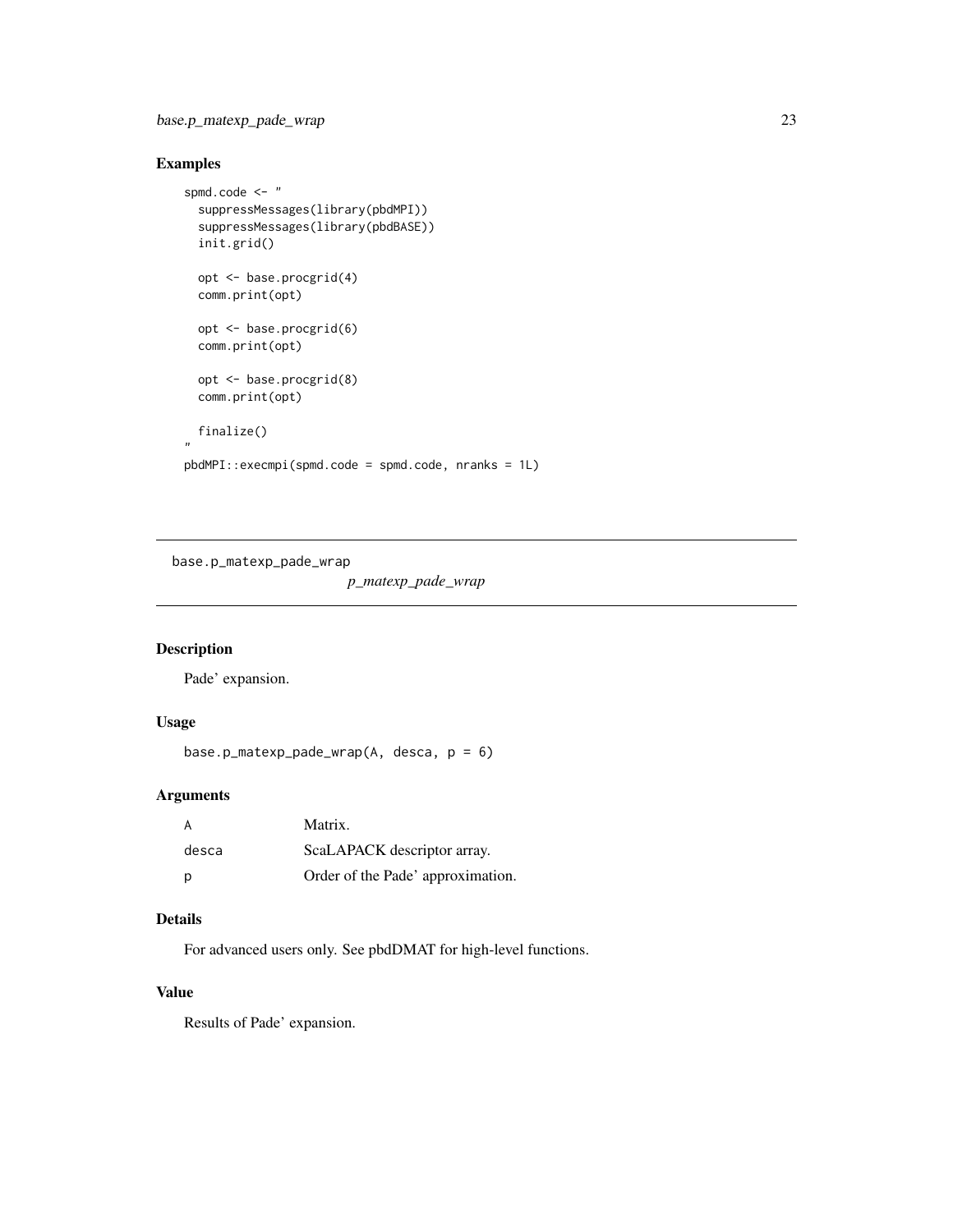<span id="page-23-0"></span>base.p\_matpow\_by\_squaring\_wrap

*p\_matpow\_by\_squaring\_wrap*

## Description

Matrix power by squaring.

#### Usage

base.p\_matpow\_by\_squaring\_wrap(A, desca, b = 1)

## Arguments

| A     | Matrix.                     |
|-------|-----------------------------|
| desca | ScaLAPACK descriptor array. |
| h     | Power.                      |

## Details

For advanced users only. See pbdDMAT for high-level functions.

#### Value

A powered matrix.

base.rcolcpy *R Column Copy*

## Description

For advanced users only. See pbdDMAT for high-level functions.

#### Usage

```
base.rcolcpy(x, descx, y, descy, xcol, ycol)
```
## Arguments

| x.v          | Matrix.                     |
|--------------|-----------------------------|
| descx, descy | ScaLAPACK descriptor array. |
| xcol, ycol   | Columns.                    |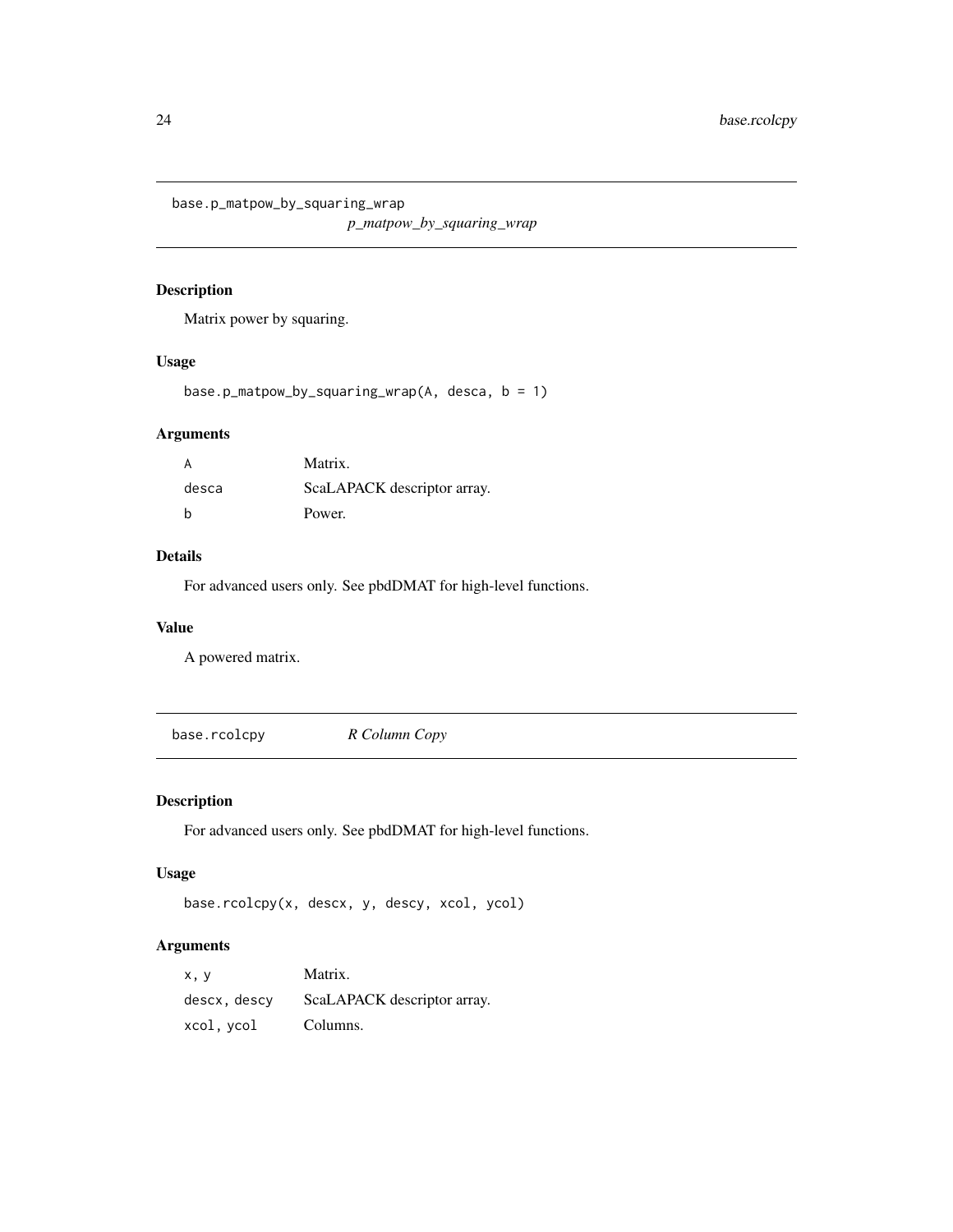<span id="page-24-0"></span>base.rcolcpy2 *R Column Copy-2*

## Description

For advanced users only. See pbdDMAT for high-level functions.

## Usage

base.rcolcpy2(x, descx, y, descy, xcol, ycol)

## Arguments

| x, y         | Matrix.                     |
|--------------|-----------------------------|
| descx, descy | ScaLAPACK descriptor array. |
| xcol.vcol    | Columns.                    |

| base.redist | <i>base.redist</i> |  |
|-------------|--------------------|--|
|             |                    |  |

## Description

Redistribute a matrix from rank 0 to all ranks in block cyclic fashion.

## Usage

```
base.redist(desc, A)
```
## Arguments

| desc | ScaLAPACK descriptor array. |
|------|-----------------------------|
|      | Matrix.                     |

## Value

A block cyclic matrix of the input matrix A from rank 0.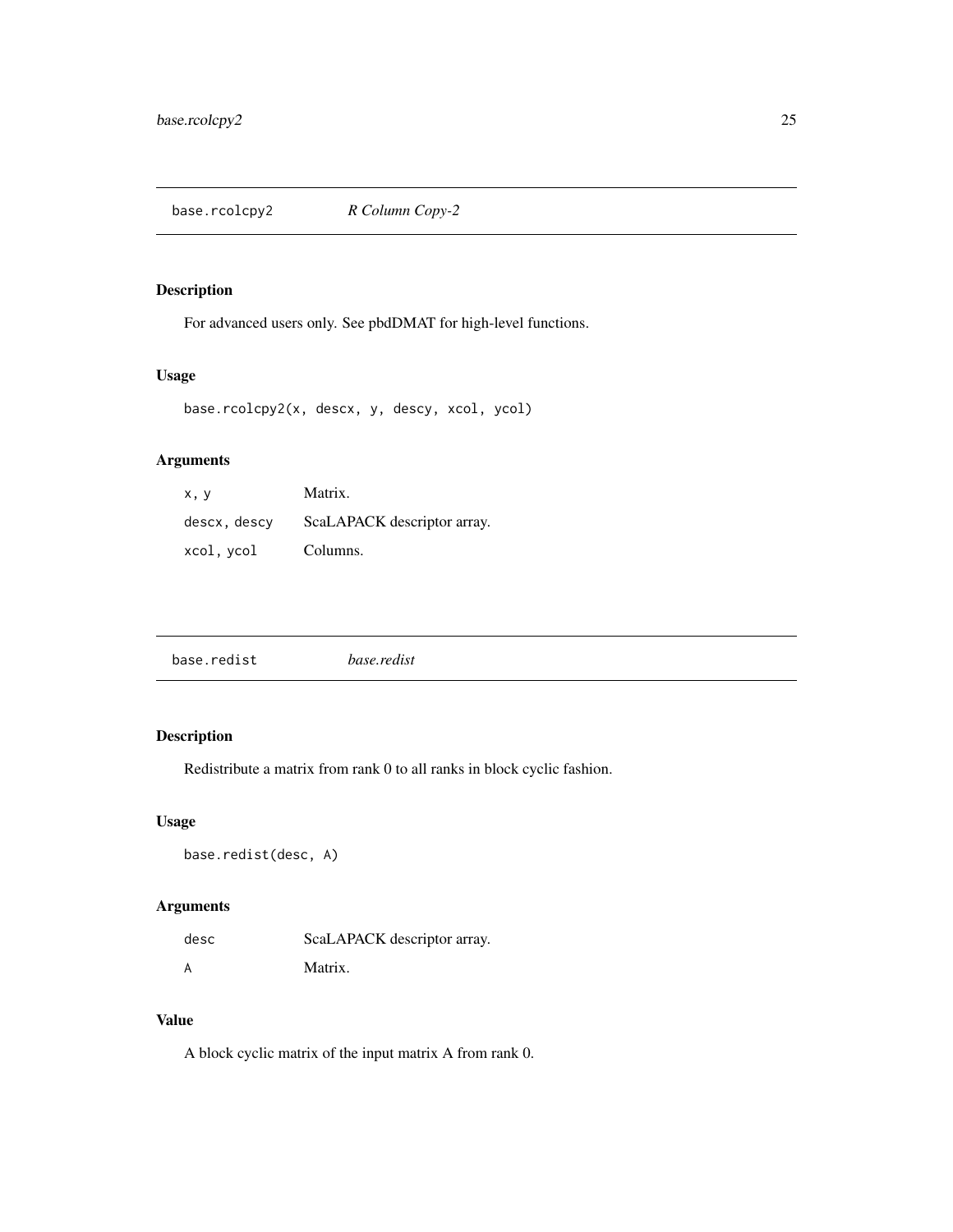## Examples

```
spmd.code <- "
 suppressMessages(library(pbdMPI))
 suppressMessages(library(pbdBASE))
 init.grid()
 ### Set data matrix A and desc.
 A \leq matrix(as.double(1:30), nrow = 6, ncol = 5)
 if (comm.rank() != 0)A \leq - matrix(as.double(0), nrow = 6, ncol = 5)
 dim < - dim(A)bldim \leq c(3L, 3L)
 ldim <- base.numroc(dim = dim, bldim = bldim)
 desc <- base.descinit(dim = dim, bldim = bldim, ldim = ldim)
 ### Redistribute from rank 0.
 dA <- base.redist(desc, A)
 comm.print(dA, all.rank = TRUE)
 finalize()
"
pbdMPI::execmpi(spmd.code = spmd.code, nranks = 2L)
```
base.rl2blas *Level 2 R-like BLAS*

## Description

For advanced users only. See pbdDMAT for high-level functions.

#### Usage

```
base.rl2blas(x, descx, vec, FUN)
```
#### Arguments

| x     | Matrix.                     |
|-------|-----------------------------|
| descx | ScaLAPACK descriptor array. |
| vec   | Global vector.              |
| FUN   | Function.                   |

<span id="page-25-0"></span>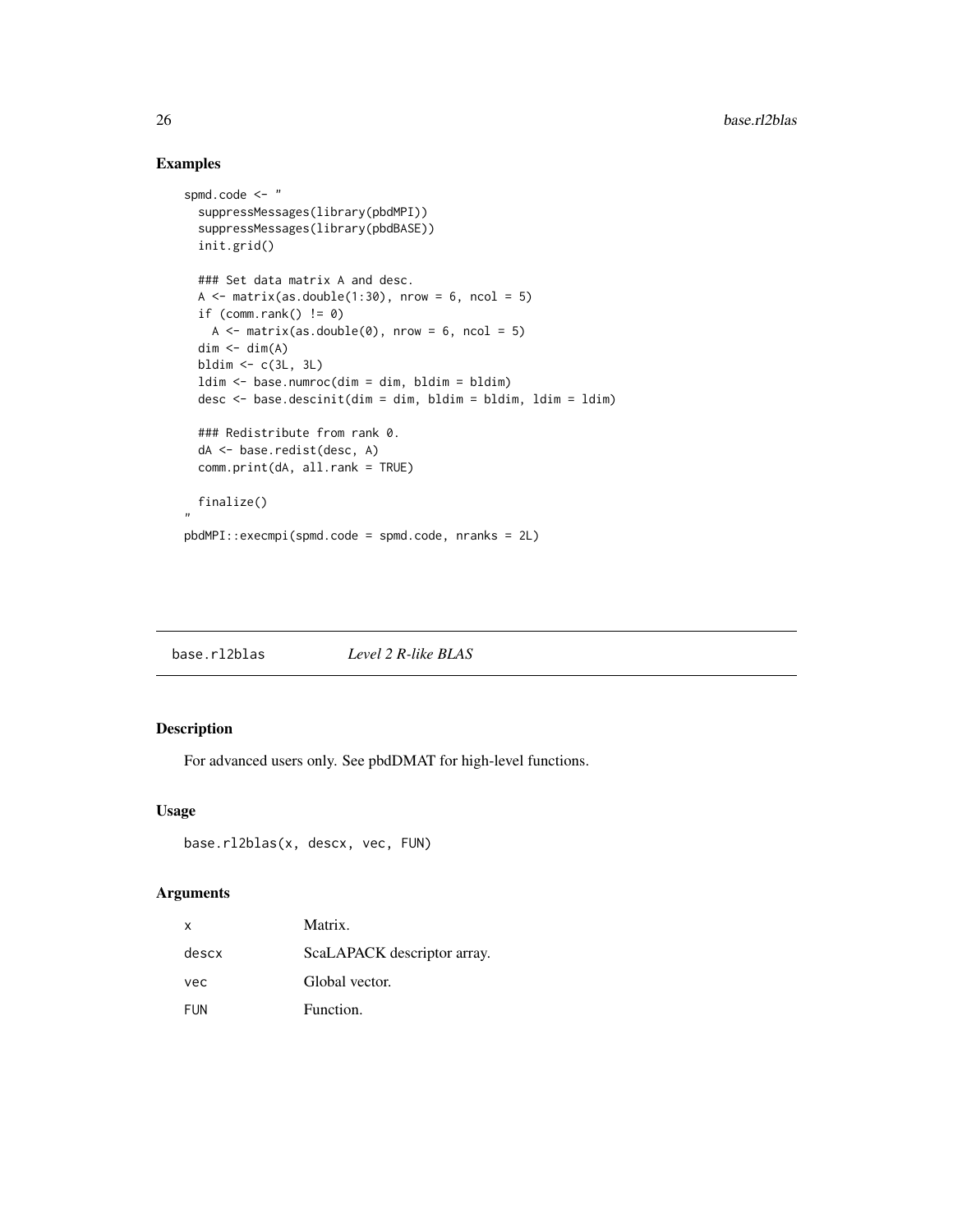<span id="page-26-0"></span>base.rl2insert *R-like Matrix-Vector Insertion*

## Description

For advanced users only. See pbdDMAT for high-level functions.

#### Usage

```
base.rl2insert(x, descx, vec, i, j)
```
## Arguments

| x     | Matrix.                     |
|-------|-----------------------------|
| descx | ScaLAPACK descriptor array. |
| vec   | Global vector.              |
| i, j  | Indices.                    |

|--|

## Description

Inverse condition number of a general matrix.

## Usage

```
base.rpdgecon(norm, m, n, a, desca)
```
## Arguments

| norm  | Type of norm.               |
|-------|-----------------------------|
| m.n   | Problem size                |
| a     | Matrix.                     |
| desca | ScaLAPACK descriptor array. |

## Details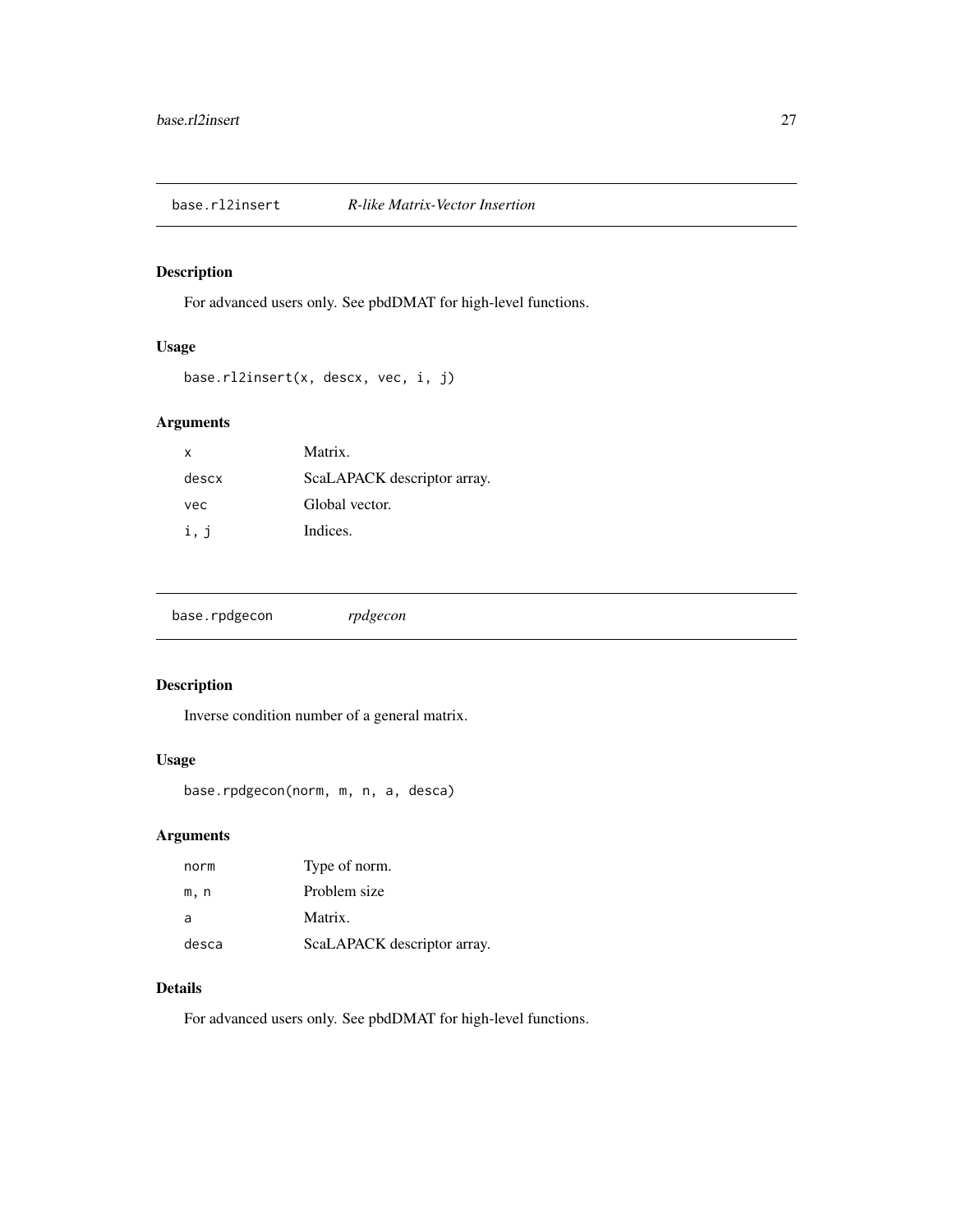<span id="page-27-0"></span>base.rpdgelqf *rpdgelqf*

## Description

LQ.

## Usage

```
base.rpdgelqf(m, n, x, descx)
```
## Arguments

| m.n          | Problem size.               |
|--------------|-----------------------------|
| $\mathbf{x}$ | Matrix.                     |
| descx        | ScaLAPACK descriptor array. |

## Details

For advanced users only. See pbdDMAT for high-level functions.

base.rpdgels *rpdgels*

## Description

Linear model fitter via rank-revealing QR (with pivoting).

## Usage

base.rpdgels(tol, m, n, nrhs, a, desca, b, descb)

## Arguments

| tol   | Numerical tolerance for the QR. |
|-------|---------------------------------|
| m, n  | Problem size.                   |
| nrhs  | Number of right hand sides.     |
| a     | Left hand side.                 |
| desca | ScaLAPACK descriptor array.     |
| h     | Right hand side.                |
| descb | ScaLAPACK descriptor array.     |

## Details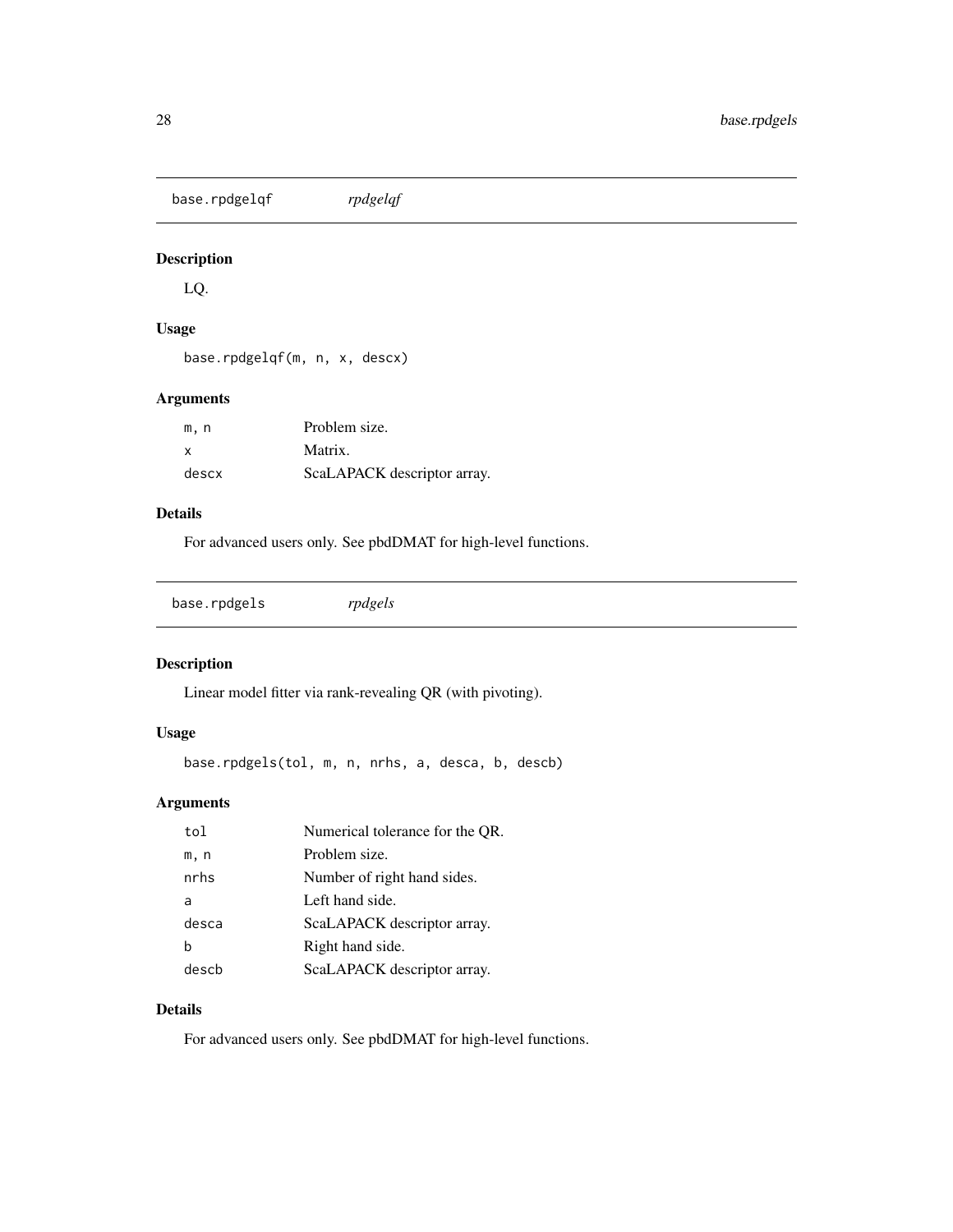<span id="page-28-0"></span>base.rpdgemm *rpdgemm*

## Description

Matrix-Matrix Multiply.

#### Usage

base.rpdgemm(transx, transy, x, descx, y, descy, descc)

#### Arguments

transx, transy 'T' or 'N' for transpose or not. x, y Matrix. descx, descy, descc ScaLAPACK descriptor array.

#### Details

For advanced users only. See pbdDMAT for high-level functions.

base.rpdgemr2d *rpdgemr2d*

## Description

General 2d block cyclic redistribution function.

#### Usage

base.rpdgemr2d(x, descx, descy)

#### Arguments

| X            | Matrix.                     |
|--------------|-----------------------------|
| descx, descy | ScaLAPACK descriptor array. |

#### Details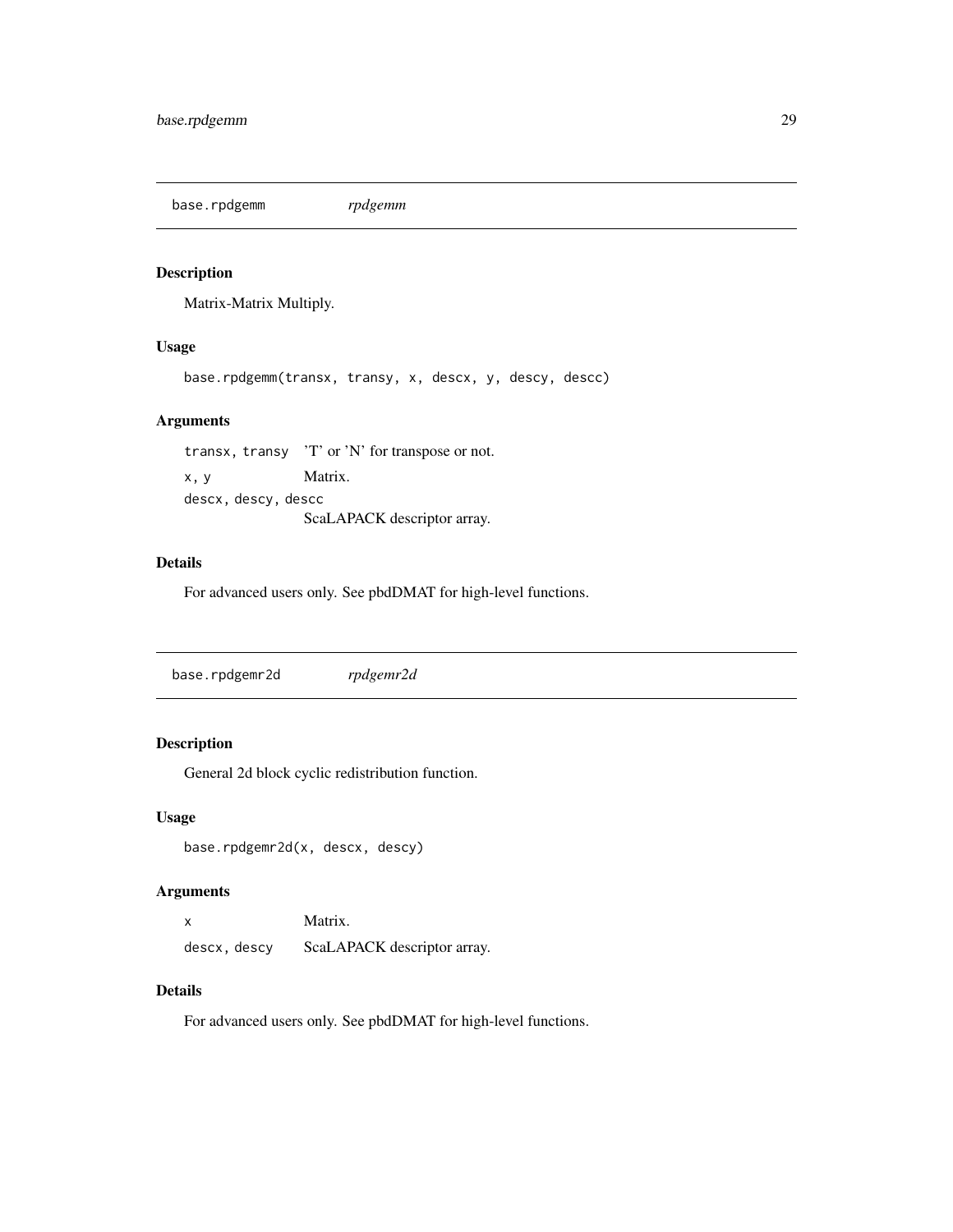<span id="page-29-0"></span>base.rpdgeqpf *rpdgeqpf*

## Description

QR.

## Usage

base.rpdgeqpf(tol, m, n, x, descx, comm = .pbd\_env\$SPMD.CT\$comm)

## Arguments

| tol   | Numerical tolerance for the OR.  |
|-------|----------------------------------|
| m, n  | Problem size.                    |
| x     | Matrix.                          |
| descx | ScaLAPACK descriptor array.      |
| comm  | An MPI (not BLACS) communicator. |

## Details

For advanced users only. See pbdDMAT for high-level functions.

#### Value

A list contains QR results.

base.rpdgesv *rpdgesv*

## Description

Solving a (square) system of equations.

## Usage

```
base.rpdgesv(n, nrhs, a, desca, b, descb)
```
## Arguments

| n            | Problem size.               |
|--------------|-----------------------------|
| nrhs         | Number of right hand sides. |
| a, b         | Matrix.                     |
| desca, descb | ScaLAPACK descriptor array. |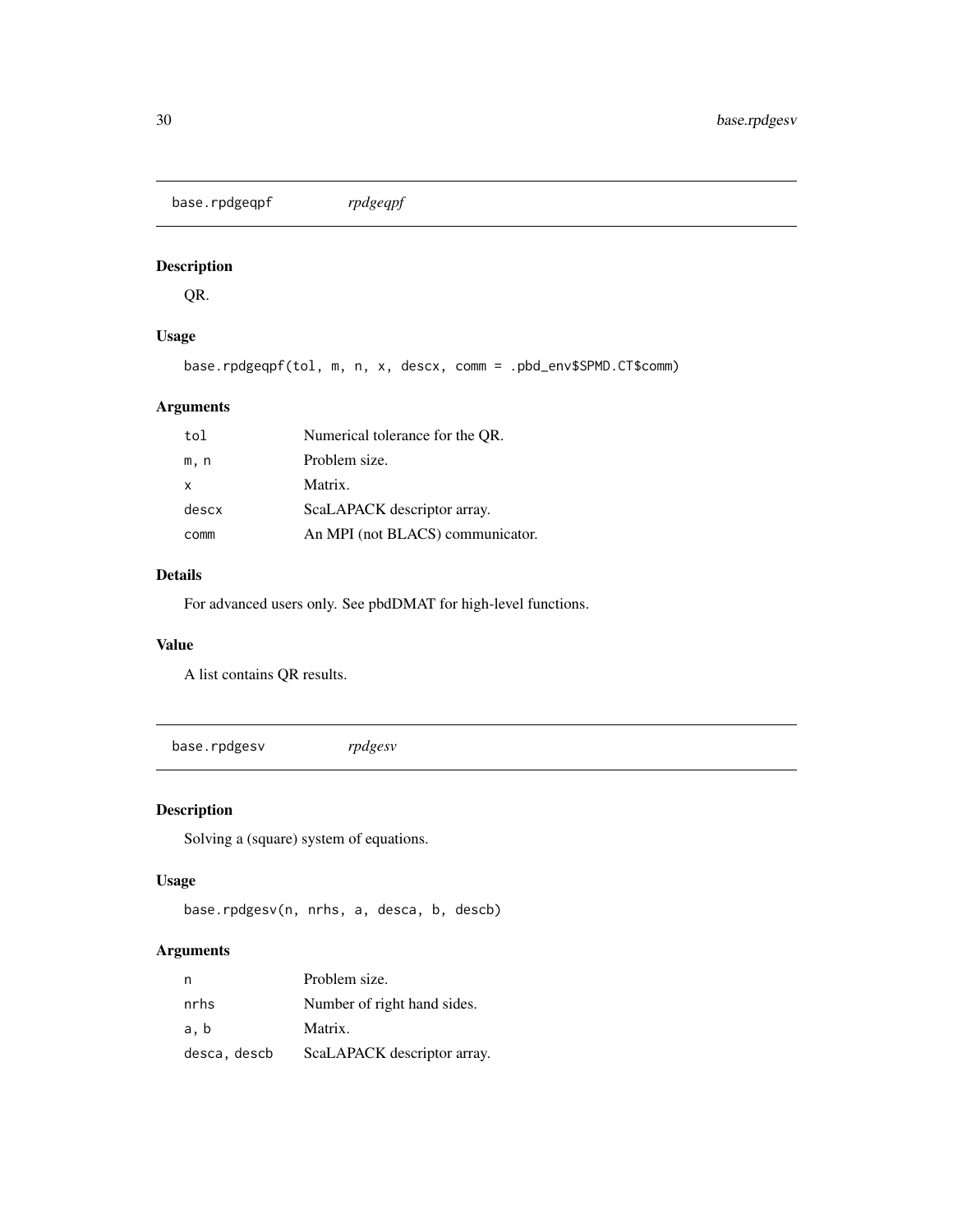## <span id="page-30-0"></span>base.rpdgesvd 31

## Details

For advanced users only. See pbdDMAT for high-level functions.

| base.rpdgesvd             | rpdgesvd |
|---------------------------|----------|
| $\mathbf{r}$ $\mathbf{r}$ |          |

## Description

SVD.

## Usage

```
base.rpdgesvd(
  jobu,
  jobvt,
  m,
  n,
  a,
  desca,
  descu,
  descvt,
  ...,
  inplace = FALSE,
  comm = .pbd_env$SPMD.CT$comm
\mathcal{L}
```
## Arguments

| jobu, jobvt             | Control for u/vt return.                                                           |
|-------------------------|------------------------------------------------------------------------------------|
| m, n                    | Problem size.                                                                      |
| a                       | Matrix.                                                                            |
| desca, descu, descvt    |                                                                                    |
|                         | ScaLAPACK descriptor array.                                                        |
| $\cdot$ $\cdot$ $\cdot$ | Ignored                                                                            |
| inplace                 | Should the computation be done in-place or not. For REALLY advanced users<br>only. |
| comm                    | An MPI (not BLACS) communicator.                                                   |

## Details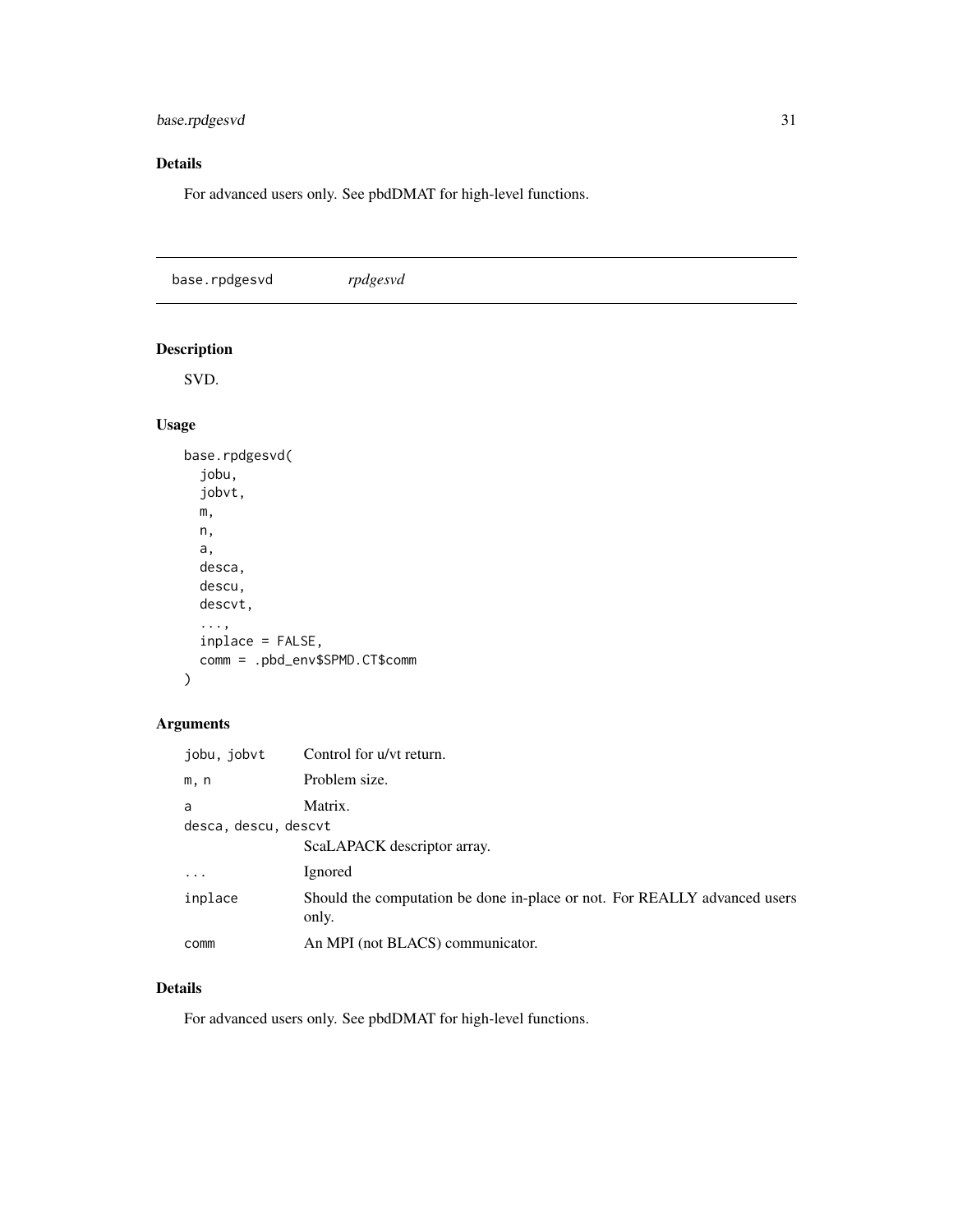<span id="page-31-0"></span>base.rpdgetrf *rpdgetrf*

## Description

LU factorization.

## Usage

base.rpdgetrf(a, desca)

## Arguments

| -a    | Matrix.                     |
|-------|-----------------------------|
| desca | ScaLAPACK descriptor array. |

#### Details

For advanced users only. See pbdDMAT for high-level functions.

base.rpdgetri *rpdgetri*

## Description

Matrix inversion.

## Usage

base.rpdgetri(n, a, desca)

## Arguments

| n        | Problem size.               |
|----------|-----------------------------|
| <b>a</b> | Matrix.                     |
| desca    | ScaLAPACK descriptor array. |

## Details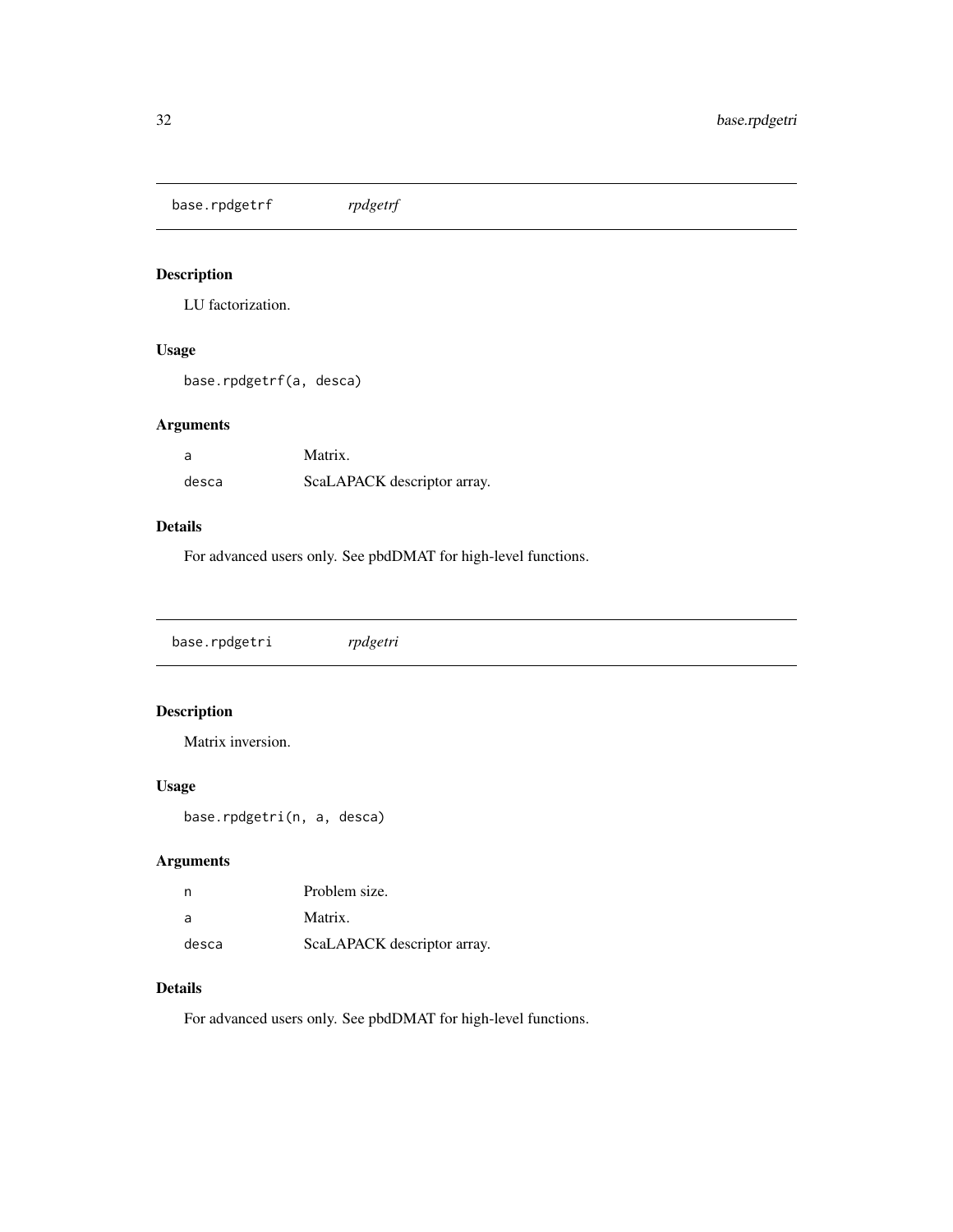<span id="page-32-0"></span>base.rpdlange *rpdlange*

## Description

Matrix norms.

## Usage

base.rpdlange(norm, m, n, a, desca)

## Arguments

| norm  | Type of norm.               |
|-------|-----------------------------|
| m.n   | Problem size                |
| a     | Matrix.                     |
| desca | ScaLAPACK descriptor array. |

#### Details

For advanced users only. See pbdDMAT for high-level functions.

## Description

Matrix printer.

## Usage

base.rpdlaprnt(m, n, a, desca)

## Arguments

| m.n   | Number rows/cols.           |
|-------|-----------------------------|
| a     | Matrix.                     |
| desca | ScaLAPACK descriptor array. |

## Details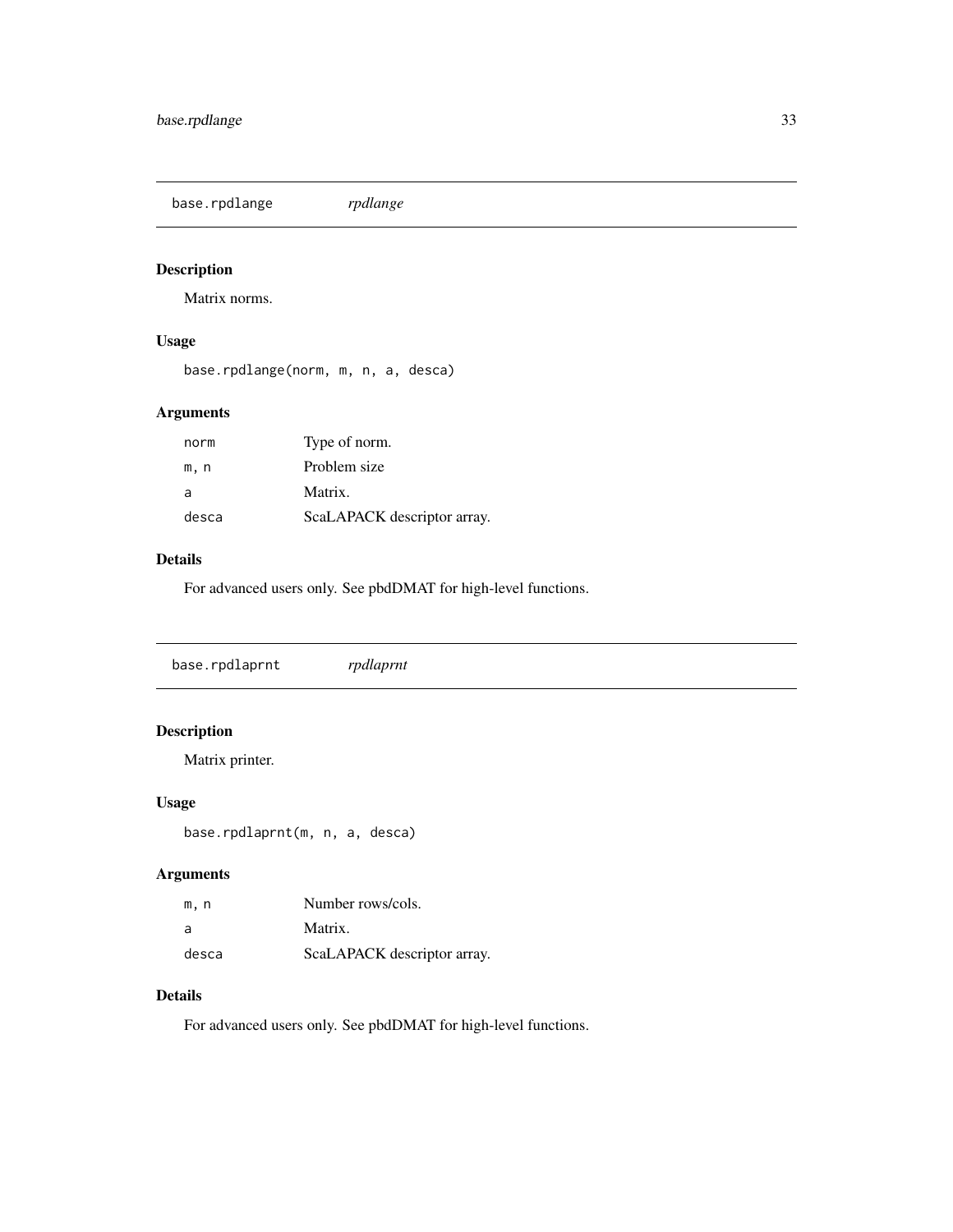<span id="page-33-0"></span>base.rpdorglq *rpdorglq*

## Description

Recover Q.

## Usage

base.rpdorglq(m, n, k, lq, desc, tau)

## Arguments

| m, n | Problem size.                    |
|------|----------------------------------|
| k    | Number of elementary reflectors. |
| lq   | OR decomposition.                |
| desc | ScaLAPACK descriptor array.      |
| tau  | Elementary reflectors.           |

## Details

For advanced users only. See pbdDMAT for high-level functions.

## Value

Q matrix of the QR decomposition.

base.rpdorgqr *rpdorgqr*

## Description

Recover Q.

## Usage

base.rpdorgqr(m, n, k, qr, descqr, tau)

## Arguments

| m, n   | Problem size.                    |
|--------|----------------------------------|
| k      | Number of elementary reflectors. |
| gr     | QR decomposition.                |
| descgr | ScaLAPACK descriptor array.      |
| tau    | Elementary reflectors.           |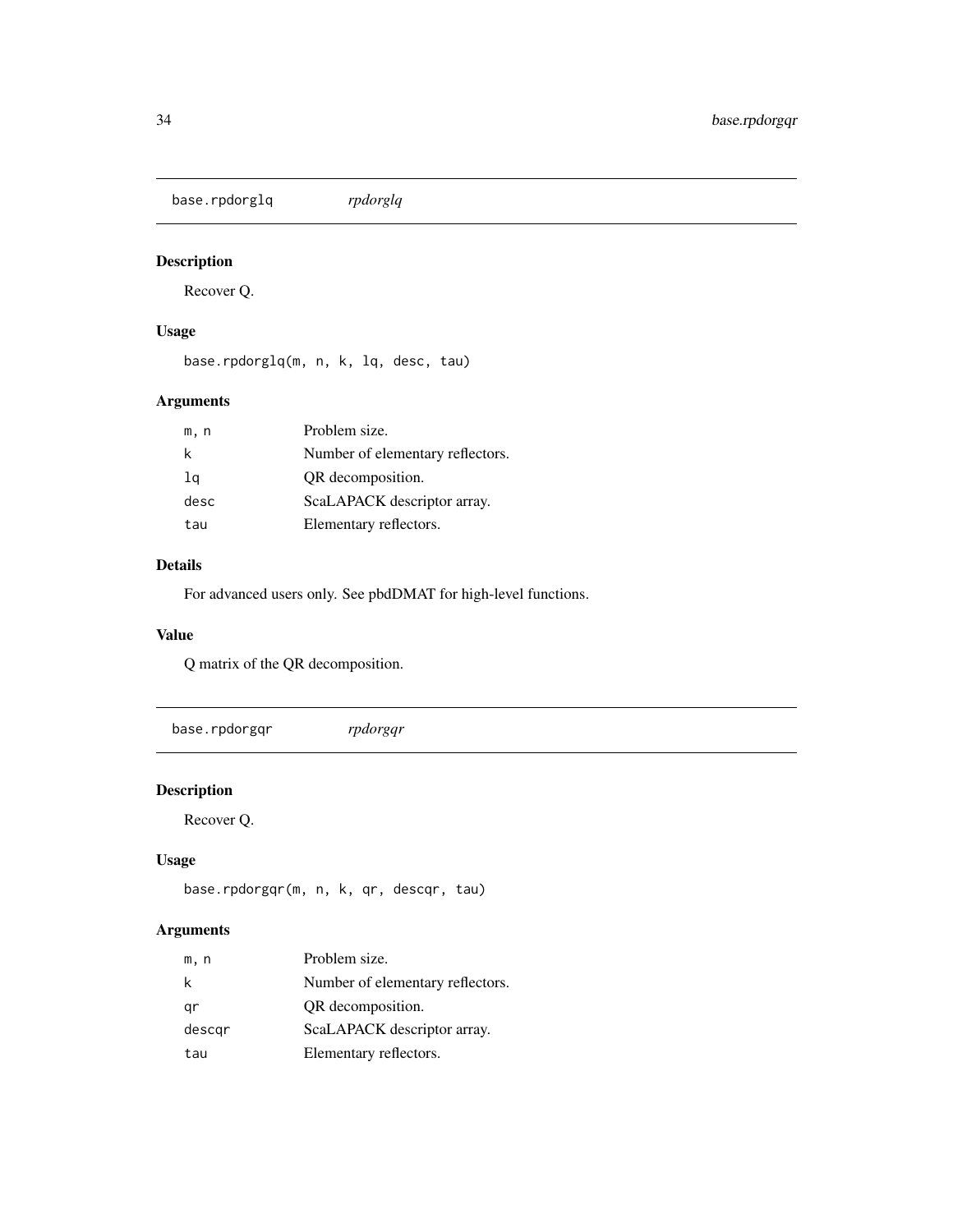## <span id="page-34-0"></span>base.rpdormqr 35

## Details

For advanced users only. See pbdDMAT for high-level functions.

## Value

Q matrix of the QR decomposition.

base.rpdormqr *rpdormqr*

## Description

 $op(Q) * y$ .

## Usage

base.rpdormqr(side, trans, m, n, k, qr, descqr, tau, c, descc)

## Arguments

| side   | 'L' or 'R', for left or righth application of Q matrix. |
|--------|---------------------------------------------------------|
| trans  | $Q$ or $Q^{\wedge}T$ .                                  |
| m, n   | Problem size.                                           |
| k      | Number of elementary reflectors.                        |
| qr     | QR decomposition.                                       |
| descar | ScaLAPACK descriptor array.                             |
| tau    | Elementary reflectors.                                  |
| C      | Vector.                                                 |
| descc  | ScaLAPACK descriptor array.                             |

## Details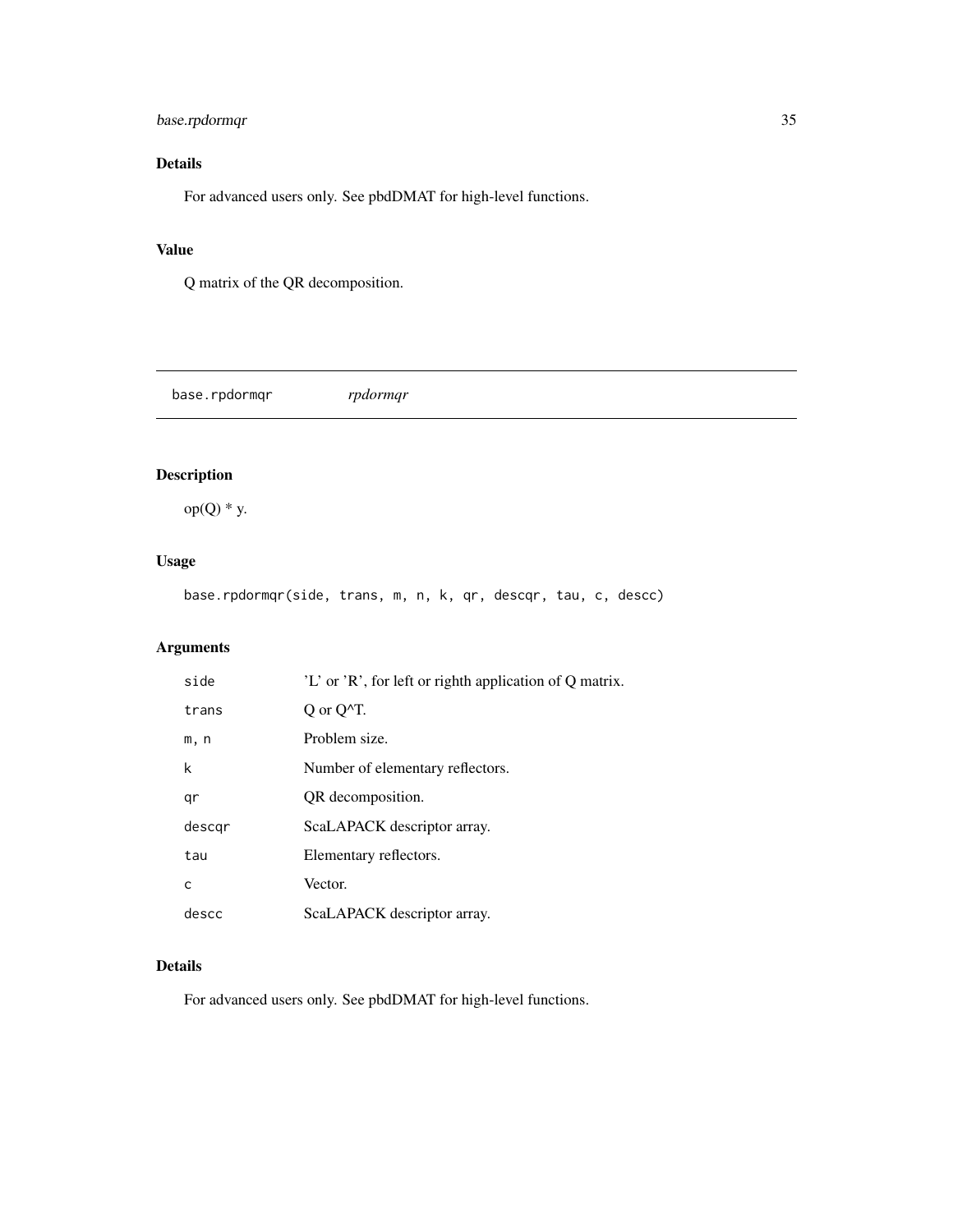<span id="page-35-0"></span>base.rpdpotrf *rpdpotrf*

## Description

Cholesky factorization.

## Usage

```
base.rpdpotrf(uplo, n, a, desca)
```
## Arguments

| uplo  | Triangle where the information is stored (in the symmetric matrix). |
|-------|---------------------------------------------------------------------|
|       | Problem size.                                                       |
| - a   | Matrix.                                                             |
| desca | ScaLAPACK descriptor array.                                         |

## Details

For advanced users only. See pbdDMAT for high-level functions.

|  | base.rpdsyevr | rpdsyevr |  |  |  |
|--|---------------|----------|--|--|--|
|--|---------------|----------|--|--|--|

## Description

Symmetric eigenvalue decomposition.

#### Usage

base.rpdsyevr(jobz, uplo, n, a, desca, descz)

## Arguments

| jobz         | Control for if vectors/values/both are returned.                    |
|--------------|---------------------------------------------------------------------|
| uplo         | Triangle where the information is stored (in the symmetric matrix). |
| n            | Problem size.                                                       |
| a            | Matrix.                                                             |
| desca, descz | ScaLAPACK descriptor array.                                         |

#### Details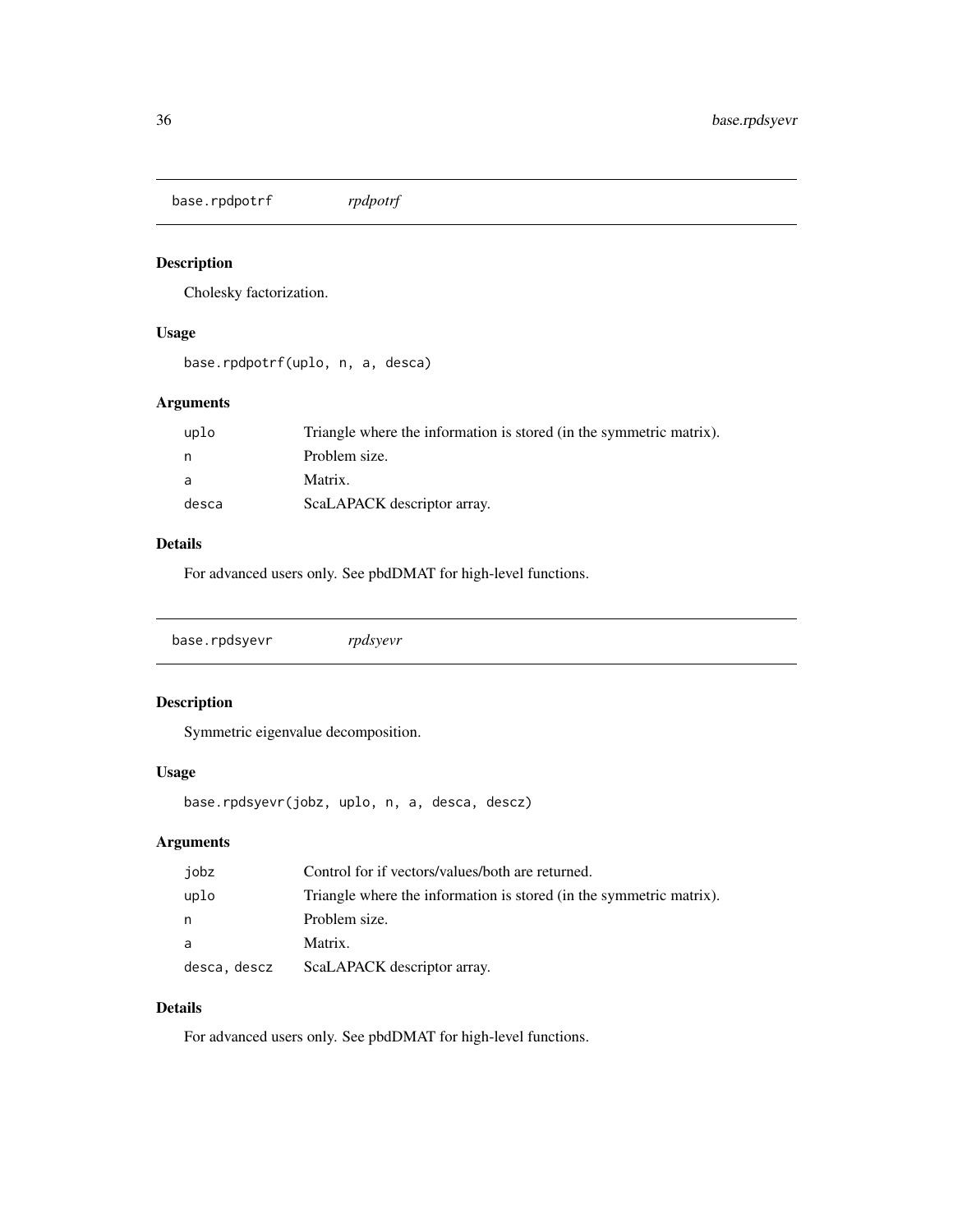<span id="page-36-0"></span>base.rpdsyevx *rpdsyevx*

## Description

Genearlized eigenvalue problem.

## Usage

```
base.rpdsyevx(
  jobz,
  range,
  n,
  a,
  desca,
  vl,
  vu,
  il,
  iu,
  abstol = 1e-08,
  orfac = 0.001
\mathcal{L}
```
## Arguments

| jobz   | Control for if vectors/values/both are returned.                                                                  |
|--------|-------------------------------------------------------------------------------------------------------------------|
| range  | Parameter to determine the search criteria for eigenvalues.                                                       |
| n      | Problem size.                                                                                                     |
| a      | Matrix.                                                                                                           |
| desca  | ScaLAPACK descriptor array.                                                                                       |
| vl, vu | Endpoints of the interval subset of the real line in which to search for eigenval-<br>ues, if specified by range. |
| il, iu | Eigenvalues with indices i1, , iu will be found, if specified by range.                                           |
| abstol | Absolute error tolerance for the eigenvalues.                                                                     |
| orfac  | Eigenvectors with eigenvalues below or fac*norm(a) of each other are reorthog-<br>onalized.                       |

## Details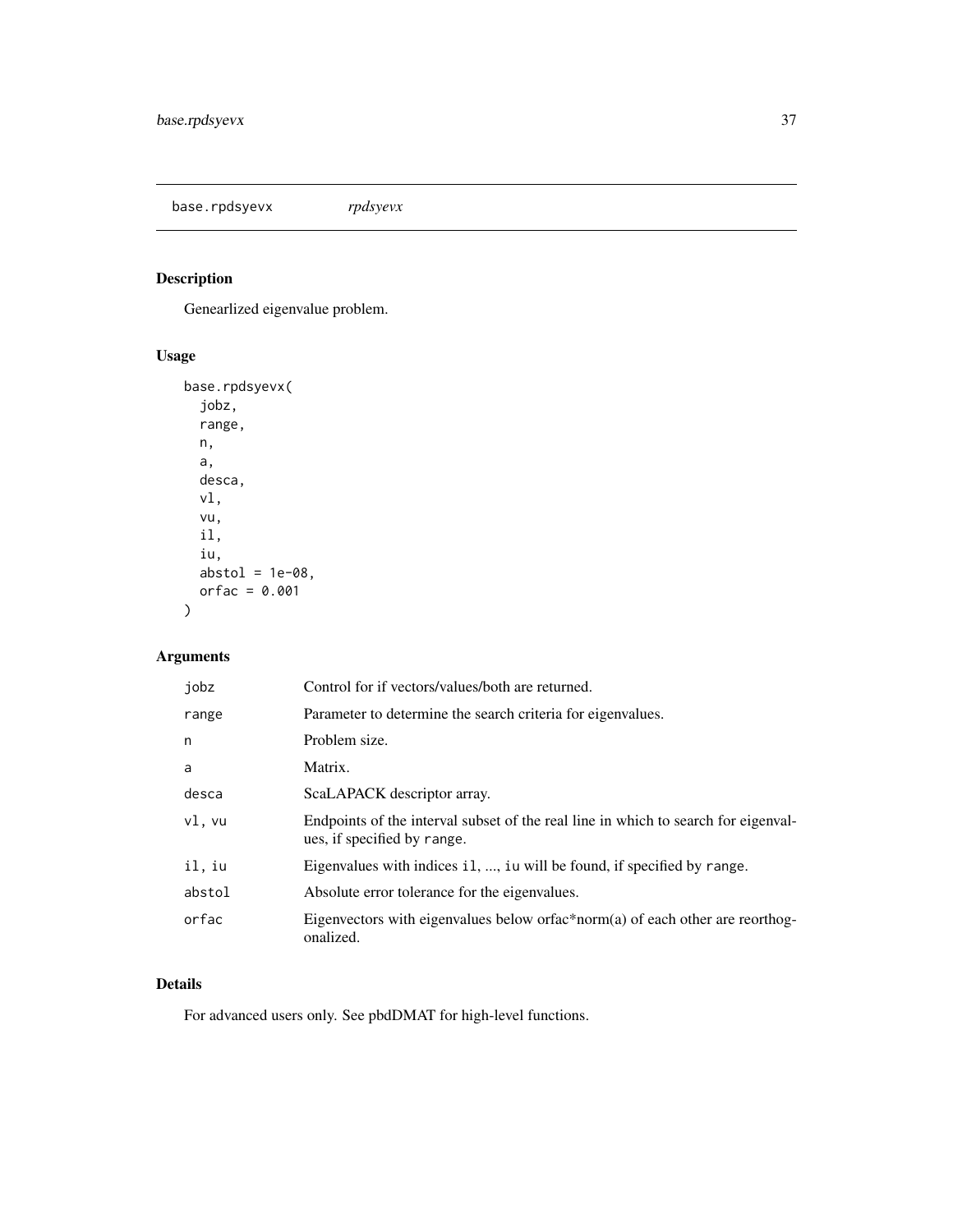<span id="page-37-0"></span>base.rpdtran *rpdtran*

## Description

Transpose.

## Usage

```
base.rpdtran(a, desca, descc)
```
## Arguments

a Matrix. desca, descc ScaLAPACK descriptor array.

#### Details

For advanced users only. See pbdDMAT for high-level functions.

base.rpdtrcon *rpdtrcon*

## Description

Inverse condition number of a triangular matrix.

## Usage

```
base.rpdtrcon(norm, uplo, diag, n, a, desca)
```
## Arguments

| norm  | Type of norm.                                      |
|-------|----------------------------------------------------|
| uplo  | Triangle where information is stored.              |
| diag  | Specifies if the matrix is unit triangular or not. |
| n     | Problem size                                       |
| a     | Matrix.                                            |
| desca | ScaLAPACK descriptor array.                        |

#### Details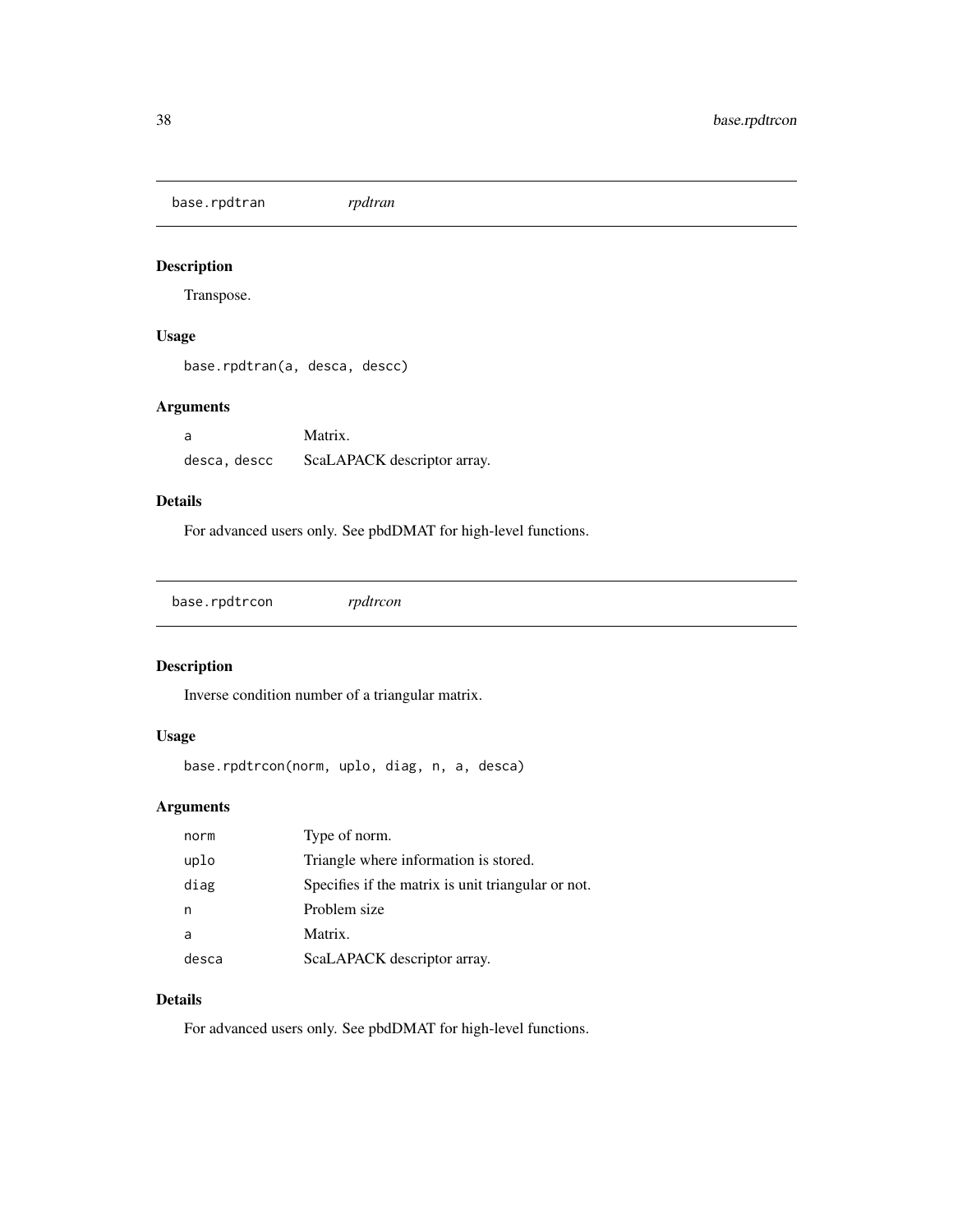<span id="page-38-0"></span>base.rrowcpy *R Row Copy*

## Description

For advanced users only. See pbdDMAT for high-level functions.

## Usage

base.rrowcpy(x, descx, y, descy, xrow, yrow)

## Arguments

| x.v          | Matrix.                     |
|--------------|-----------------------------|
| descx, descy | ScaLAPACK descriptor array. |
| xrow, yrow   | Rows.                       |

| base.rrowcpy2 | R Row Copy-2 |
|---------------|--------------|
|---------------|--------------|

## Description

For advanced users only. See pbdDMAT for high-level functions.

## Usage

```
base.rrowcpy2(x, descx, y, descy, xrow, yrow)
```
## Arguments

| x. y         | Matrix.                     |
|--------------|-----------------------------|
| descx, descy | ScaLAPACK descriptor array. |
| Xrow, yrow   | Rows.                       |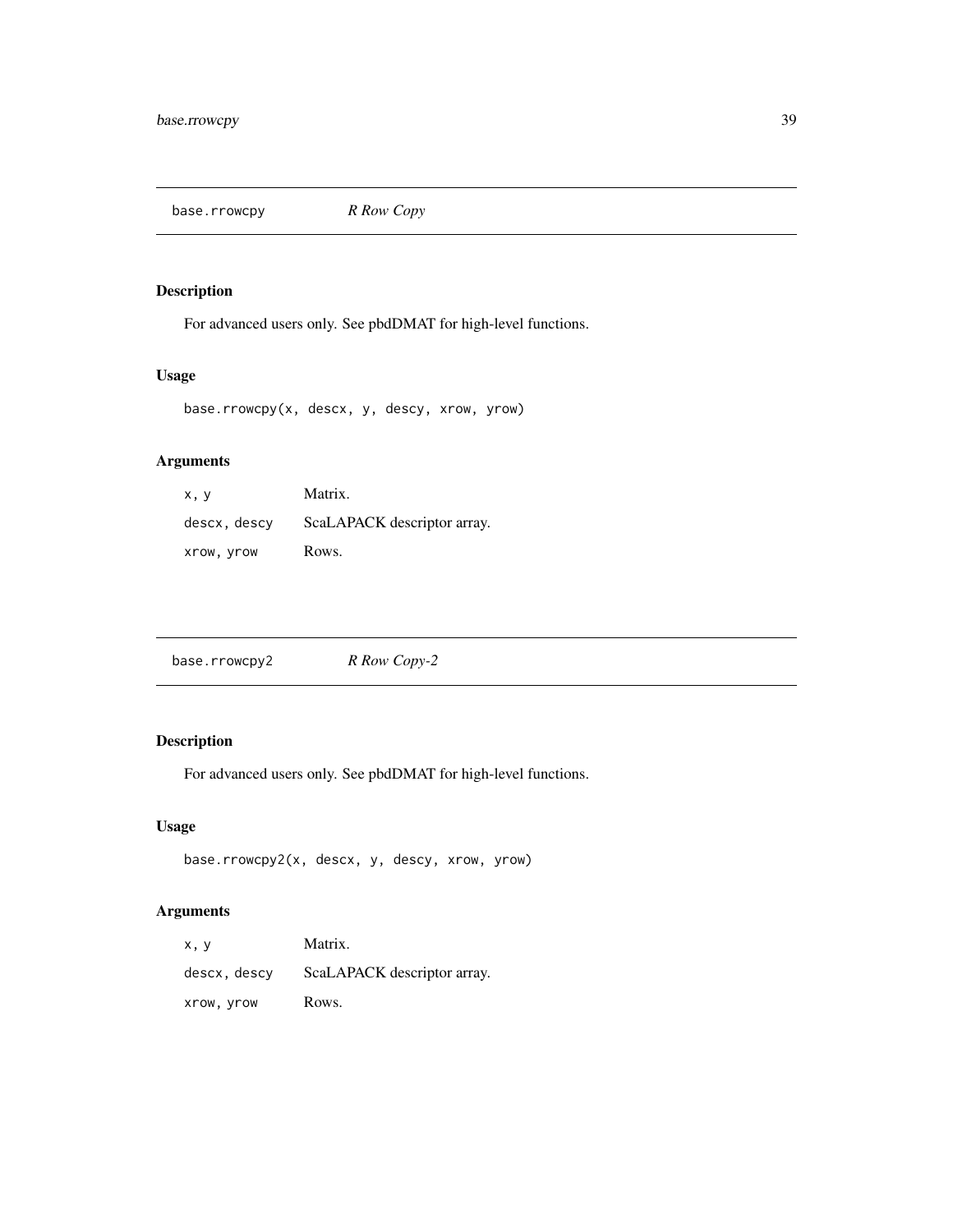<span id="page-39-0"></span>base.tri2zero *tri2zero*

## Description

Zero Triangle

## Usage

```
base.tri2zero(x, descx, uplo = "L", diag = "N")
```
## Arguments

| $\mathsf{x}$ | Matrix.                     |
|--------------|-----------------------------|
| descx        | ScaLAPACK descriptor array. |
| uplo         | Triangle.                   |
| diag         | Zero diagonal as well.      |

#### Details

For advanced users only. See pbdDMAT for high-level functions.

base.valid\_context *BLACS Context Validation*

## Description

Checks if a supplied ICTXT is valid.

## Usage

```
base.valid_context(ICTXT, ..., override = FALSE)
```
## Arguments

| BLACS context number.                                                                                                 |
|-----------------------------------------------------------------------------------------------------------------------|
| Not used.                                                                                                             |
| If over ride=FALSE, the context number will produce an error if it is any of the<br>reserved contexts $(0, 1,$ or 2). |
|                                                                                                                       |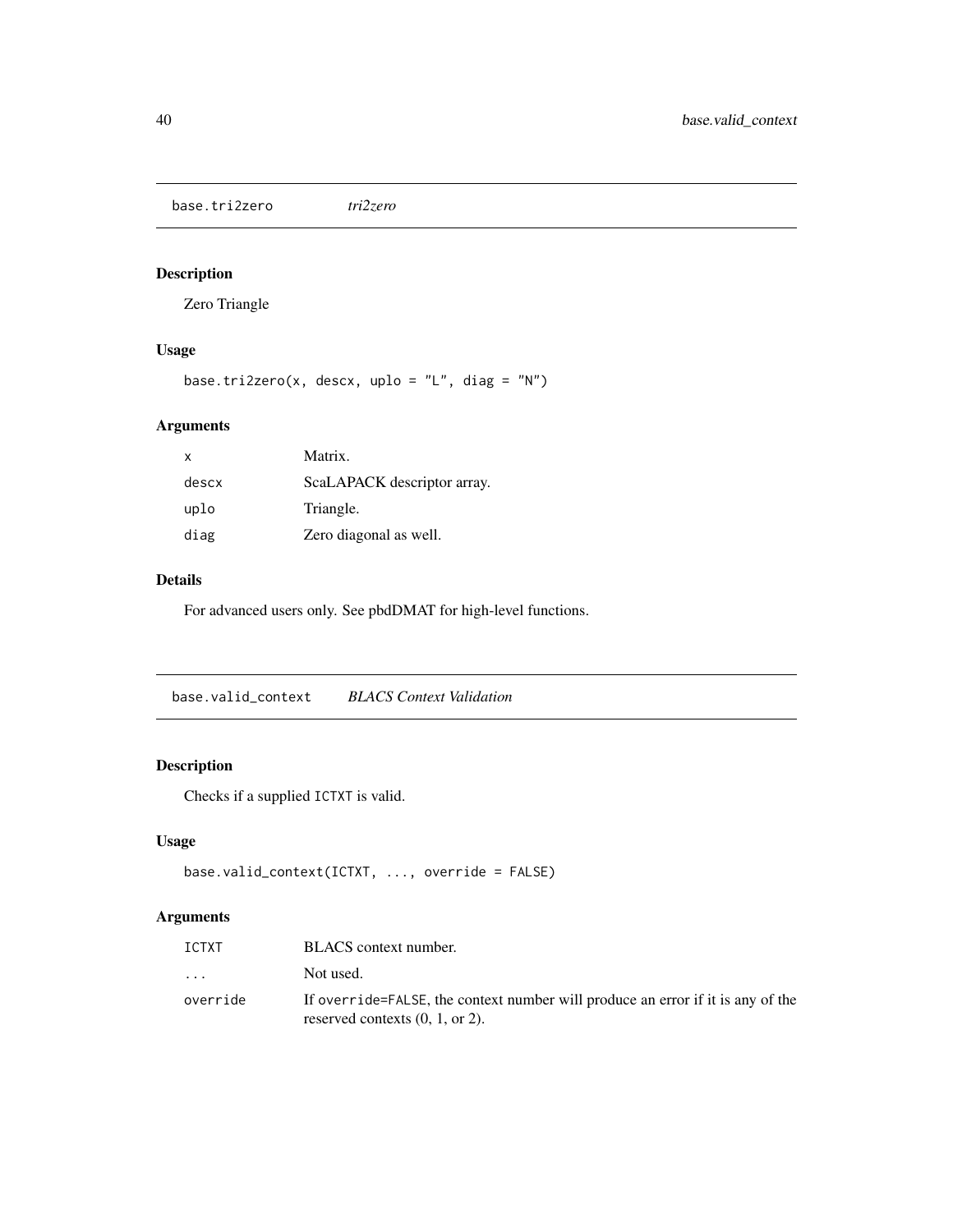<span id="page-40-0"></span>blacsexit *BLACS Exit*

#### Description

Shuts down all BLACS communicators.

#### Usage

```
base.blacsexit(CONT = TRUE)
```
blacsexit(CONT = TRUE)

#### Arguments

CONT logical; determines whether or not to shut down *all* MPI communicators

#### Details

If the user wishes to shut down BLACS communicators but still have access to MPI, then call this function with CONT=TRUE. Calling blacsexit(CONT=FALSE) will shut down all MPI communicators, equivalent to calling

> blacsexit(CONT=TRUE) > finalize(mpi.finalize=TRUE)

This function is automatically invoked if BLACS communicators are running and finalize() is called.

#### Value

Has an invisible return of 0 when successful.

#### Examples

```
spmd.code <- "
 suppressMessages(library(pbdMPI))
 suppressMessages(library(pbdBASE))
 init.grid()
 ### Do something with BLACS here.
 ### Don't use this unless you know what to do after this.
 # blacsexit()
 ### Then, do others without BLACS here.
 finalize() # This should be off since blacexit().
"
pbdMPI::execmpi(spmd.code = spmd.code, nranks = 2L)
```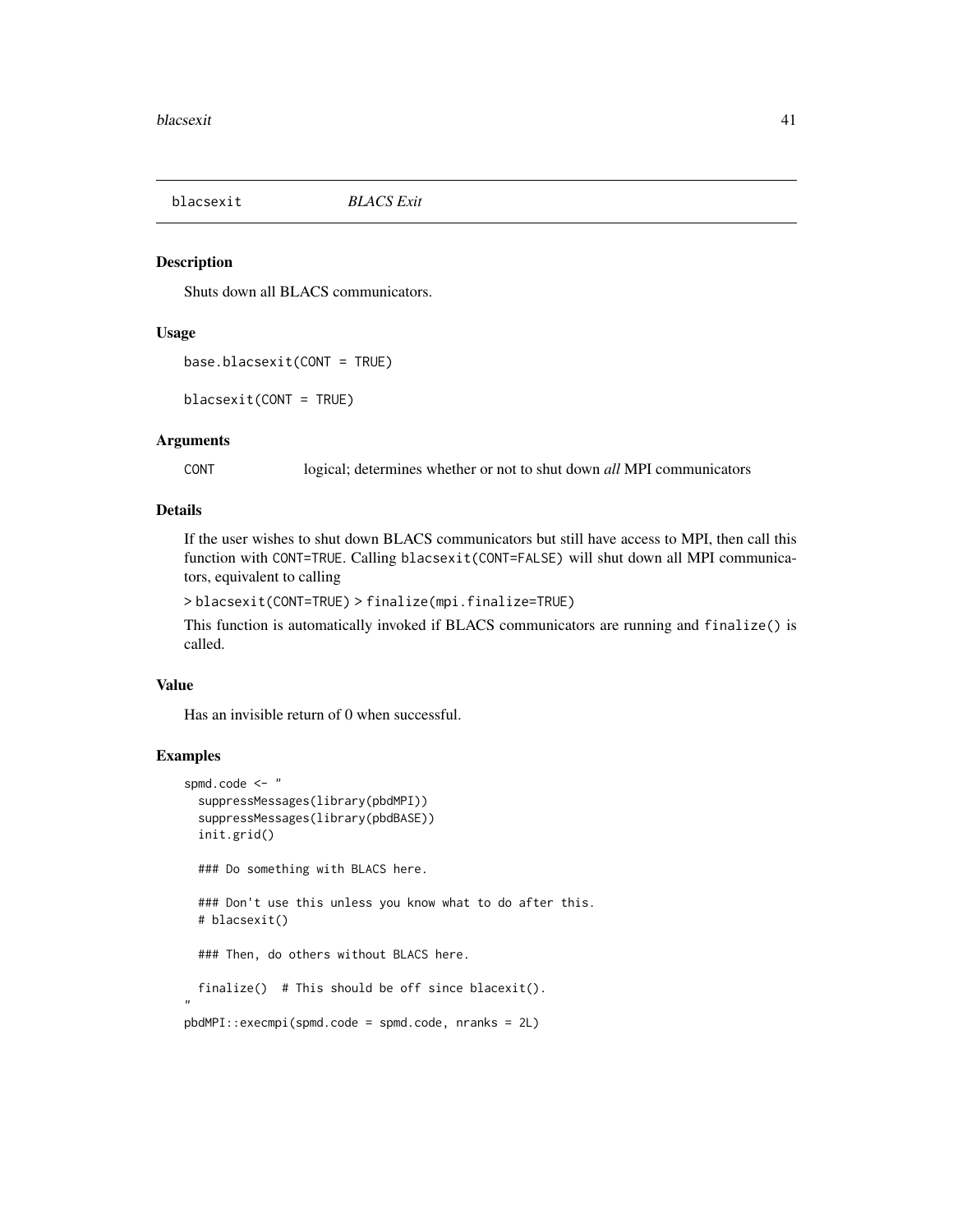<span id="page-41-0"></span>

#### Description

To set and get BLACS array/object/whatever pointers needed in and from R. Because other packages has it's own memory stack vision that may not be visiable by this package or vice versa.

#### Usage

```
set.blacs.apts()
```
get.blacs.apts()

#### Details

The 'set.blacs.apts()' is for advanced users. This one is needed to be called within R from 'pbd-BASE' package to set the pointers to the memory where BLACS had initialized so that the pointers are set to the right address of the memory stack.

The 'get.blacs.apts()' is for debugging only. The advanced user mainly calls the C version 'get\_BLACS\_APTS\_from\_R()' in 'src/export\_blacs/pkg\_ools.c'.

I am lazy to use .C(), but should not hurt performance here. Eventually, .pbdBASEEnv should pass to .C() and set/get pointers from it instead of .GlobalEnv.

coords *Local to Global/Global to Local Indexing*

#### Description

Get the local index given global information.

#### Usage

```
indxg2l(INDXGLOB, NB, IPROC, ISRCPROC, NPROCS)
```
indxl2g(INDXLOC, NB, IPROC, ISRCPROC, NPROCS)

#### Arguments

| INDXGLOB        | Global index.                                                                                                              |
|-----------------|----------------------------------------------------------------------------------------------------------------------------|
| <b>NB</b>       | Block size.                                                                                                                |
| IPROC           | Coordinate of the process whose local info is to be determined.                                                            |
| <b>ISRCPROC</b> | The coordinate of the process that possesses the first row/column of the dis-<br>tributed matrix. That's always 0 pbdDMAT. |
| <b>NPROCS</b>   | Total number of processors over which matrix is distributed.                                                               |
| INDXLOC         | Local index.                                                                                                               |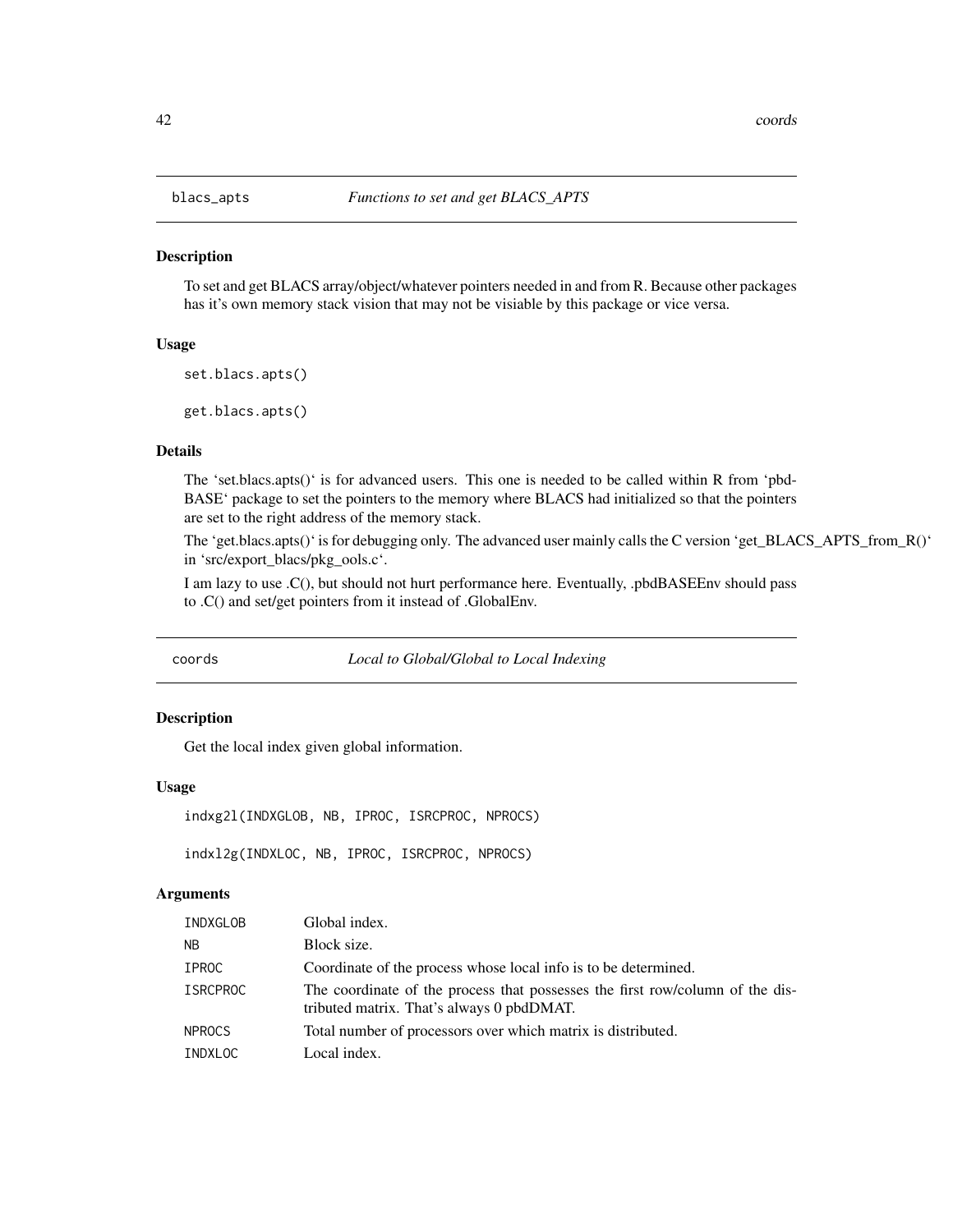## <span id="page-42-0"></span>coordspair 43

## Details

For advanced users only. See pbdDMAT for high-level functions.

#### Value

The local index.

## coordspair *Global to Local/Local to Global Pair Indexing*

## Description

Get the local index-pair given global information.

## Usage

g2lpair(gi, gj, bldim, ICTXT)

l2gpair(i, j, bldim, ICTXT)

## Arguments

| gi, gj | Global indices.       |
|--------|-----------------------|
| bldim  | Blocking dimension    |
| ICTXT  | <b>BLACS</b> context. |
| i, j   | Local indices.        |

#### Details

For advanced users only. See pbdDMAT for high-level functions.

## Value

The local index-pair.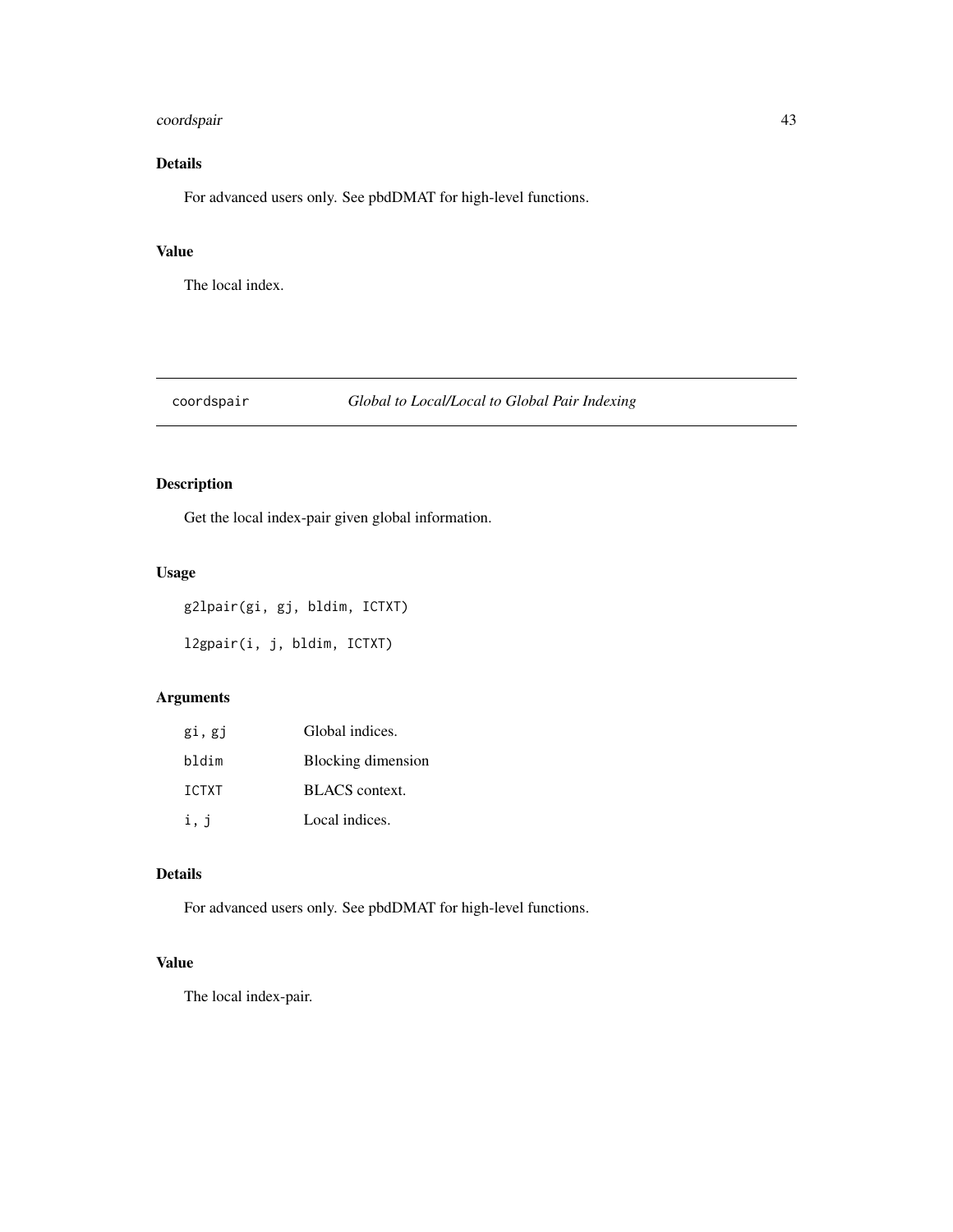<span id="page-43-0"></span>diag *diag*

## Description

Grab diagonal or create distributed diagonal matrix.

#### Usage

```
base.ddiagtk(x, descx, proc.dest = "all")
```

```
base.ddiagmk(diag, descx)
```
#### Arguments

| x         | Matrix.                     |
|-----------|-----------------------------|
| descx     | ScaLAPACK descriptor array. |
| proc.dest | Who owns the result.        |
| diag      | Diagonal.                   |

#### Details

For advanced users only. See pbdDMAT for high-level functions.

#### Value

diagonal elements of matrix or a diagonal matrix

## Examples

```
spmd.code <- "
 suppressMessages(library(pbdMPI))
 suppressMessages(library(pbdBASE))
 init.grid()
 ### Set data matrix and desc.
 x \le matrix(as.double(1:25), nrow = 5, ncol = 5)
 dim < - dim(x)bldim \leftarrow c(3L, 3L)ldim <- base.numroc(dim = dim, bldim = bldim)
 descx <- base.descinit(dim = dim, bldim = bldim, ldim = ldim)
 ### Get diagonal
 diag.x <- base.ddiagtk(x, descx)
 comm.print(diag.x)
 finalize()
```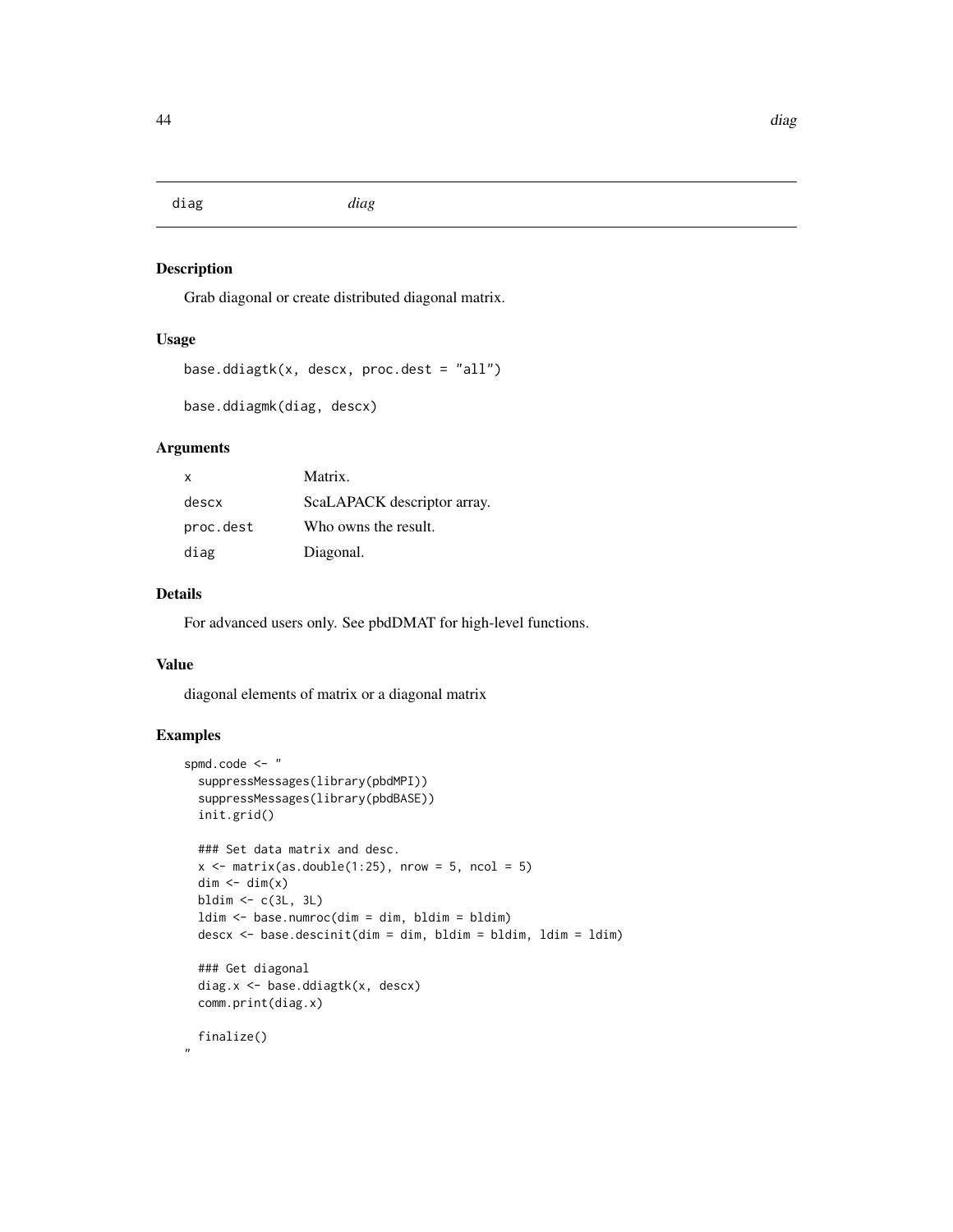#### <span id="page-44-0"></span>finalizer 45

```
pbdMPI::execmpi(spmd.code = spmd.code, nranks = 2L)
spmd.code <- "
 suppressMessages(library(pbdMPI))
 suppressMessages(library(pbdBASE))
 init.grid()
 ### Set data matrix and desc.
 x \le matrix(as.double(1:25), nrow = 5, ncol = 5)
 dim < -dim(x)bldim <- c(3L, 3L)
 ldim <- base.numroc(dim = dim, bldim = bldim)
 descx <- base.descinit(dim = dim, bldim = bldim, ldim = ldim)
 ### Set diagonal
 diag.x <- base.ddiagtk(x, descx)
 new.x <- base.ddiagmk(diag.x, descx)
 comm.print(new.x, all.rank = TRUE)
 finalize()
"
pbdMPI::execmpi(spmd.code = spmd.code, nranks = 2L)
```

| finalizer |           |
|-----------|-----------|
|           | Finalizer |

#### Description

A replacement for pbdMPI::finalize() that automatically shuts BLACS communicators down.

#### Usage

```
base.finalize(mpi.finalize = .pbd_env$SPMD.CT$mpi.finalize)
```
finalize(mpi.finalize = .pbd\_env\$SPMD.CT\$mpi.finalize)

#### Arguments

mpi.finalize If MPI should be shut down.

#### Value

None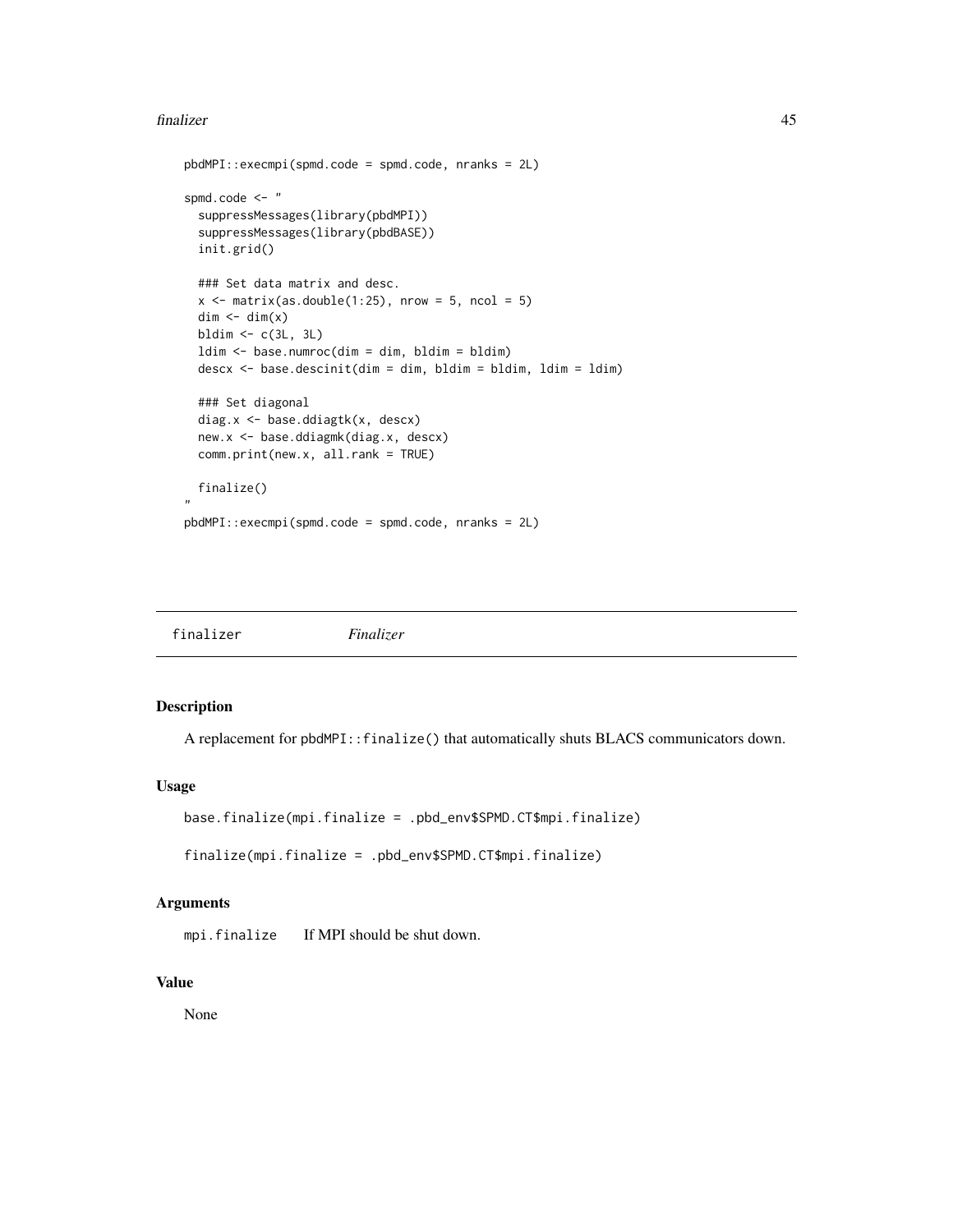<span id="page-45-0"></span>g2lcoord *g2lcoord*

## Description

Global to local coordinates with explicit ownership given.

## Usage

g2lcoord(dim, bldim, gi, gj, gridinfo)

## Arguments

| dim      | Global dimension.                                                                          |
|----------|--------------------------------------------------------------------------------------------|
| bldim    | Blocking dimension.                                                                        |
| gi, gj   | Global row and column indices, respectively.                                               |
| gridinfo | The return of base.blacs( $ICTXT(x)$ ). See the Details section for more infor-<br>mation. |

#### Value

For the process that owns the desired local data at global indices (gi,gj), the return is the local index. Otherwise, NA is returned.

g2l\_coord *g2l\_coord*

## Description

Global to local coords.

## Usage

```
base.g2l_coord(ind, bldim, ICTXT = 0, dim = NULL)
```

```
g2l\_coord(ind, bldim, ICTXT = 0, dim = NULL)
```
## Arguments

| ind          | Matrix indices.                               |
|--------------|-----------------------------------------------|
| bldim        | Blocking dimension.                           |
| <b>ICTXT</b> | <b>BLACS</b> context.                         |
| dim          | Ignored; will be removed in a future version. |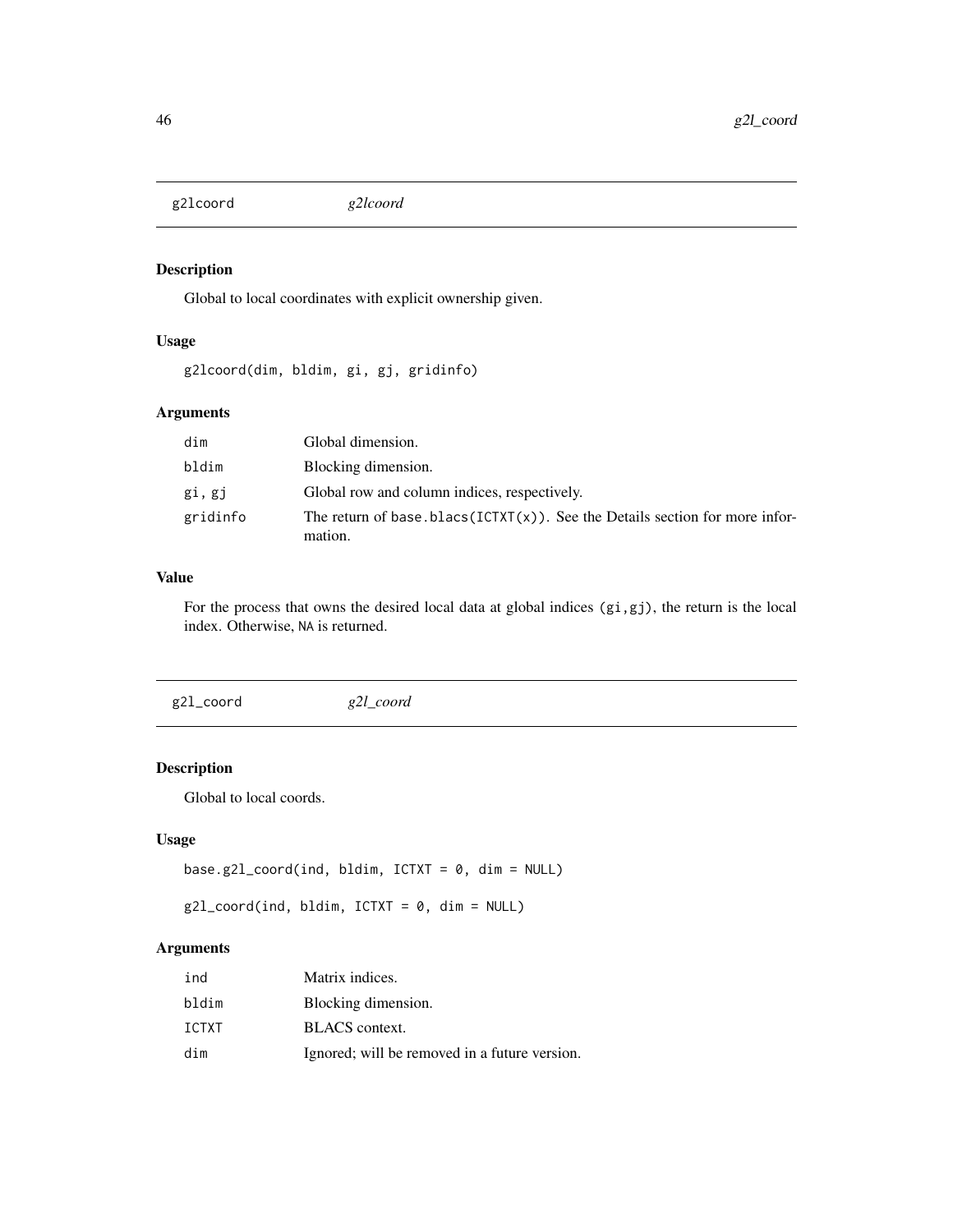## <span id="page-46-0"></span>Details

For advanced users only. See pbdDMAT for high-level functions.

#### Value

Local coords.

get.comm.from.ICTXT *Getting Communicator From BLACS Context*

#### Description

Blacs context are associated with a certain communicator. It can be useful to retrieve this communicator to manipulate the matrix accordingly.

#### Usage

get.comm.from.ICTXT(ICTXT)

## Arguments

ICTXT a BLACS context

## Value

A communicator

gridexit *gridexit*

#### Description

Frees a BLACS context.

#### Usage

```
base.gridexit(ICTXT, override = FALSE)
```

```
gridexit(ICTXT, override = FALSE)
```
#### Arguments

| ICTXT    | BLACS context number.                                                                                                                                           |
|----------|-----------------------------------------------------------------------------------------------------------------------------------------------------------------|
| override | logical; if TRUE, ignores normal check preventing the closing of ICTXT values<br>of 0, 1, and 2. This could cause things to go crazy and I do not recommend it. |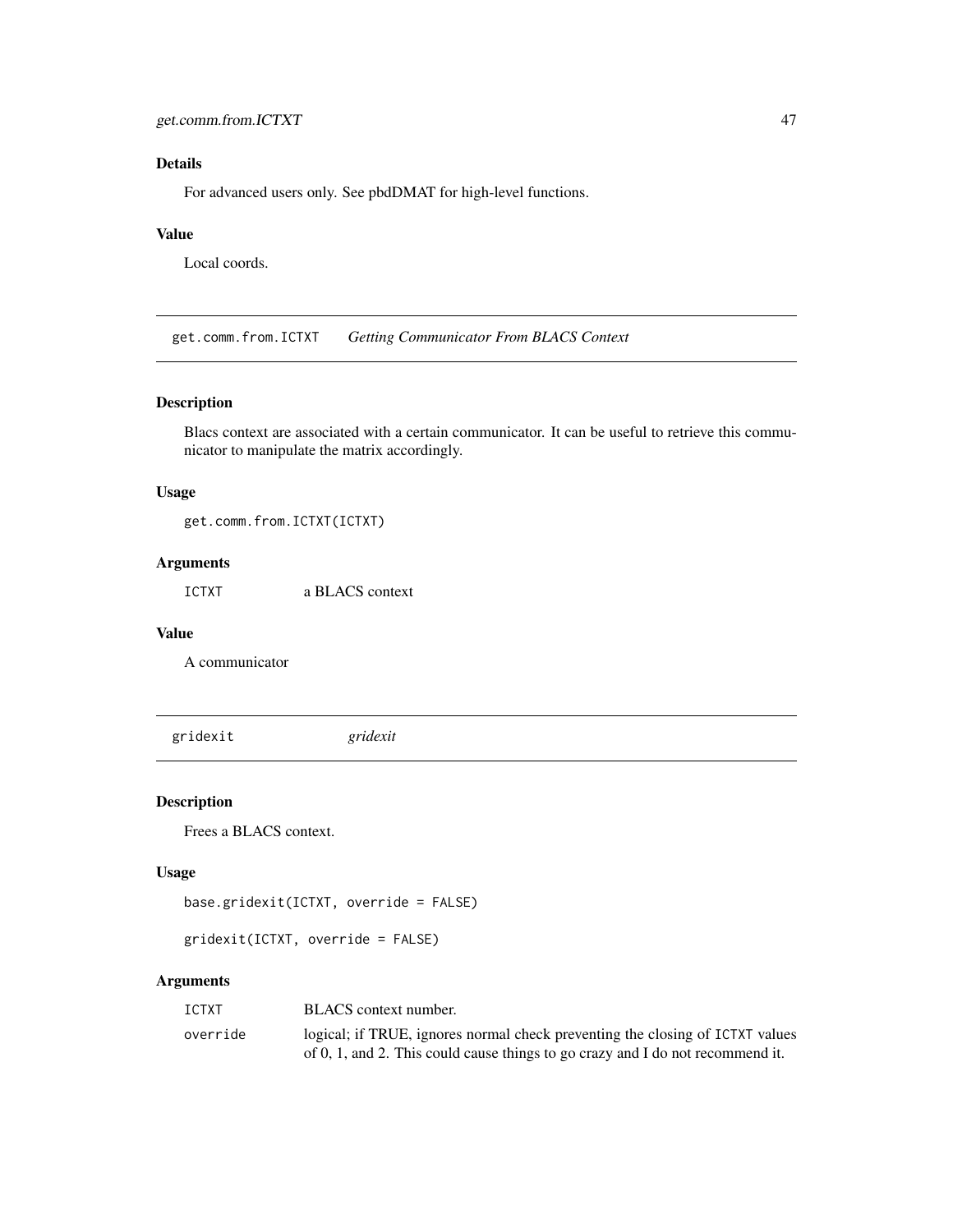#### Details

For advanced users only. See pbdDMAT for high-level functions.

The function frees the requested BLACS context. It is a trivial wrapper for the BLACS routine BLACS\_GRIDEXIT. Also removes the object .\_\_blacs\_gridinfo\_ICTXT.

Contexts 0, 1, and 2 can not be freed in this way unless the argument override=FALSE. This will probably break something and I do not recommend it.

#### Value

Silently returns 0 when successful. Silently returns 1 when requested ICTXT does not exist.

## gridinfo *Get BLACS Context Grid Information*

#### Description

Grabs the existing BLACS context grid information.

#### Usage

base.blacs(ICTXT =  $0$ )

 $blacs(ICTXT = 0)$ 

#### Arguments

ICTXT BLACS context number.

#### Details

BLACS contexts have important internal use, and advanced users familiar with ScaLAPACK might find some advantage in directly manipulating these process grids. Most users should not need to directly manage BLACS contexts, in this function or elsewhere.

The function effectively serves as a shorthand for

```
eval(parse(text=paste(".__blacs_gridinfo_",ICTXT,sep="")))
```
#### Value

Returns a list with 5 elements: NPROW and NPCOL, the number of process rows and columns respectively; ICTXT, the associated BLACS context number; MYROW and MYCOL, the current process' row and column position in the process grid.

<span id="page-47-0"></span>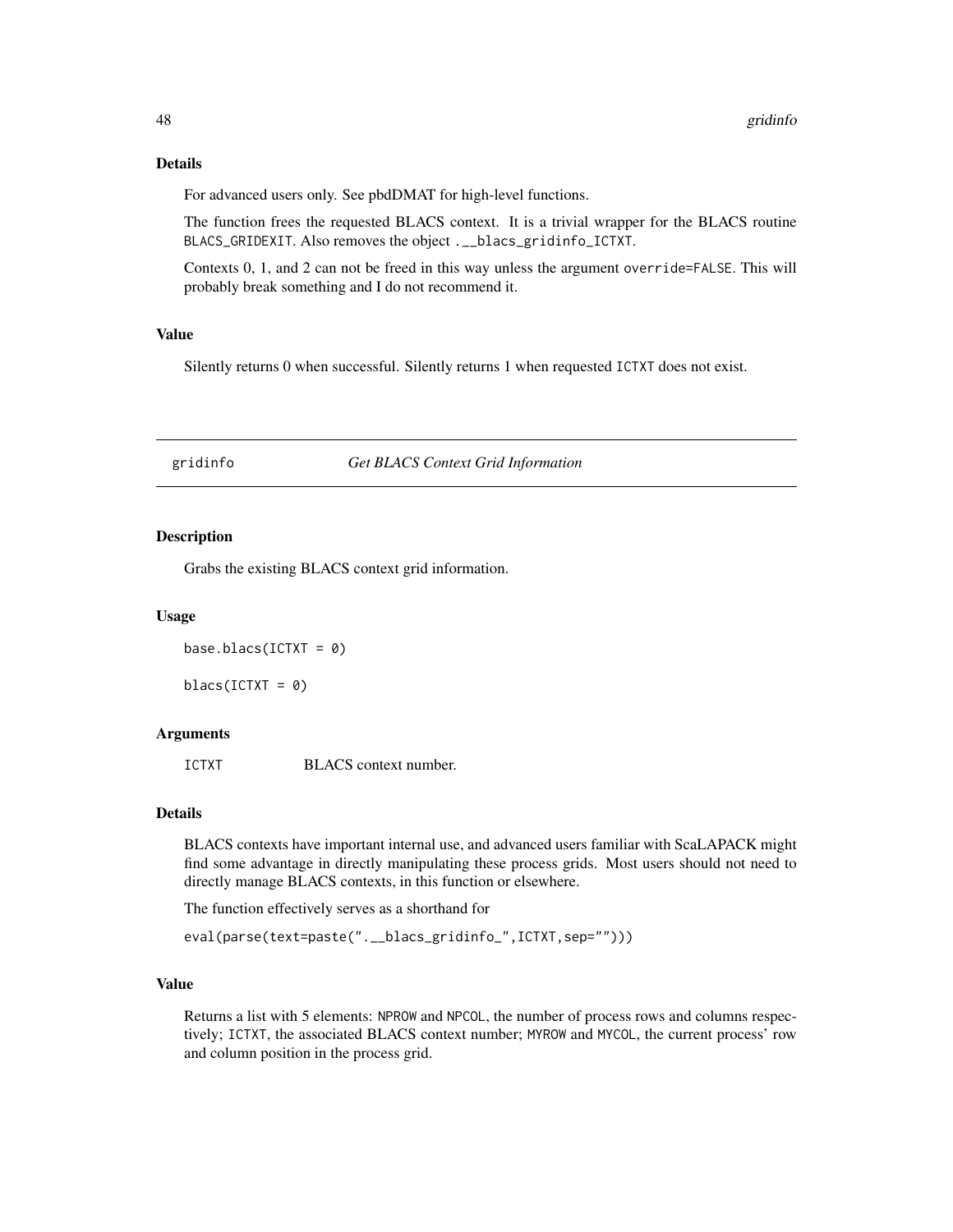#### <span id="page-48-0"></span>gridinit the contract of the contract of the contract of the contract of the contract of the contract of the contract of the contract of the contract of the contract of the contract of the contract of the contract of the c

## Examples

```
spmd.code <- "
  suppressMessages(library(pbdMPI))
  suppressMessages(library(pbdBASE))
  init.grid()
  mygrid <- blacs(0)
  comm.print(mygrid, all.rank = TRUE)
  finalize()
,,
pbdMPI::execmpi(spmd.code = spmd.code, nranks = 2L)
```
gridinit *blacs\_init*

## Description

BLACS grid initialization.

#### Usage

```
base.blacs_init(ICTXT, NPROW, NPCOL, ..., quiet = FALSE)
blacs_init(ICTXT, NPROW, NPCOL, ..., quiet = FALSE)
blacs_gridinit(ICTXT, NPROW, NPCOL, ..., quiet = FALSE)
```
## Arguments

| <b>ICTXT</b>            | <b>BLACS</b> context.          |
|-------------------------|--------------------------------|
| NPROW, NPCOL            | Number of process rows/cols.   |
| $\cdot$ $\cdot$ $\cdot$ | Additional arguments.          |
| quiet                   | Verbose initialization or not. |

## Details

For advanced users only. See pbdDMAT for high-level functions.

## Value

None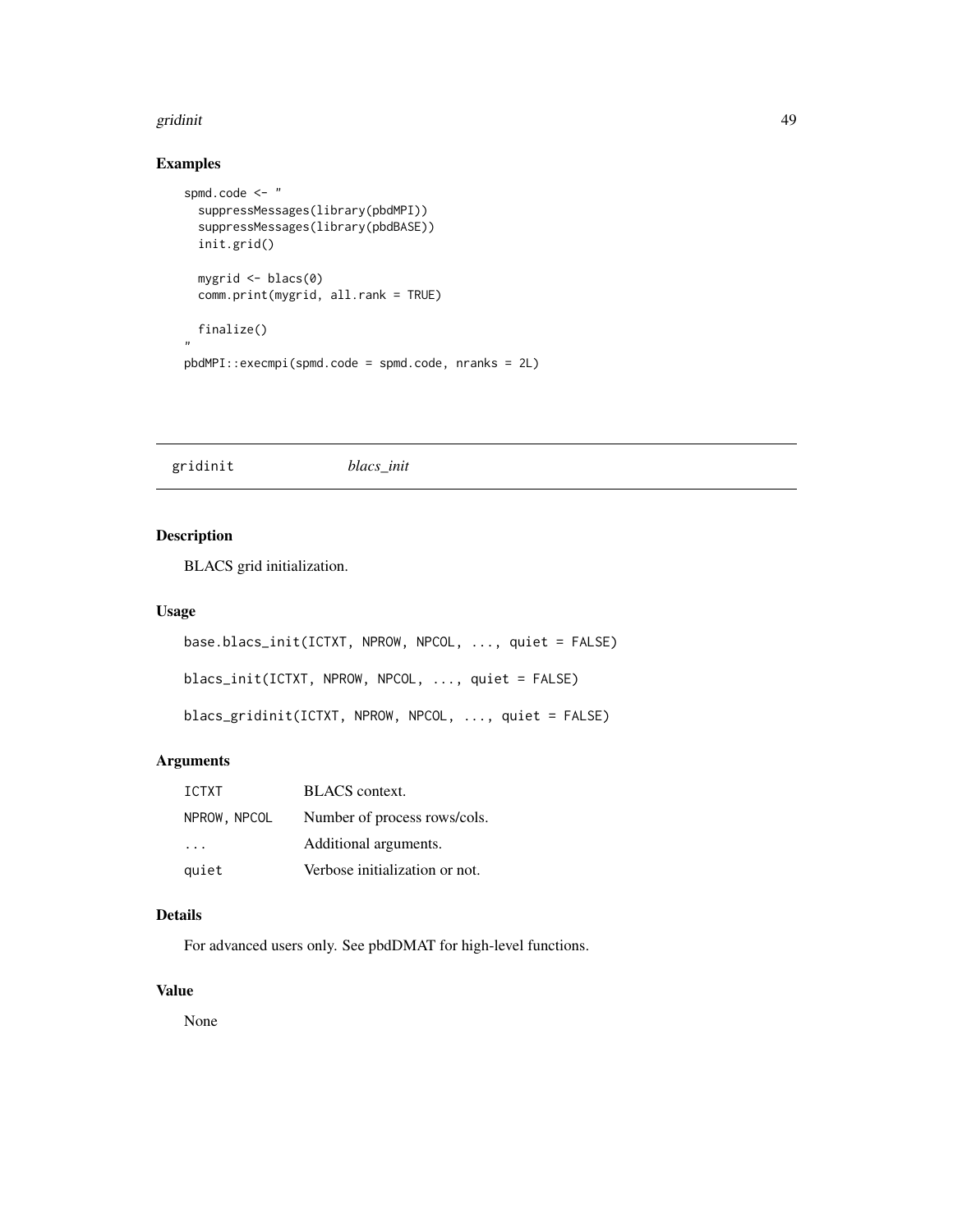<span id="page-49-0"></span>

#### Description

Manages the creation of BLACS context grids.

#### Usage

init.grid(NPROW, NPCOL, ICTXT, quiet = FALSE)

#### Arguments

| NPROW | number of process rows. Can be missing; see details.                            |
|-------|---------------------------------------------------------------------------------|
| NPCOL | number of process columns. Can be missing; see details.                         |
| ICTXT | BLACS context number.                                                           |
| quiet | logical; controls whether or not information about grid size should be printed. |
|       |                                                                                 |

## Details

blacs\_init() is for experienced users only. It is a shallow wrapper of the BLACS routine BLACS\_INIT, with the addition of creating the .\_\_blacs\_gridinfo\_ICTXT objects, as described below.

The remainder of this section applies only to init.grid().

If ICTXT is missing, three variables will be created in the .pbdBASEEnv environment:

.\_\_blacs\_gridinfo\_0

.\_\_blacs\_gridinfo\_1

.\_\_blacs\_gridinfo\_2

These variables store the BLACS process grid information for the BLACS context corresponding to the trailing digit of the variable. Most users should invoke init.grid() in this fashion, namely with ICTXT missing, and only do so once.

Contexts 0, 1, and 2 are reserved. Additional custom contexts are possible to create, but they must be integers  $>= 3$ .

Context 0 is the "full" process grid of NPROW by NPCOL processes; contexts 1 is the process grid consisting of 1 process row and NPROW\*NPCOL processes columns; context 2 is the process grid consisting of NPROW\*NPCOL processes rows and 1 process column. These contexts can be redundant depending on the number of prcesses available.

BLACS contexts have important internal use, and advanced users familiar with ScaLAPACK might find some advantage in directly manipulating these process grids. Most users should not need to directly manage BLACS contexts, in this function or elsewhere.

If the NPROW and NPCOL values are missing, then a best process grid will be chosen for the user based on the total available number of processes. Here "best" means as close to a square grid as possible.

The variables .\_\_blacs\_gridinfo\_ICTXT are just storage mechanisms to avoid needing to directly invoke the BLACS routine BLACS\_GRIDINFO.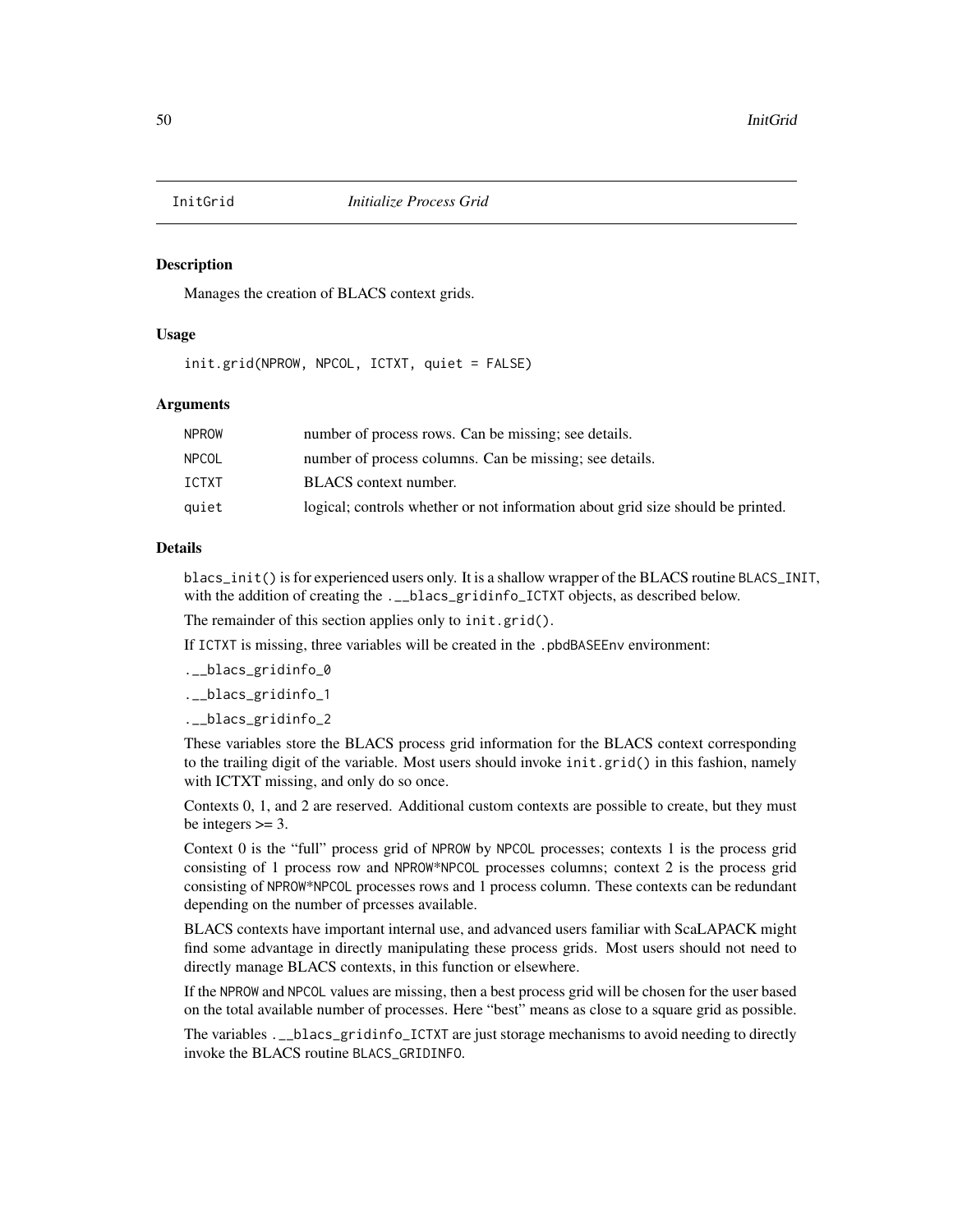#### <span id="page-50-0"></span>l2g\_coord 51

Additionally, another variable is created in the .pbdBASEEnv environment, namely .\_\_blacs\_initialized. Its existence is to alert finalize() to shut down BLACS communicators, if necessary, to prevent memory leaks.

#### Value

Silently returns 0 when successful. Additionally, several variables are created in the .pbdBASEEnv environment. See Details section.

#### Examples

```
spmd.code <- "
 suppressMessages(library(pbdMPI))
 suppressMessages(library(pbdBASE))
 init.grid()
 ### Do something here. For example, below.
 comm.print(ls(.pbdBASEEnv))
 finalize()
"
pbdMPI::execmpi(spmd.code = spmd.code, nranks = 2L)
```
l2g\_coord *l2g\_coord*

#### Description

Local to global coords.

#### Usage

```
base.12g_coord(ind, bldim, ICTXT = 0, dim = NULL)
```
 $12g\_{coord}(ind, bldim, ICTXT = 0, dim = NULL)$ 

#### Arguments

| ind          | Matrix indices.                               |
|--------------|-----------------------------------------------|
| bldim        | Blocking dimension.                           |
| <b>TCTXT</b> | <b>BLACS</b> context.                         |
| dim          | Ignored; will be removed in a future version. |

## Details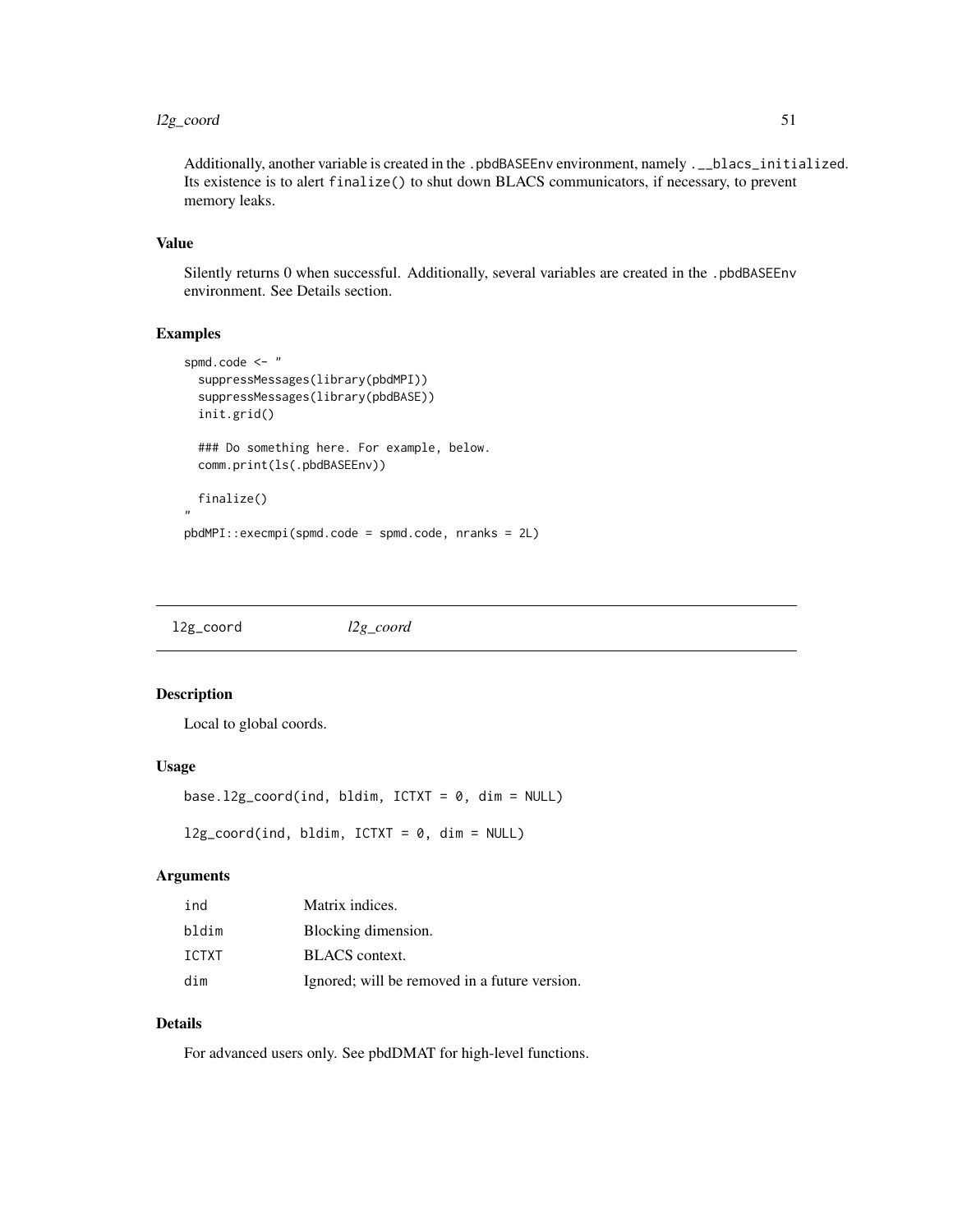<span id="page-51-0"></span>52 proords and the contract of the contract of the contract of the contract of the contract of the contract of the contract of the contract of the contract of the contract of the contract of the contract of the contract of

## Value

Global coords.

numroc2 *numroc2*

## Description

A better version of NUMROC (NUMber Rows Or Columns). Returns the local dimension given global matrix + distribution parameters.

## Usage

numroc2(N, NB, IPROC, NPROCS)

## Arguments

| N.     | Global number of rows/cols.                                     |
|--------|-----------------------------------------------------------------|
| NΒ     | Block size.                                                     |
| IPROC  | Coordinate of the process whose local info is to be determined. |
| NPROCS | Total number of processors over which matrix is distributed.    |

#### Details

For advanced users only. See pbdDMAT for high-level functions.

#### Value

The local dimension.

pcoords *Interchange Between Process Number and BLACS Coordinates*

## Description

Grabs the existing BLACS context grid information.

#### Usage

base.pnum(ICTXT, PROW, PCOL)

base.pcoord(ICTXT, PNUM)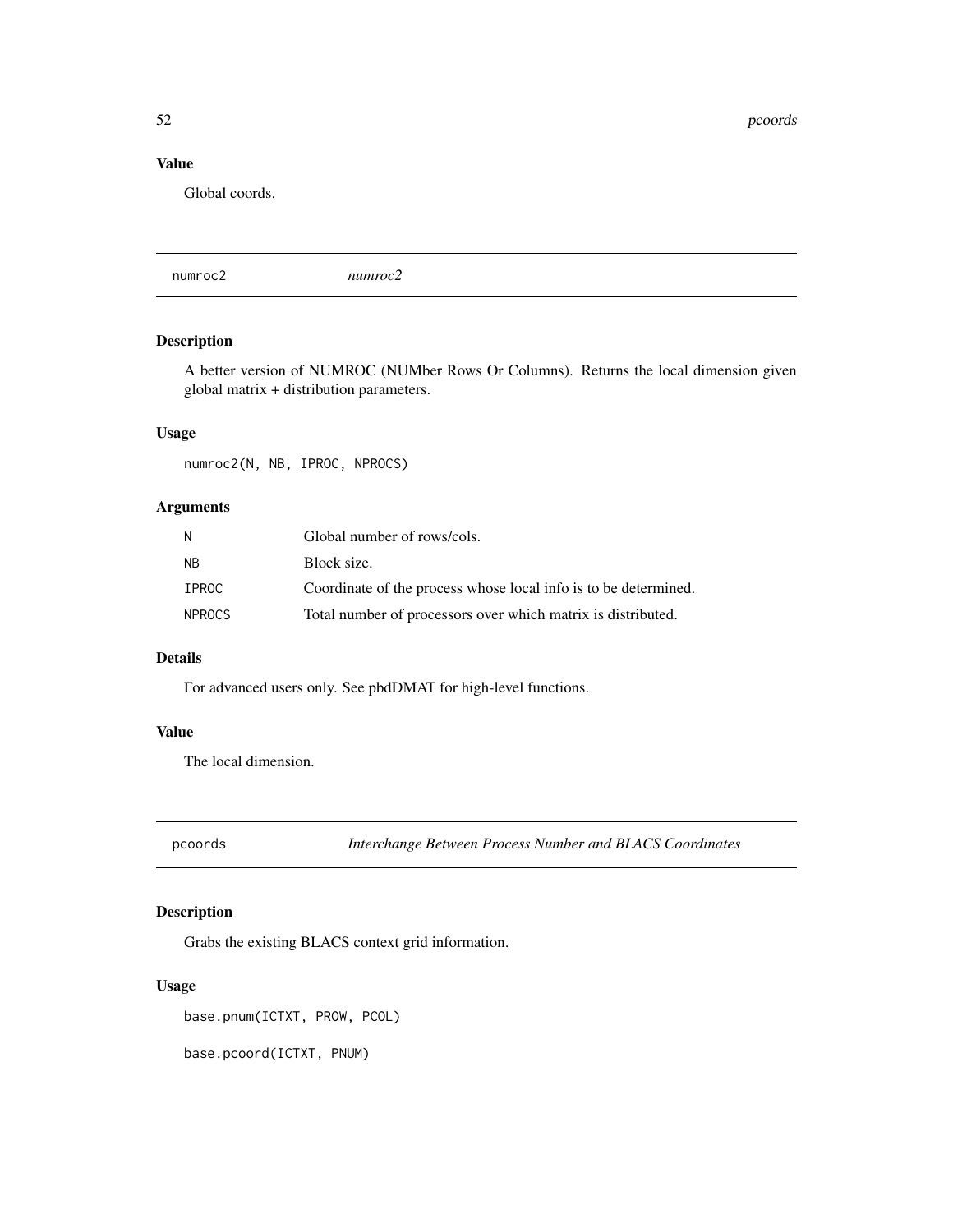#### <span id="page-52-0"></span>**Arguments**

| ICTXT       | BLACS context number.          |
|-------------|--------------------------------|
| PROW, PCOL  | BLACS grid location row/column |
| <b>PNUM</b> | process rank                   |

#### Details

For advanced users only. These functions are simple recreations of the BLACS routines BLACS\_PNUM and BLACS\_PCOORD. The former gets the process number associated with the BLACS process grid location c(MYPROW,MYPCOL), while the latter does the reverse.

#### Value

pnum returns an integer; pcoord returns a list containing elements PROW and PCOL.

#### Examples

```
spmd.code <- "
 suppressMessages(library(pbdMPI))
 suppressMessages(library(pbdBASE))
 init.grid()
 ### get the ICTXT = 0 BLACS coordsinates for process 3
 myCoords \leq base.pcoord(ICTXT = 0, PNUM = 3)
 comm.print(myCoords)
 ### get the ICTXT = 1 BLACS coordsinates for process 3
 myCoords \leq basic.pcoord(ICTXT = 1, PNUM = 3)comm.print(myCoords)
 ### get the ICTXT = 2 BLACS coordsinates for process 3
 myCoords <- base.pcoord(ICTXT = 2, PNUM = 3)
 comm.print(myCoords)
 finalize()
"
pbdMPI::execmpi(spmd.code = spmd.code, nranks = 4L)
```
sys2blacs.handle *Context Within a Given Communicator*

## Description

Creates a context that will be valid for a given communicator

#### Usage

sys2blacs.handle(comm)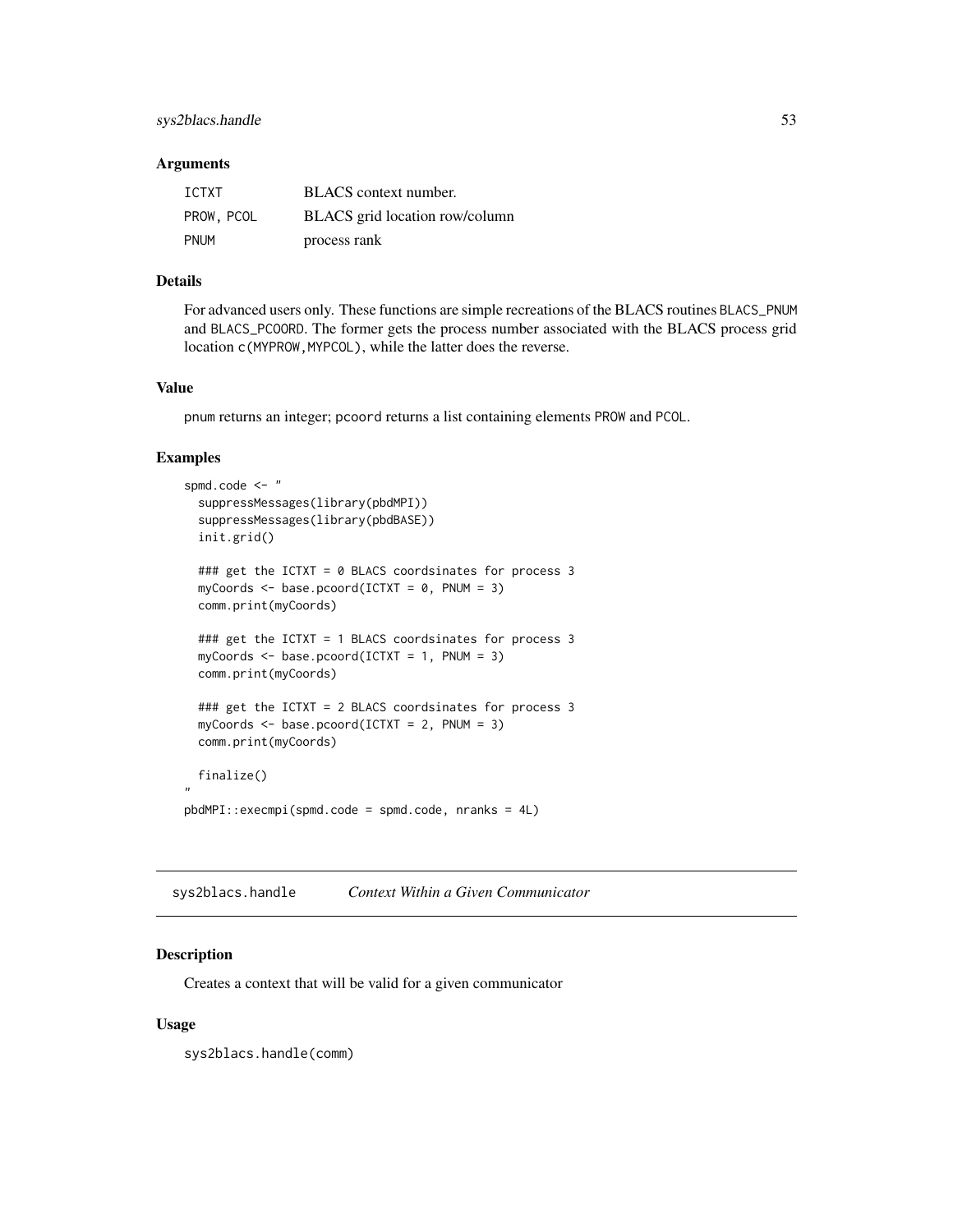#### Arguments

comm Communicator for which you want to set the BLACS context

#### Value

A system handle, i.e. the system context number. System contexts can be used to have ScalaPACK methods run in different communicators.

## See Also

base.free\_blacs\_system\_handle, base.blacs\_gridinit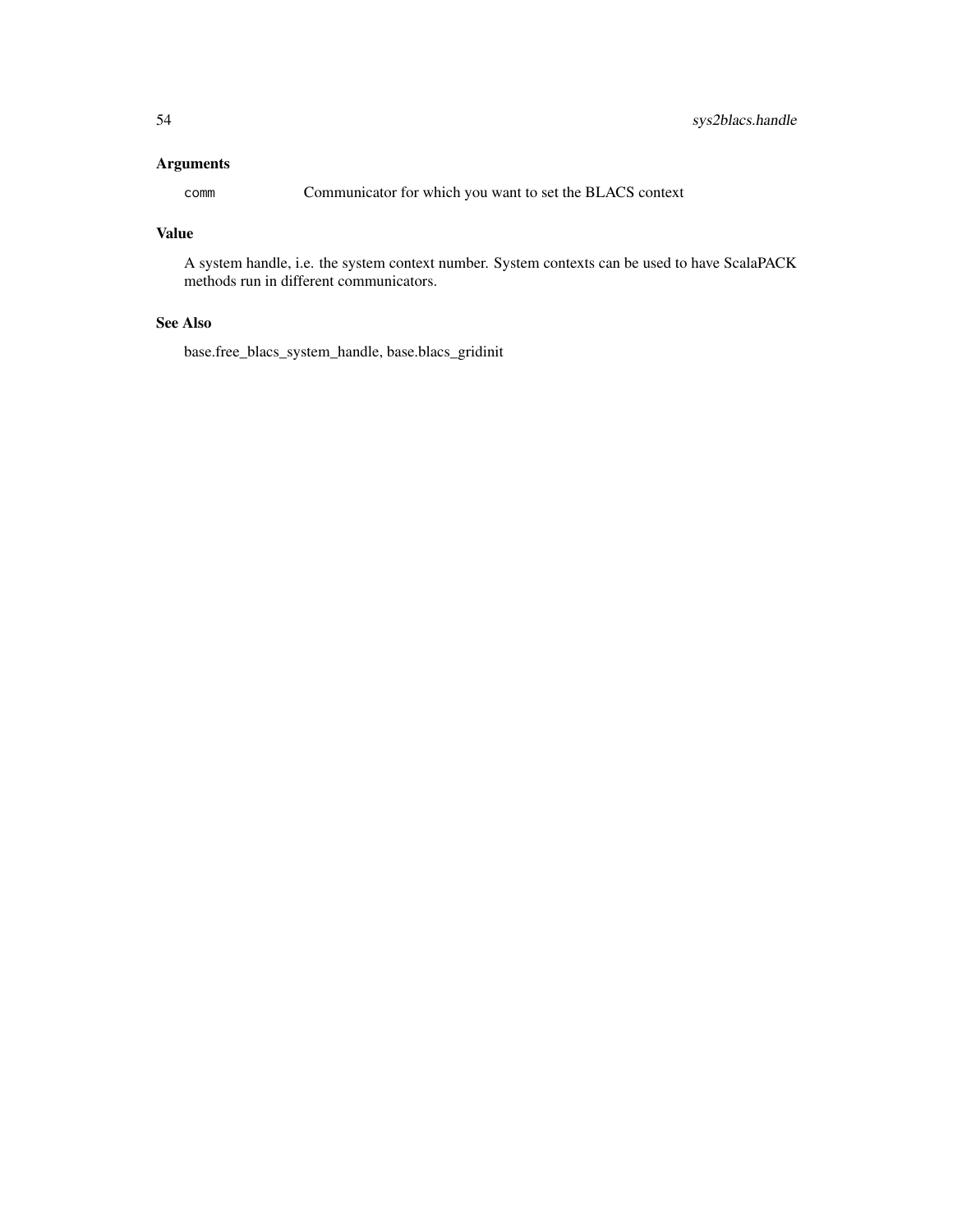# <span id="page-54-0"></span>**Index**

∗Topic BLACS base.minctxt, [15](#page-14-0) base.ownany, [18](#page-17-0) blacsexit, [41](#page-40-0) gridexit, [47](#page-46-0) gridinfo, [48](#page-47-0) InitGrid, [50](#page-49-0) pcoords, [52](#page-51-0) ∗Topic Data base.ownany, [18](#page-17-0) ∗Topic Distributing base.ownany, [18](#page-17-0) ∗Topic Package pbdBASE-package, [3](#page-2-0) ∗Topic datasets BASE Global Environment, [5](#page-4-0) .pbdBASEEnv *(*BASE Global Environment*)*, [5](#page-4-0) BASE Global Environment, [5](#page-4-0) base.blacs *(*gridinfo*)*, [48](#page-47-0) base.blacs\_gridinit, [6](#page-5-0) base.blacs\_init *(*gridinit*)*, [49](#page-48-0) base.blacsexit *(*blacsexit*)*, [41](#page-40-0) base.crossprod, [6](#page-5-0) base.ddiagmk *(*diag*)*, [44](#page-43-0) base.ddiagtk *(*diag*)*, [44](#page-43-0) base.descinit, [7](#page-6-0) base.det, [8](#page-7-0) base.dgamn2d *(*base.dgamx2d*)*, [9](#page-8-0) base.dgamx2d, [9](#page-8-0) base.dgerv2d *(*base.dgesd2d*)*, [9](#page-8-0) base.dgesd2d, [9](#page-8-0) base.dgsum2d *(*base.igsum2d*)*, [12](#page-11-0) base.dhilbmk, [10](#page-9-0) base.dim0, [11](#page-10-0) base.finalize *(*finalizer*)*, [45](#page-44-0) base.free\_blacs\_system\_handle, [11](#page-10-0) base.g2l\_coord *(*g2l\_coord*)*, [46](#page-45-0) base.gridexit *(*gridexit*)*, [47](#page-46-0) base.igamn2d *(*base.dgamx2d*)*, [9](#page-8-0)

base.igamx2d, [12](#page-11-0) base.igsum2d, [12](#page-11-0) base.indxg2p, [13](#page-12-0) base.l2g\_coord *(*l2g\_coord*)*, [51](#page-50-0) base.matexp, [14](#page-13-0) base.maxdim, [14](#page-13-0) base.minctxt, [15](#page-14-0) base.mkgblmat *(*base.mksubmat*)*, [15](#page-14-0) base.mksubmat, [15](#page-14-0) base.nbd, [16](#page-15-0) base.numroc, [17](#page-16-0) base.ownany, [18](#page-17-0) base.p\_matexp\_pade\_wrap, [23](#page-22-0) base.p\_matpow\_by\_squaring\_wrap, [24](#page-23-0) base.pcoord *(*pcoords*)*, [52](#page-51-0) base.pdchtri, [19](#page-18-0) base.pdclvar, [20](#page-19-0) base.pdhilbmk, [20](#page-19-0) base.pdmkcpn1, [21](#page-20-0) base.pdmvsum, [21](#page-20-0) base.pdsweep, [22](#page-21-0) base.pnum *(*pcoords*)*, [52](#page-51-0) base.procgrid, [22](#page-21-0) base.rcolcpy, [24](#page-23-0) base.rcolcpy2, [25](#page-24-0) base.redist, [25](#page-24-0) base.rl2blas, [26](#page-25-0) base.rl2insert, [27](#page-26-0) base.rpdgecon, [27](#page-26-0) base.rpdgelqf, [28](#page-27-0) base.rpdgels, [28](#page-27-0) base.rpdgemm, [29](#page-28-0) base.rpdgemr2d, [29](#page-28-0) base.rpdgeqpf, [30](#page-29-0) base.rpdgesv, [30](#page-29-0) base.rpdgesvd, [31](#page-30-0) base.rpdgetrf, [32](#page-31-0) base.rpdgetri, [32](#page-31-0) base.rpdlange, [33](#page-32-0)